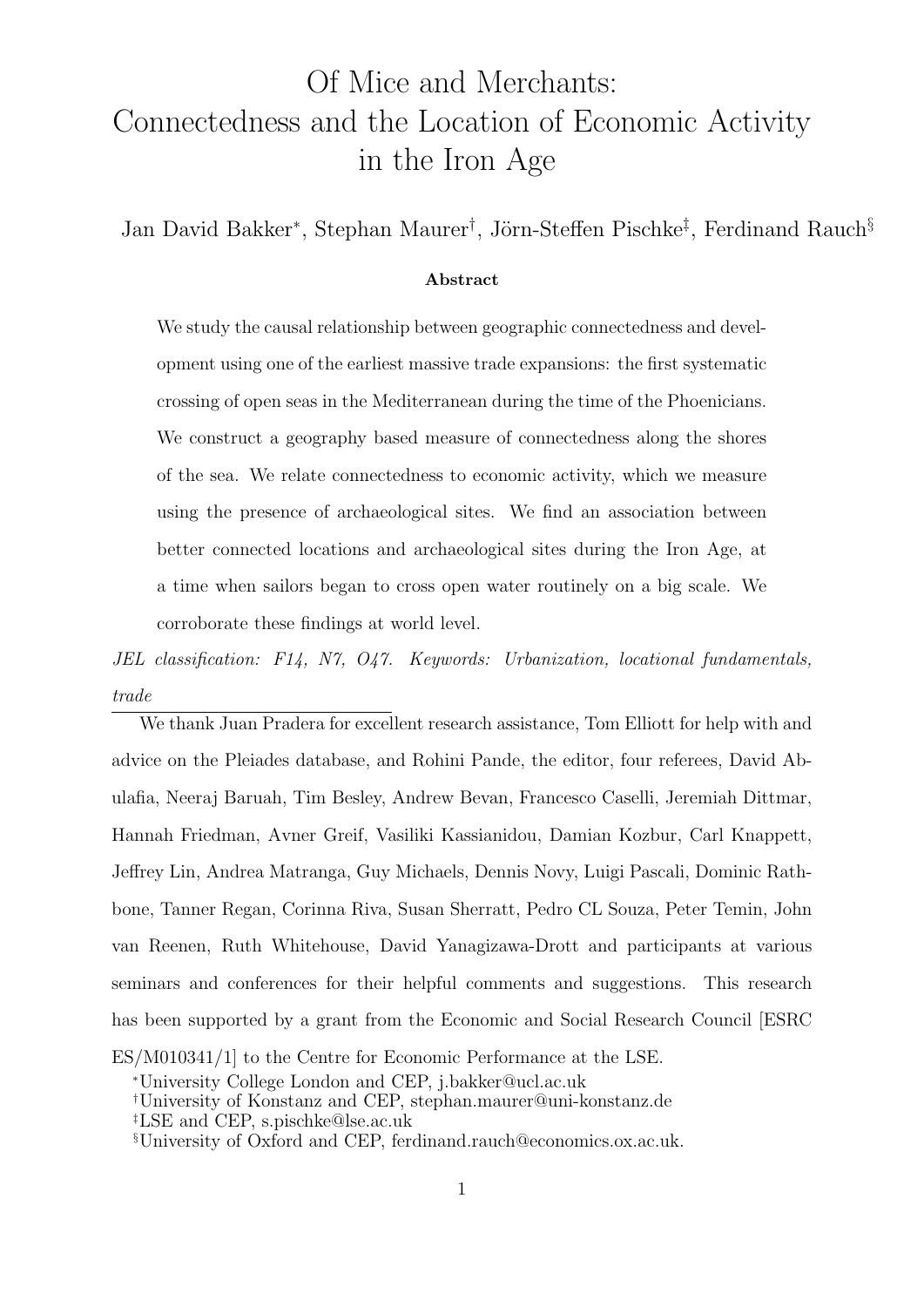### 1 Introduction

We investigate to what degree trading opportunities affected economic development at an early juncture of human history. In addition to factor accumulation and technical change, Smithian growth due to exchange and specialization is one of the fundamental sources of growth. An emerging literature on the topic is beginning to provide compelling empirical evidence for a causal link from trade and market access to growth. We contribute to this literature and focus on one of the earliest massive expansions in maritime trade: the systematic crossing of open seas in the Mediterranean at the time of the Phoenicians from about 900 BC. We relate trading opportunities, which we capture through the connectedness of points along the coast, to early development as measured by the presence of archaeological sites. We find that locational advantages for sea trade matter for the presence of Iron Age cities and settlements, and thus helped shape the development of the Mediterranean region, and the world.

A location with more potential trading partners should have an advantage if trade is important for development. The shape of a coast matters little for how many neighboring points can be reached from a starting location within a certain distance as long as ships sail mainly close to the coast. However, once sailors begin to cross open seas, coastal geography becomes more important: Some coastal points are in the reach of many neighbors while others can reach only few. The shape of the coast and the location of islands matters for this. We capture these geographic differences by dividing the Mediterranean coast into grid cells, and calculating how many other cells can be reached within a certain distance. Parts of the Mediterranean are highly advantaged by their geography, e.g. the island-dotted Aegean and the "waist of the Mediterranean" at southern Italy, Sicily, and modern Tunisia. Other areas are less well connected, like most of the straight North African coast, parts of Iberia and southern France, and the Levantine coast.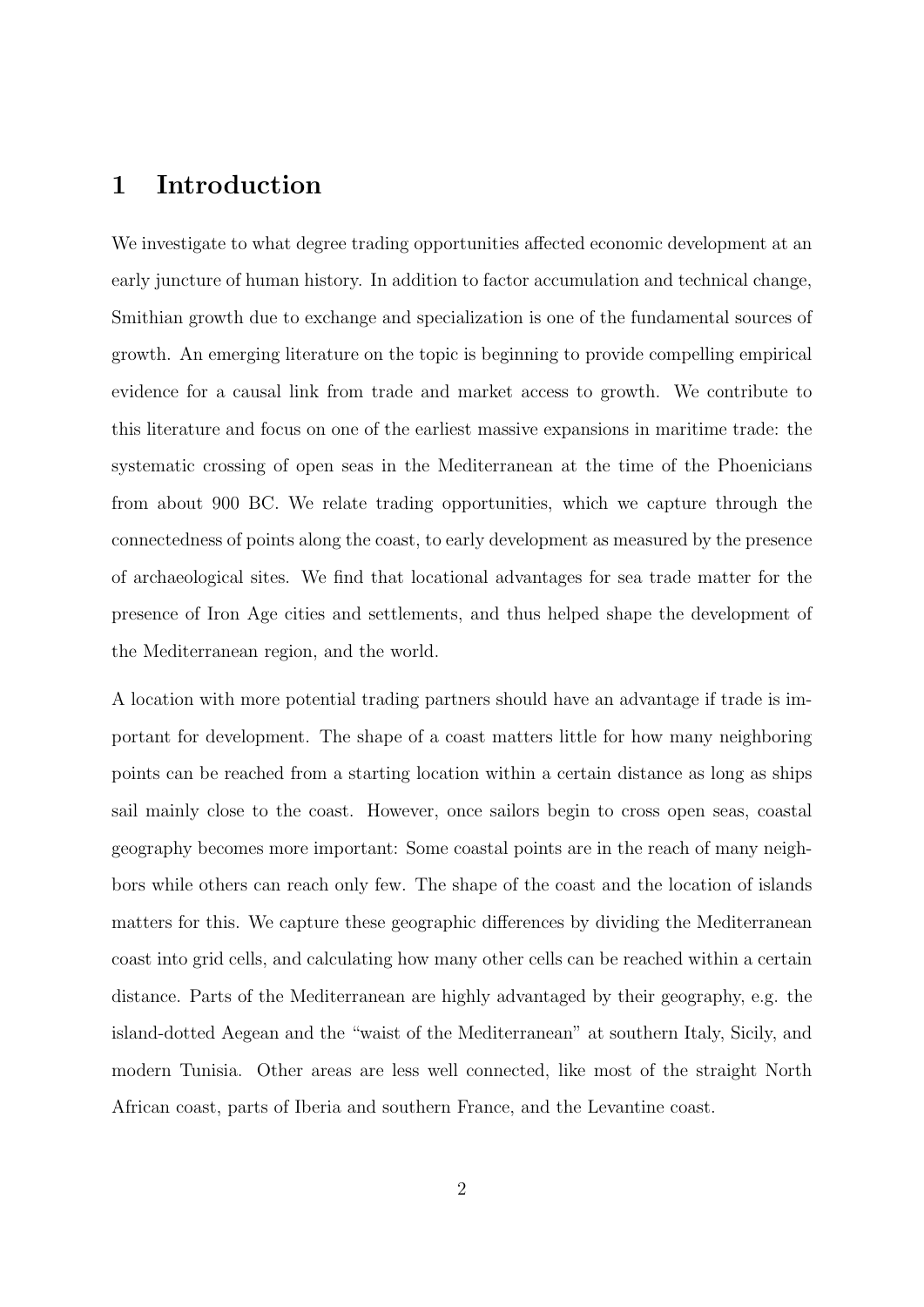We relate our measure of connectivity to the number of archaeological sites found near any particular coastal grid point. This is our proxy for economic development. It is based on the assumption that more human economic activity leads to more settlements and particularly towns and cities. When these expand and multiply there are more traces in the archaeological record. We find a pronounced relationship between connectivity and development in our dataset for the Iron Age around 750 BC, once the Phoenicians had begun to systematically traverse the open sea. We have less evidence whether there was any relationship between connectivity and sites for earlier periods when the data on sites are poorer. Connectivity might already have mattered during the Bronze Age when voyages occurred at some frequency, maybe at more intermediate distances. Our interpretation of the results suggests that the relationship between coastal geography and settlement density, once established in the Iron Age, persists throughout classical antiquity. While our main results pertain to the Mediterranean, where we have good information on archaeological sites, we also corroborate our findings at a world scale using population data for 1 AD from McEvedy and Jones (1978) as outcome.

Humans have obtained goods from far away locations for many millennia. Some of the early trade involved materials useful for tools (like the obsidian trade studied by Dixon, Cann, and Renfrew 1968), as soon as societies became more differentiated a large part of this early trade involved luxury goods doubtlessly consumed by the elites. Such trade might have raised the utility of the beneficiaries but it is much less clear whether it affected productivity as well. Although we are unable to measure trade directly, our work sheds some light on this question. Since trade seems to have affected the growth of settlements even at an early juncture this suggests that it was productivity enhancing. The view that trade played an important role in early development has recently been gaining ground among both economic historians and archaeologists; see e.g. Temin (2006) for the Iron Age Mediterranean, Algaze (2008) for Mesopotamia, Barjamovic et al. (2019) for Assyria,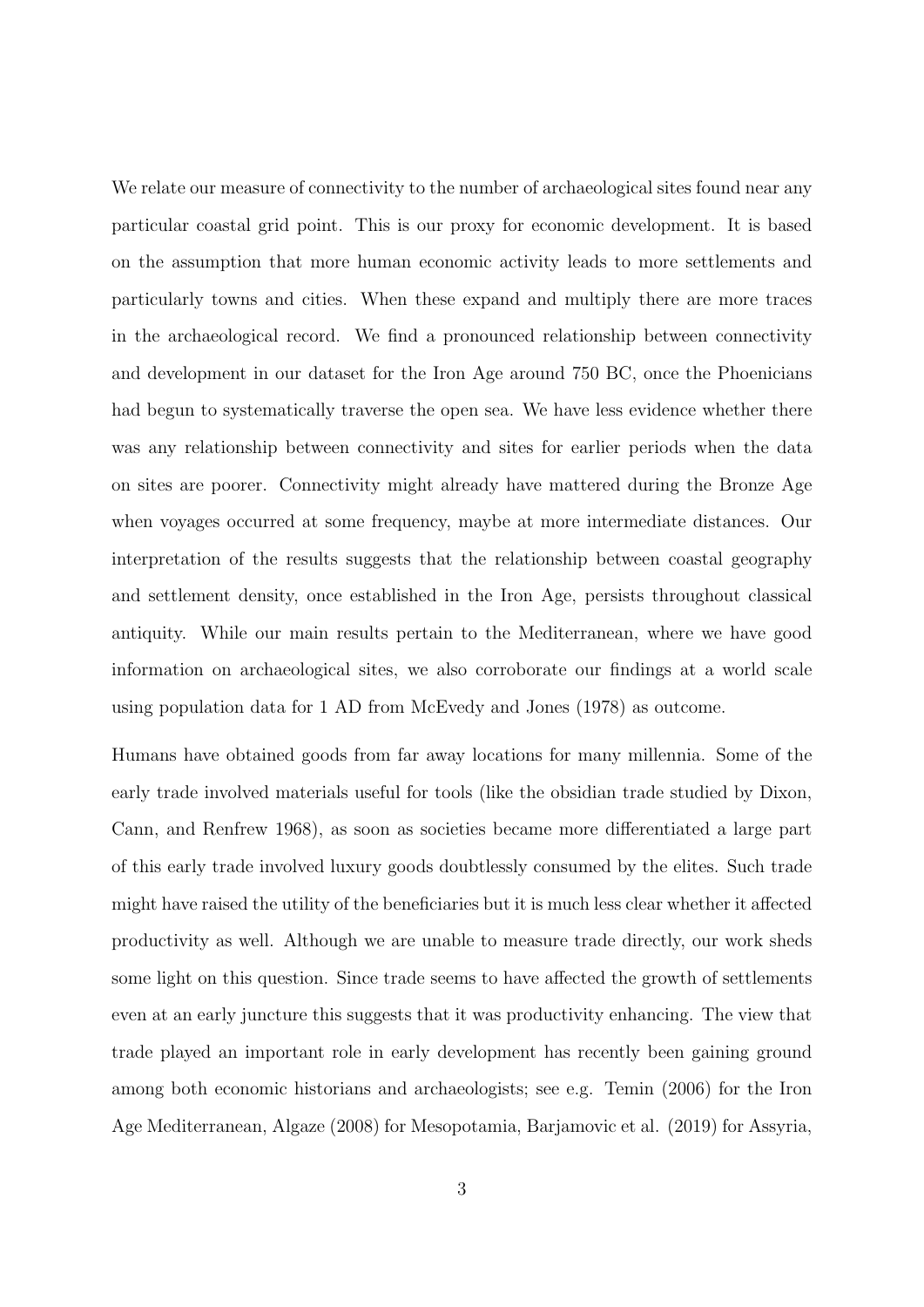and Temin (2013) for Ancient Rome.

Our approach avoids issues of reverse causality and many confounders by using a geography based instrument for trade. In fact, we do not observe trade itself but effectively estimate a reduced form relationship, relating opportunities for trade directly to economic development. This means that we do not necessarily isolate the effect of the exchange of goods per se. Our results could be driven by migration or the spread of ideas as well, and when we talk about "trade" we interpret it in this broad sense. While we cannot be sure exactly how connectivity mattered, we show that it did not simply proxy for a variety of other geographic conditions. Both our measure of connectedness and our outcome variable are doubtlessly crude proxies of both trading opportunities and of economic development. This will likely bias us against finding any relationship and hence makes our results only more remarkable.

The periods we study, the Bronze and Iron Ages, were characterized by the rise and decline of many cultures and local concentrations of economic activity. Many settlements and cities rose during this period, only to often disappear again. This means that there were ample opportunities for new locations to rise to prominence while path dependence and hysteresis may have played a lesser role compared to later ages. The political organization of the Mediterranean world prior to the Romans was mostly local. The Egyptian Kingdoms are the main exception to this rule but Egypt was mostly focused on the Nile and less engaged in the Mediterranean. As a result, institutional factors were less important during the period we study.

There is a large literature on trade and growth. Canonical studies are the investigations by Frankel and Romer (1999) and Redding and Venables (2004). These papers use distance from markets and connectivity as measured by gravity relationships to capture the ease with which potential trading partners can be reached. However, these measures do not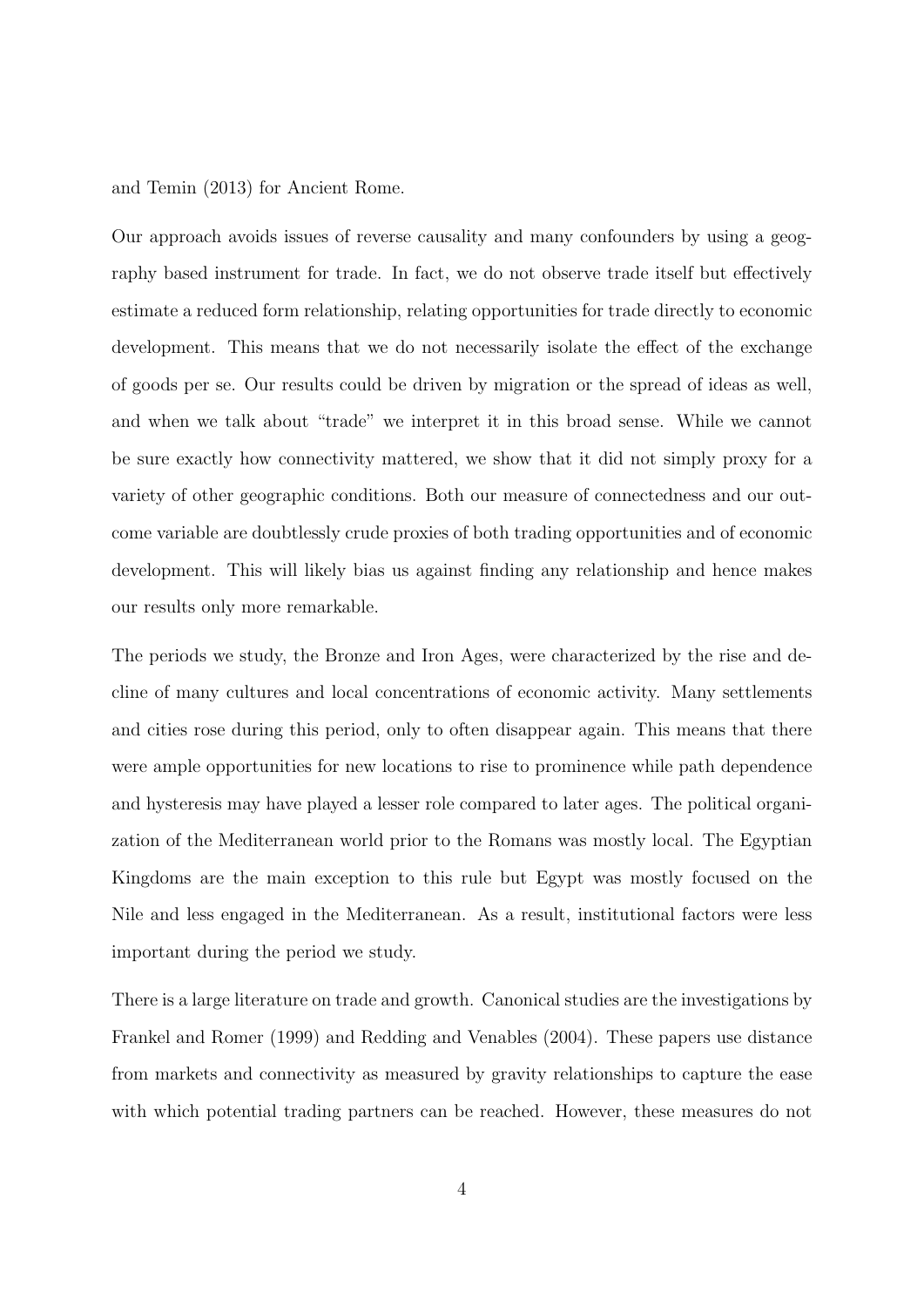rely purely on geography but conflate economic outcomes like population and output, which are themselves affected by the development process.

The more recent literature has circumvented this by analyzing exogenous events related to changes in trade. Most similar to our study are a series of papers which also exploit new trade relationships arising from discoveries, the opening of new trade routes, and technological change. Acemoglu, Johnson, and Robinson (2005) link Atlantic trade starting around 1,500 AD to the ensuing shift in the focus of economic activity in Europe from the south and center of the continent to the Atlantic periphery. Redding and Sturm (2008) focus on the division and reunification in Germany, which changed the access to other markets sharply for some locations but not others. Similar natural experiments are employed by Feyrer (2009) and by Maurer and Rauch (2019), who use exogenous variation in sea distance created by the temporary closure of the Suez Canal and the opening of the Panama Canal, respectively. Various papers exploit the availability of new transport technologies; Donaldson (2018) and Donaldson and Hornbeck (2016) study railroads, Pascali (2017) steam ships, and Feyrer (2019) air transport. These papers generally find that regions whose trading opportunities improved disproportionately saw larger income growth. That we find similar results for a much earlier trade expansion suggests that the productivity benefits of trade have been pervasive throughout history.

Our paper also relates to a literature on determinants and dynamics of city locations (Davis and Weinstein 2002, Bleakley and Lin 2012, Bosker and Buringh 2017, Hanlon 2017, Michaels and Rauch 2018). Our contribution stresses the role of market access as a locational fundamental. In a world with multiple modes of transport it is typically hard to measure market access and changes of market access of a city. Our measure relates to a world where much long distance trade took place on boats, which makes it easier to isolate a measure related to market access.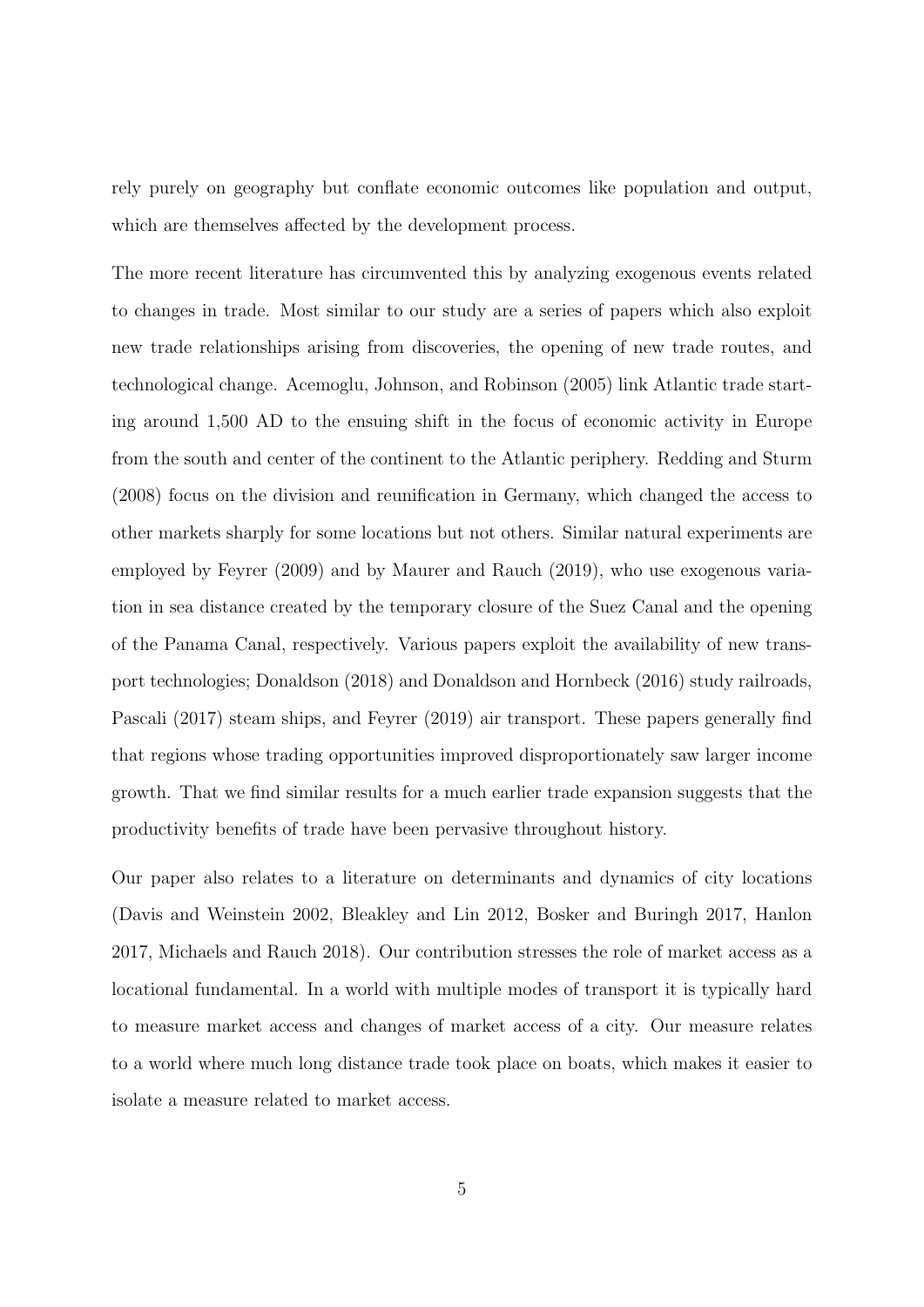Closely related is the paper by Ashraf and Galor (2011a). They relate population density in various periods to the relative geographic isolation of a particular area. Their interest is in the impact of cultural diversity on the development process, and they view geographic isolation effectively as an instrument for cultural homogeneity. Similar to our measure, their geographic isolation measure is a measure of connectivity of various points around the world. They find that better connected (i.e. less isolated) countries have lower population densities for every period from 1 to 1,500 AD, which seems to contradict our result. Our approach differs from Ashraf and Galor (2011a) in that we only look at locations near the coast and not inland locations. They control for distance to waterways in their regressions, a variable that is strongly positively correlated with population density. Hence, our results are not in conflict with theirs.

Our paper is also related to a number of studies on prehistoric Mediterranean connectivity and seafaring. McEvedy (1967) creates a measure of "littoral zones" using coastal shapes. He produces a map which closely resembles the one we obtain from our connectivity measure but does not relate geography directly to seafaring. This is done by Broodbank (2006), who overlays the connectivity map with archaeological evidence of the earliest sea-crossings up to the end of the last Ice Age. He interprets the connections as nursery conditions for the early development of nautical skills, rather than as market access, as we do for the later Bronze and Iron Ages.

Also related is a literature in archaeology using network models connecting archaeological sites; Knappett, Evans, and Rivers (2008) is an example for the Bronze Age Aegean. Barjamovic et al. (2019) conduct a similar exercise for Assyria based on a gravity model. None of these papers relate to the changes arising from open sea-crossings, which is the focus of our analysis. Temin (2006) discusses the Iron Age Mediterranean through the lens of comparative advantage trade but offers no quantitative evidence as we do.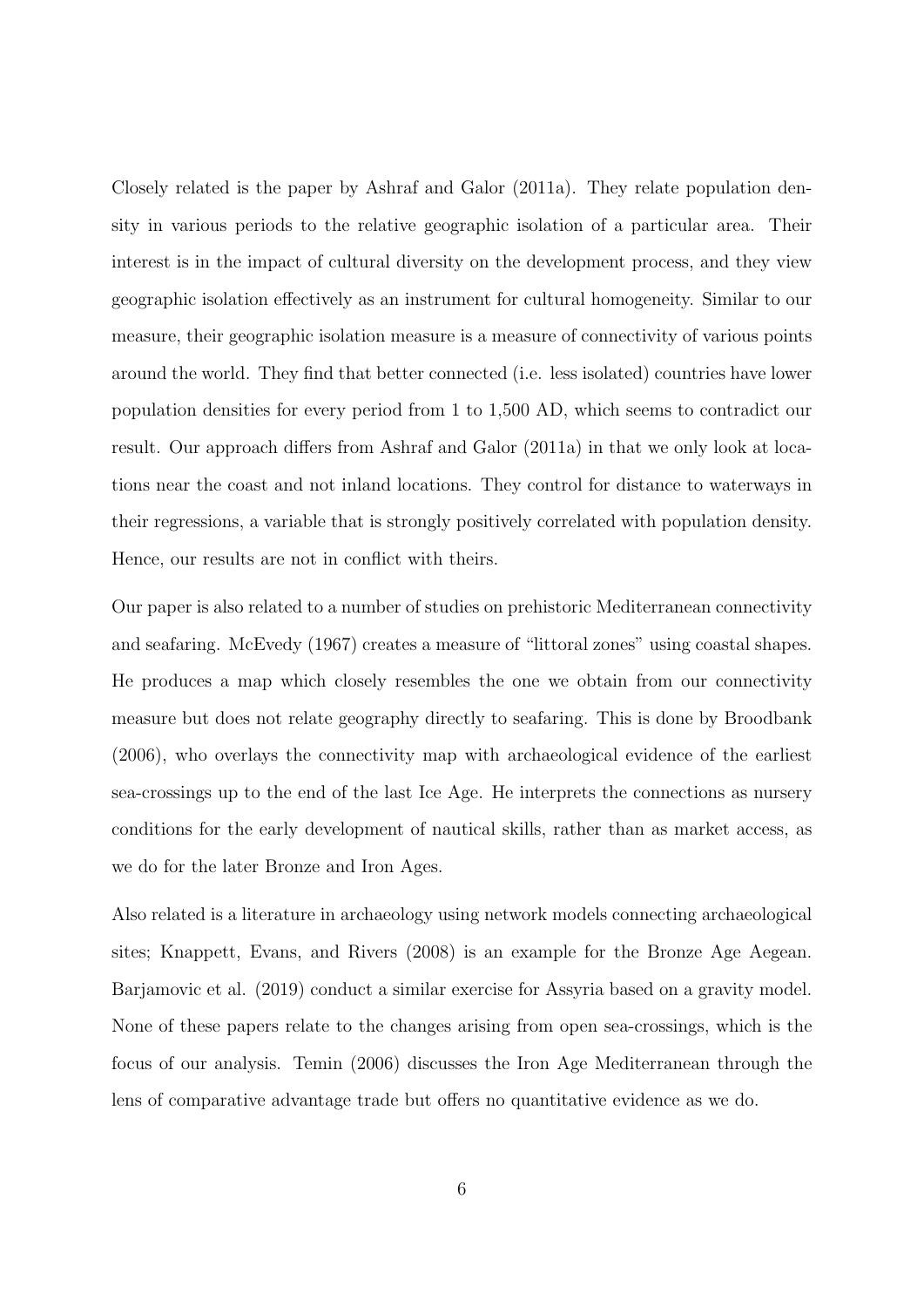# 2 Brief history of ancient seafaring in the Mediterranean

The Mediterranean is a unique geographic space. The large inland sea is protected from the open oceans by the Strait of Gibraltar. The tectonics of the area, the African plate descending under the Eurasian one, have created a rugged northern coast in Europe and a much straighter one in North Africa. Volcanic activity and the more than 3,000 islands also tend to be concentrated towards the north. The climatic conditions in the Mediterranean are generally relatively favorable to agriculture, particularly in the north. The Mediterranean is the only large inland sea with such a climate (Broodbank 2013). Its east-west orientation facilitated the spread of agriculture from the Levant (Diamond 1997). The size of the Mediterranean and an uneven distribution of natural resources also implies great diversity. The geography and climate made the region prone to risks such as forest fires, earthquakes, plagues of locusts, droughts, floods, and landslides. Horden and Purcell (2000) stress that the combination of these factors creates ample opportiunties for trade networks to mitigate shocks and exploit comparative advantage. Trade has played a central role since the early history of the Mediterranean.<sup>[1](#page-6-0)</sup>

Clear evidence of the first maritime activity of humans in the Mediterranean is elusive. Crossings to islands close to the mainland were apparently undertaken as far back as 30,000 BC (Fontana Nuova in Sicily), but Broodbank (2006) dates more active seafaring to around 10,000 BC based on the distribution of obsidian (a volcanic rock) at sites separated by water (see Dixon, Cann, and Renfrew 1965, 1968). This points to the existence of active sea-faring of hunter-gatherer societies, and suggests that boats must have traveled distances of 20-35 kilometers around that time. We have no evidence on the first boats but they were likely made from skin and frame or dugout canoes.

<span id="page-6-0"></span><sup>&</sup>lt;sup>1</sup>The following discussion mainly draws on Abulafia (2011) and Broodbank (2013).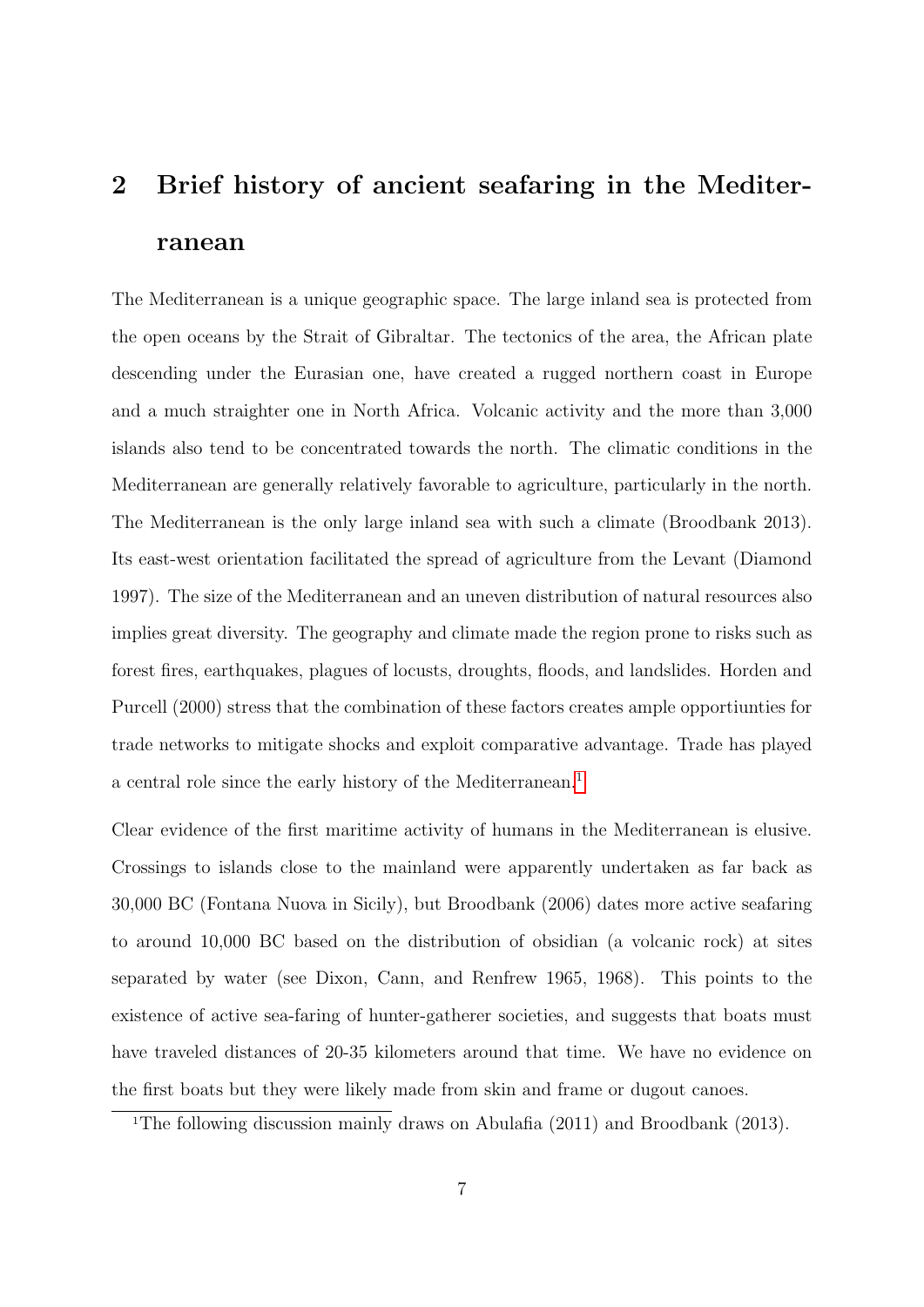Agriculture around the Mediterranean began in the Levant some time between 9,500 BC and 8,000 BC. From there it spread initially to Anatolia and the Aegean. Signs of a fairly uniform Neolithic package of crops and domesticated animals can be found throughout the Mediterranean. The distribution of the earliest evidence of agriculture, which includes islands before reaching more peripheral parts of the mainland, suggests a maritime transmission channel.

The Neolithic revolution did not reach Iberia until around 5,500 BC. By that time, many islands in the Aegean had been settled, there is evidence for grain storage, and metal working began in the Balkans. Because of the uneven distribution of ores, metals soon became part of long range transport. The first archaeological evidence of a boat also stems from this period: a dugout canoe, about 10 m long, at La Marmotta north of Rome. A replica proved seaworthy and allowed travel of 20 - 25 km per day in a laden boat.

The Levant, home to the first cities, remained a technological leader in the region, yet there is little evidence of sea-faring even during the Copper Age. This changed with the rise of large scale political entities in Mesopotamia and Egypt. Growth in these first states created rich elites, who soon wished to trade with each other. Being at the cross-roads between these two societies, the Levant quickly became a key intermediary.

Two important new transport technologies arrived in the Mediterranean around 3,000 BC: the donkey and the sail. The donkey was uniquely suited to the climatic conditions and rugged terrain around the Mediterranean (better than camels or horses). Donkeys are comparable in speed to canoes. Sailboats of that period could be around 5-10 times faster in favorable conditions, ushering in a cost advantage of water transport that would remain intact for millennia to come. The land route out of Egypt to the Levant was soon superseded by sea routes leading up the Levantine coast to new settlements like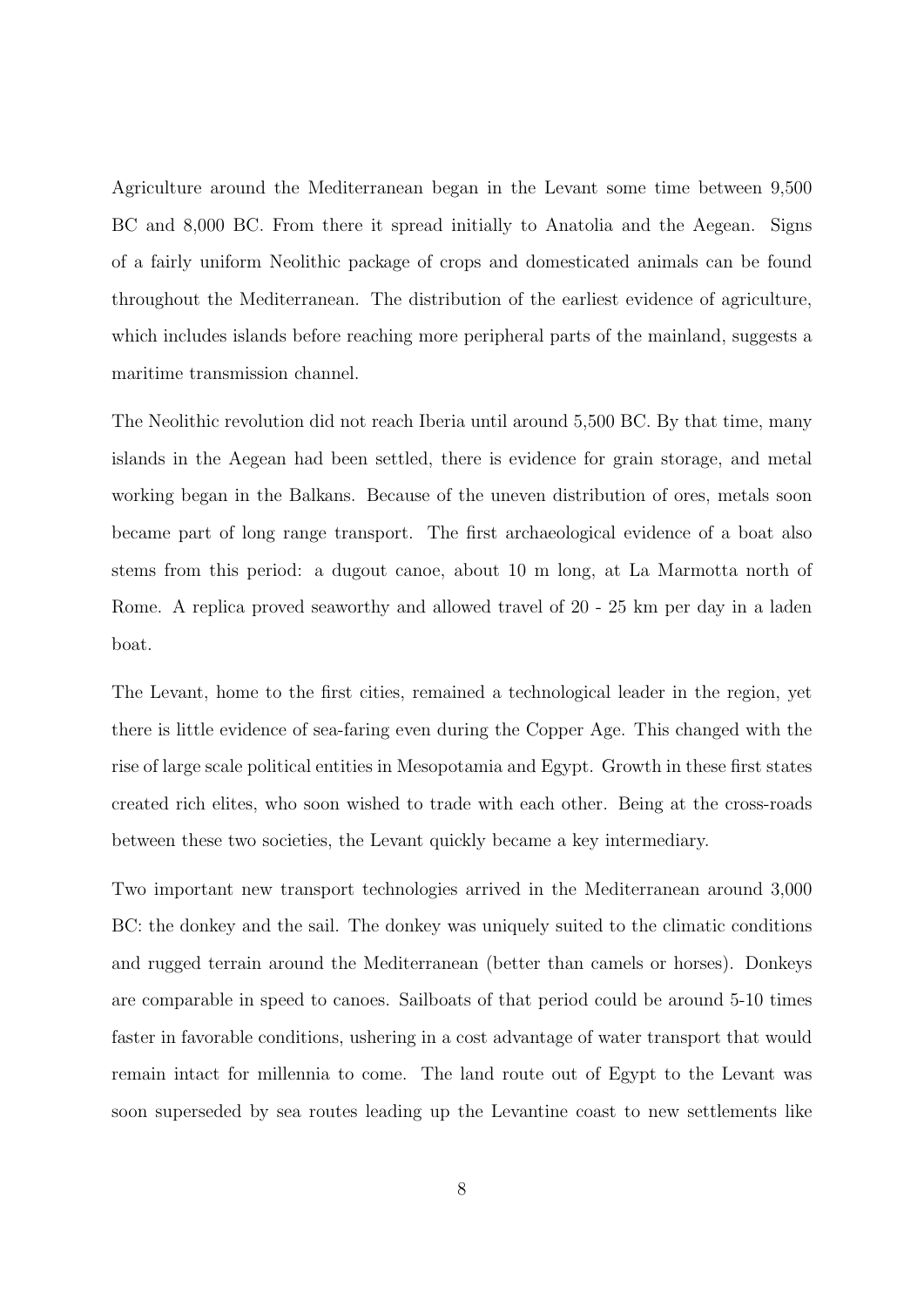Byblos, with Levantine traders facilitating much of Egypt's Mediterranean trade. Coastal communities began to emerge all the way from the Levant via Anatolia to the Aegean and Greece.

There is no evidence of the sail spreading west of Greece at this time. Canoes, though likely improved into high performance water craft, remained inferior to sail boats but kept facilitating maritime transport in the central and western Mediterranean. The major islands there were all settled by the early Bronze Age. While not rivaling the maritime activity in the eastern Mediterranean, regional trade networks arose also in the west. The Beaker network and the Cetina culture in the Adriatic during the 3rd Millennium BC are examples. Occasional sea-crossings up to 250 km were undertaken during this period.

A drying spell around 2,200 BC and decline in Egypt disrupted the active maritime network in the eastern Mediterranean and the population it supported. The oldest known shipwreck in the Mediterranean at the island of Dokos in southern Greece dates from this period. The 15 meters long boat could carry a maximum weight of 20 tons. The wreck contained largely pottery, which was likely the cargo rather than carrying liquids, and also carried lead ingots. The ship probably was engaged in local trade.

Decline in the eastern Mediterranean soon gave rise to new societies during the 2nd millennium BC: palace cultures sprang up all over the eastern Mediterranean. Minoan Crete and Mycenae in Greece were notable examples but similar cities existed along the Anatolian coast and in the Levant. The palaces did not simply hold political power, but were centers of religious, ceremonial, and economic activity. At least initially, craftsmen and traders most likely worked for the palace rather than as independent agents. Sail boats still constituted an advanced technology, and only the concentration of resources in the hands of a rich elite made their construction and operation possible. The political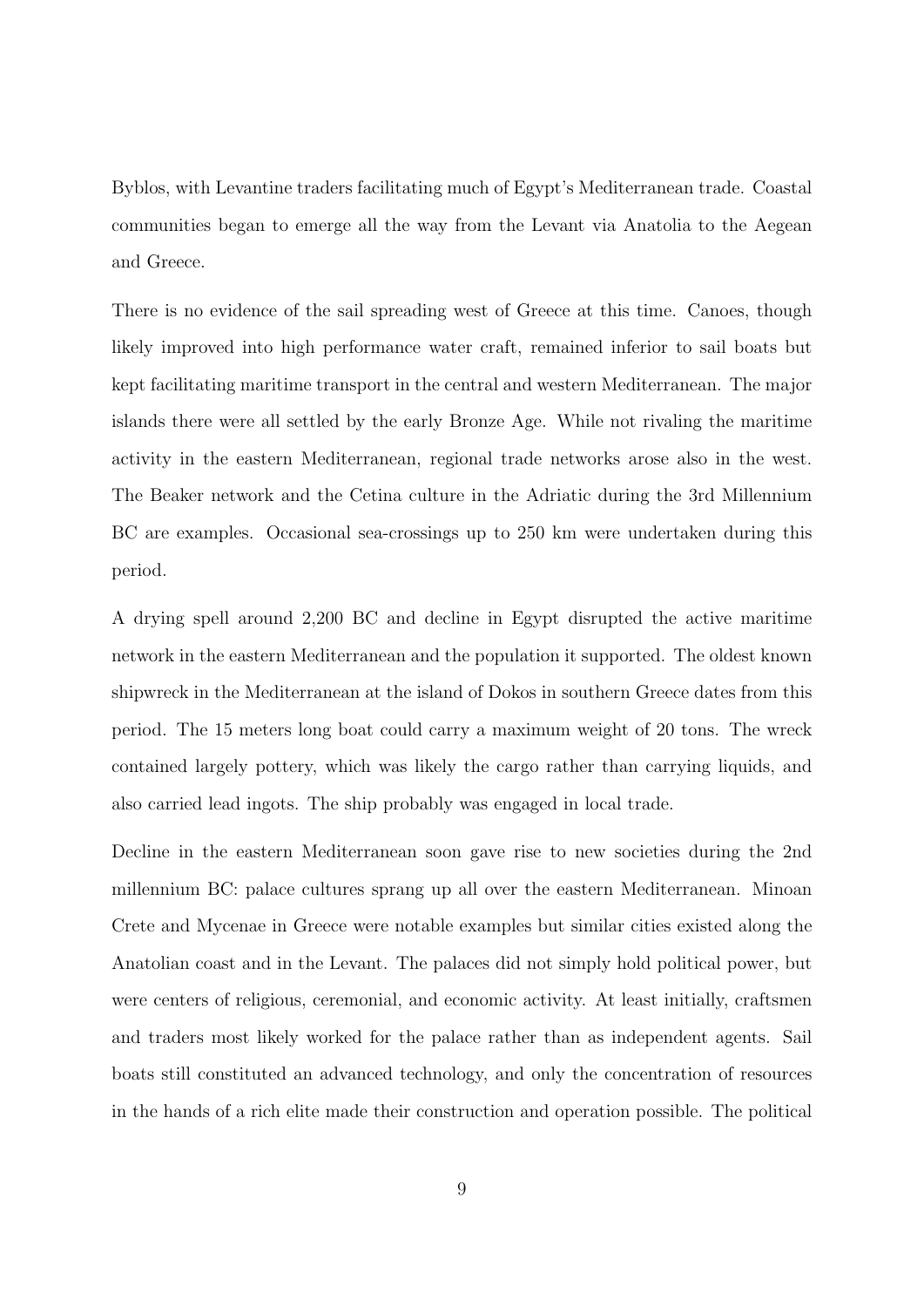reach of the palaces at coastal sites was local; larger polities remained confined to inland areas as in the case of Egypt, Babylon, or the Hittite Empire.

An active trade network arose again in the eastern Mediterranean stretching from Egypt to Greece during the Palace period. The Anatolian land route was replaced by sea trade. Some areas began to specialize in cash crops like olives and wine. A typical ship was still the 15 m, 20 ton, one masted vessel as evidenced by the Uluburn wreck found at Kas in Turkey, dating from 1,450 BC. Such vessels carried diverse cargoes including people (migrants, messengers, and slaves), though the main goods were likely metals, textiles, wine, and olive oil. Evidence for some of these was found on the Uluburun wreck; other evidence comes from archives and inscriptions akin to bills of lading. Broodbank (2013) suggests that the cargo of the Uluburun ship was such that it was sufficient to feed a city the size of Ugarit for a year. Ugarit was the largest trading city in the Levant at the time with a population of about 6,000 - 8,000. This highlights that sea trade still largely consisted of high value luxury goods. The Ugarit archives also reveal that merchants operating on their own account had become commonplace by the mid 2nd millennium. Levantine rulers relied more on taxation than central planning of economic activities. Trade was both risky and profitable; the most successful traders became among the richest members of their societies.

Around the same time, the Mycenaeans traded as far as Italy. Sicily and the Tyrrhenian got drawn into the network. While 60 - 70 km crossings to Cyprus or Crete and across the Otranto Strait (from Greece to the heel of Italy) were commonplace, coast hugging still prevailed among sailors during the 2nd millennium BC. After crossing the Otranto Strait, Greek sailors would continue along the coast of the Bay of Taranto, the instep of Italy's boot, as is suggested by the distribution of Greek pottery at coastal sites. Indigenous seafarers from the central Mediterranean now joined these routes, and the sail finally entered the central Mediterranean around 1,200 BC. While there were no big breakthroughs,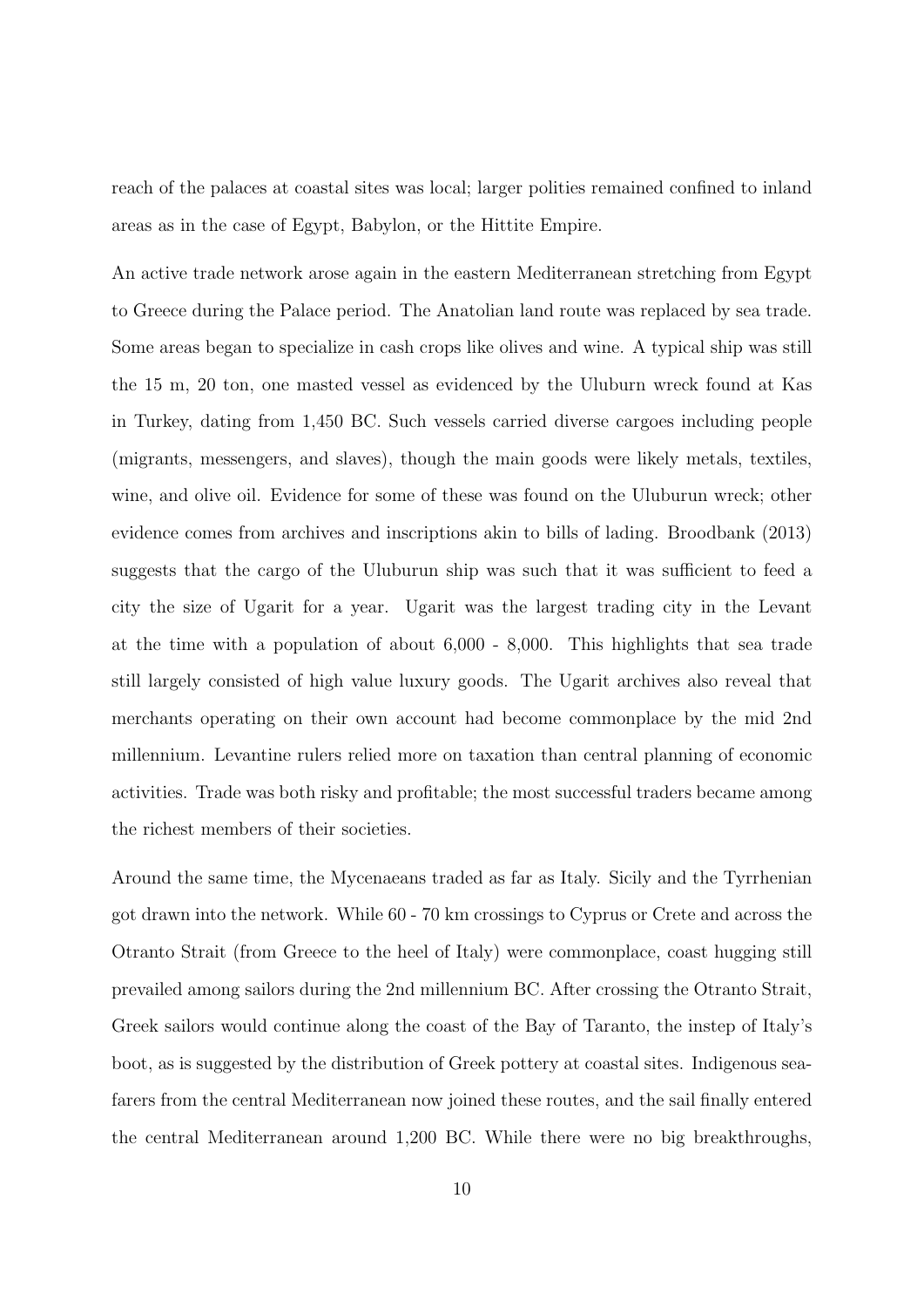naval technology also improved in the late 2nd millennium. Better caulking and keels added to sea-worthiness (Abulafia 2011), while brail rigging and double prows improved maneuverability. Most notably, latitude sailing was developed and allowed sailors to steer a straight east-westerly course.

Before these changes could develop their full force, a new period of decline around 1,200 BC reduced the power of Egypt, wiped out cities like Ugarit, and ended the reign of the last palace societies in the eastern Mediterranean. In the more integrated world that the eastern Mediterranean had become, troubles spread quickly from one site to others. The Bronze Age came to an end with iron coming on the scene. Rather than being technologically all that much superior to bronze, iron ore was far more abundant and widespread than copper and hence much more difficult to monopolize. As was the case many times before, decline and change opened up spaces for smaller players and more peripheral regions. Cyprus flourished. Many Levantine cities recovered quickly. Traders from the central Mediterranean also expanded. Traditionally, decline during the Bronze Age collapse was often blamed on the anonymous "Sea Peoples." Modern scholarship seems to challenge whether these foreigners were simply just raiders and pirates, as the Egyptians surely saw them, rather than also entrepreneurial traders who saw opportunities for themselves to fill the void left by the disappearance of imperial connections and networks.

The Levantine city states which had taken in migrants from the central Mediterranean during this period were the origin of a newly emerging trade network. Starting to connect the old Bronze Age triangle formed by the Levantine coast and Cyprus, they began to expand throughout the entire Mediterranean after 900 BC. The Phoenician city states were much more governed by economic logic than was the case for royal Egypt. One aspect of their expansion was the formation of enclaves, often at nodes of the network. Carthage and Gadir (Cadiz) are prime examples but many others existed. At least initially these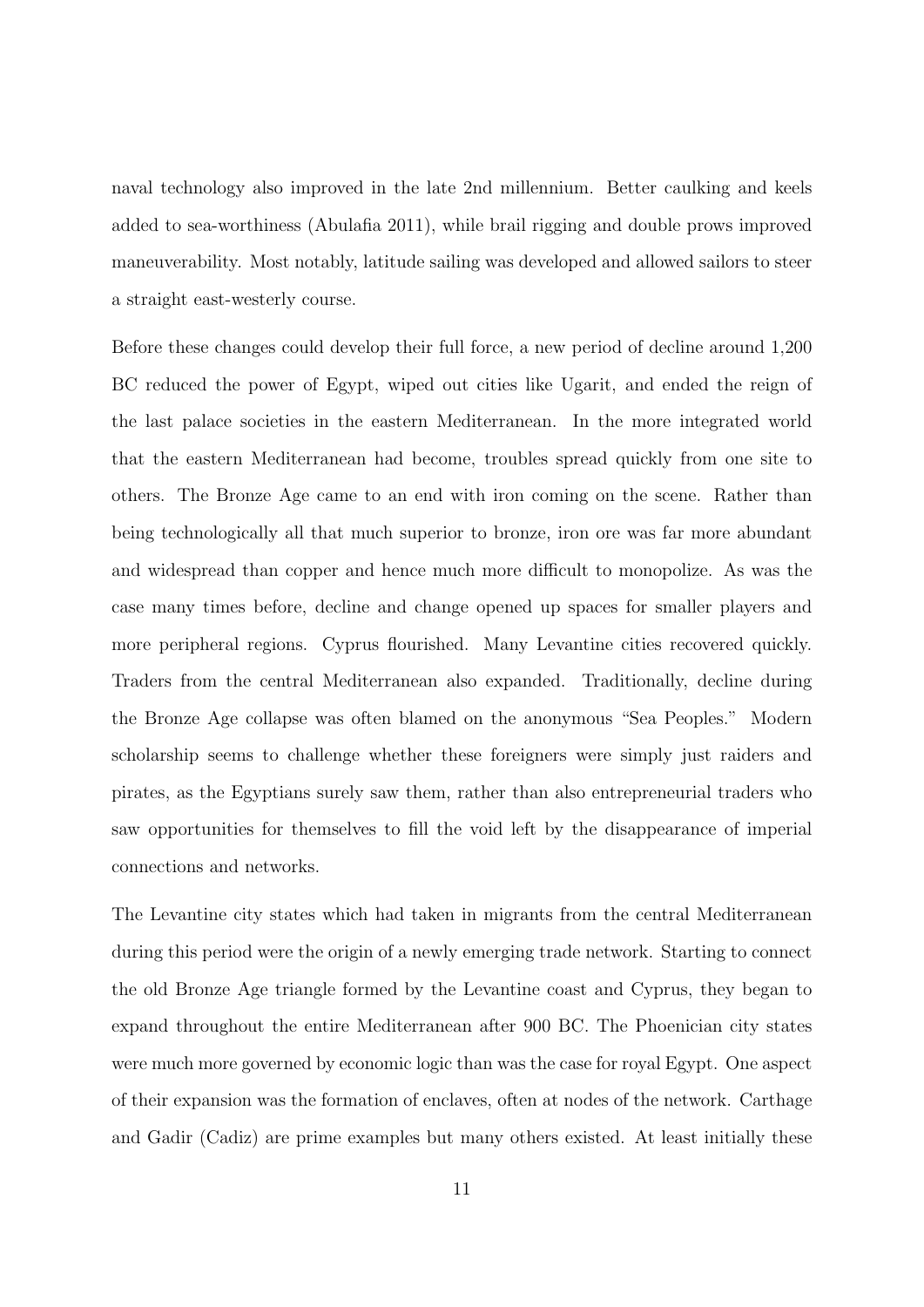were not colonies; the Phoenicians did not try to dominate local populations. Instead, locals and other settlers were invited to pursue their own enterprise and contribute to the trading network. The core of the network consisted of the traditional sea-faring regions, the Aegean and the Tyrrhenian. The expanding trade network of the early 1st millennium BC did not start from scratch but encompassed various regional populations. Tyrrhenian metal workers and Sardinian sailors had opened up connections with Iberia at the close of the 2nd millennium. But the newly expanding network not only stitched these routes together, it also created its own, new, long-haul routes.

These new routes began to take Phoenician and other sailors over long stretches of open sea. While this had long been conjectured by earlier writers like Braudel (2001, writing in the late 1960s) and Sherratt and Sherrat (1993), contemporary scholars are more confident. Cunliffe (2008) writes about the course of a Phoenician sailor: "Beyond Cyprus, for a ship's master to make rapid headway west there was much to be said for open-sea sailing. From ... the western end of Cyprus he could have sailed along the latitude to the south coast of Crete ... where excavation has exposed a shrine built in Phoenician fashion. Traveling the same distance again ..., once more following the latitude, would have brought him to Malta" (p. 275-276), a route which became known as the "Route of the Isles." Abulafia (2011) describes their seafaring similarly: "The best way to trace the trading empire of the early Phoenicians is to take a tour of the Mediterranean sometime around 800 BC. ... Their jump across the Ionian Sea took them out of the sight of land, as did their trajectory from Sardinia to the Balearics; the Mycenaeans had tended to crawl round the edges of the Ionian Sea past Ithaka to the heel of Italy, leaving pottery behind as clues, but the lack of Levantine pottery in southern Italy provides silent evidence of the confidence of Phoenician navigators." (p. 71).

These new routes involved crossing 300 - 700 km of open sea. One piece of evidence for sailing away from the coast are two deep sea wrecks found 65 km off the coast of Ashkelon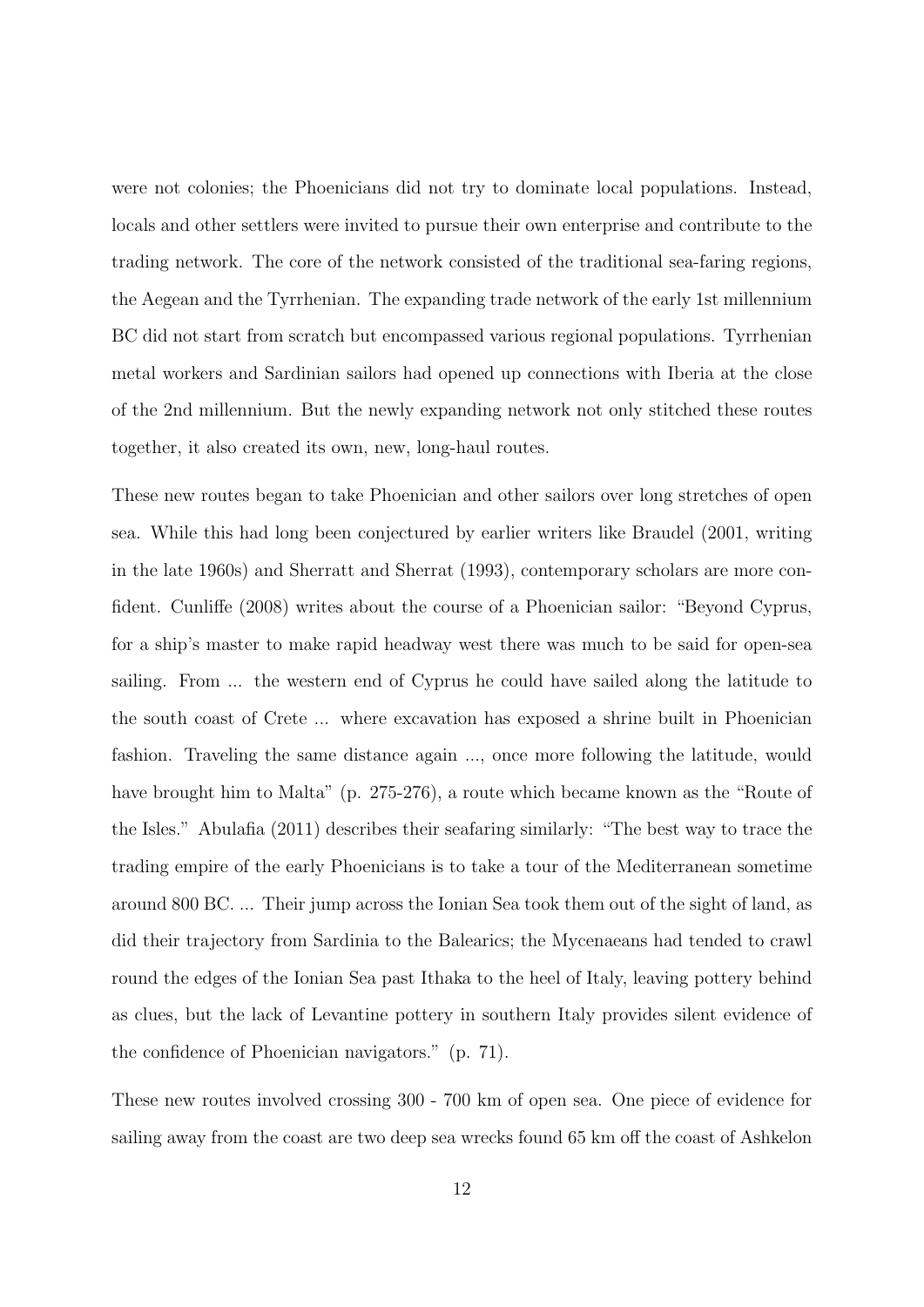(Ballard et al. 2002). Of Phoenician origin and dating from about 750 BC, the ships were 14 meters long, and each carried about 400 amphorae filled with fine wine. These amphorae were highly standardized in size and shape. This highlights the change in the scale and organization of trade compared to the Uluburun wreck with its diverse cargo. It also suggests an early form of industrial production supporting this trade.

An unlikely traveler offers a unique lens on the scale of the expansion of seafaring and the density of connections which were forged during this period. The house mouse populated a small area in the Levant until the Neolithic revolution. By 6,000 BC, it had spread into southern Anatolia before populating parts of north eastern Africa and the Aegean in the ensuing millennia (there were some travelers on the Uluburun ship). There were no house mice west of Greece by 1,000 BC. Then, within a few centuries, the little creature turned up on islands and on the mainland throughout the central and western Mediterranean (Cucchi, Vigne, and Auffray 2005).

The Phoenicians might have been at the forefront of spreading mice, ideas, technology, and goods all over the Mediterranean but others were part of these activities. At the eve of classical antiquity, the Mediterranean was constantly criss-crossed by Greek, Etruscan, and Phoenician vessels as well as smaller ethnic groups. Our question here is whether this massive expansion in scale led to locational advantages for certain points along the coast compared to others, and whether these advantages translated into the human activity which is preserved in the archaeological record.

## 3 Data and key variables

For our Mediterranean dataset we compute a regular grid of  $10 \times 10$  kilometers that spans the area of the Mediterranean and the Black Sea based on a coastline map of the earth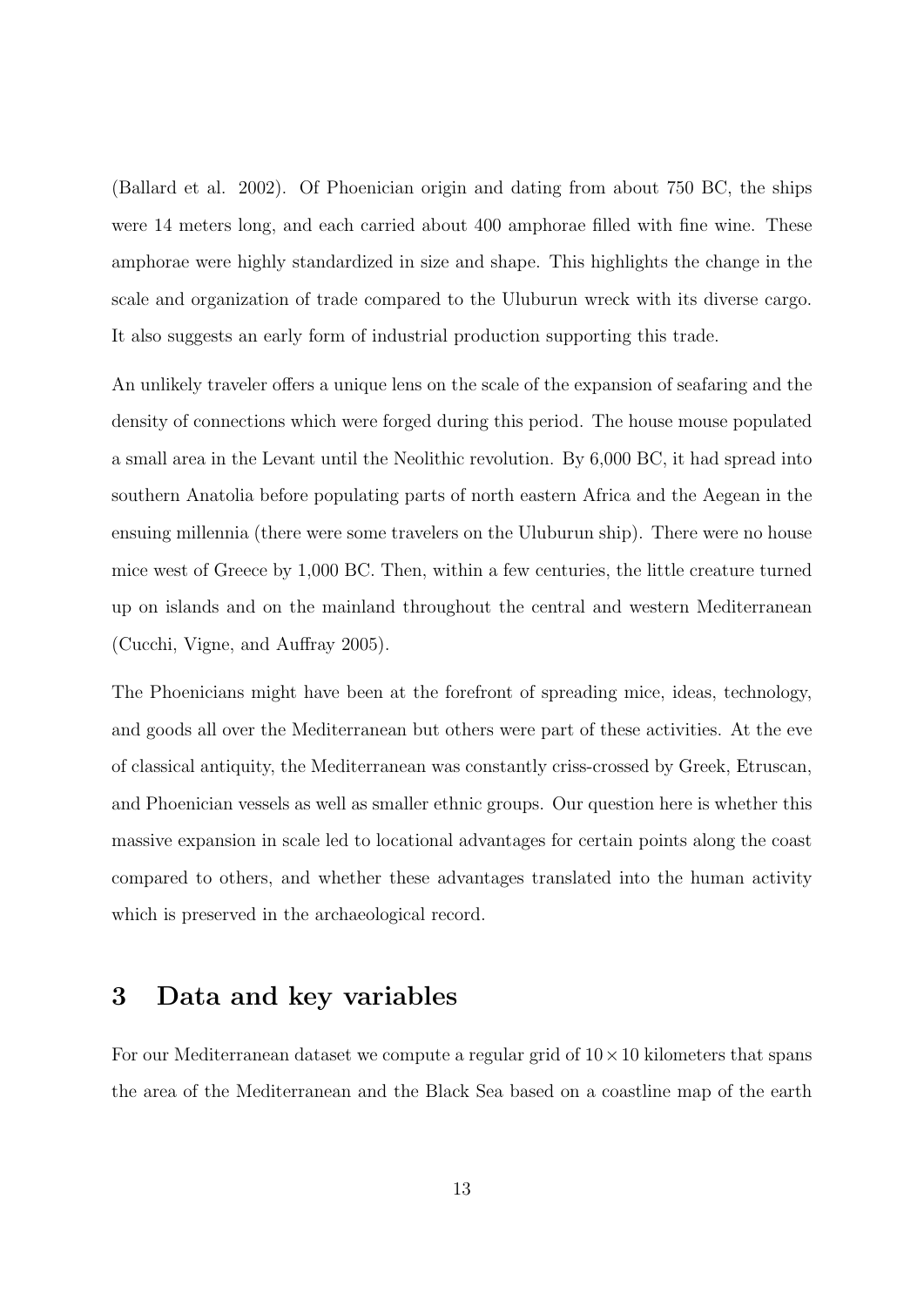from Bjorn Sandvik's public domain map on world borders.[2](#page-13-0) We use a Lambert Azimuthal Equal Area projection, with the coordinates 39N, 18.5E as reference point, which is close to the center of the area we study. No projection avoids distortions completely but this one works well for the study of a limited geographical area. The distances of the edges of our  $10\times10$  km grid are close to the true distances: Even at points furthest from the reference points, such as Gibraltar in the west and Sinai in the east, measurement error of both vertical and horizontal lines remains within less than 2 percent of true distances.

We define a grid-cell as coastal if its centroid is within 5 km of a coastline. Grid-cells whose centroid is more than 5 km away from a landmass are classified as sea, the remaining cells are classified as land. Our estimation dataset consists of all coast cells and all land cells within 50 km of a coast cell. Each cell is an observation. There are 12,013 cells in this dataset of which 3,352 are coastal.

We compute the distance between coastal point  $i$  and coastal point  $j$  moving only over water  $d_{ij}$ <sup>[3](#page-13-1)</sup>. Our key variable in this study, called  $c_{di}$ , measures the number of other coastal cells which can be reached within shipping distance  $d$  from cell  $i$ . Destinations

<span id="page-13-0"></span><sup>2</sup>We use version 3, available from [http://thematicmapping.org/downloads/world\\_](http://thematicmapping.org/downloads/world_borders.php) [borders.php](http://thematicmapping.org/downloads/world_borders.php).

<span id="page-13-1"></span><sup>3</sup>For this computation, we use the *cost distance* command in ArcGIS. This tool calculates least-cost paths between points based on a cost raster that assigns travel costs to the area in between the points. In our case, the cost raster consists of a regular grid of  $10 \times 10$  kilometers of cells that are either over water or coastal. We assign the same cost value to every grid cell, so that the cost-distance calculation boils down to finding the shortest distance between points via the cost raster cells (i.e. water or coast). We then treat one coastal cell as origin and calculate the minimum distance from this origin cell to all other coastal cells. We repeat this exercise using each of our coastal cells as origin cell to obtain the full matrix of pairwise distances.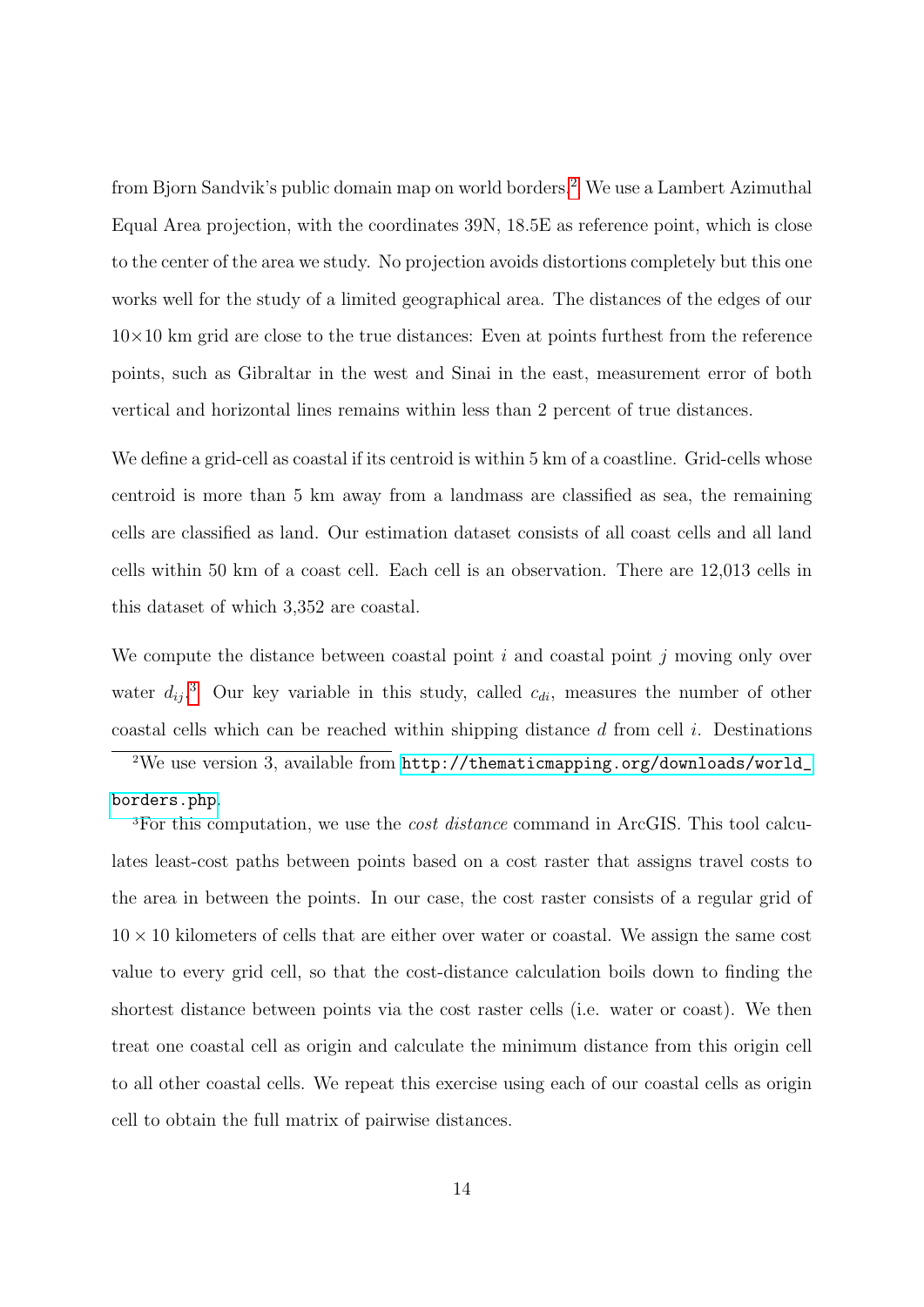may include islands but we exclude islands which are smaller than  $20km^2$ . We also create separate measures, one capturing only connectedness to islands, and a second measuring connectedness to other points on the mainland coast. While we use straight line or shortest distances, we realize that these would have rarely corresponded to actual shipping routes. Sailors exploited wind patterns and currents, and often used circular routes on their travels (Arnaud 2007). Our measure is not supposed to mimic sailing routes directly but simply capture opportunities.<sup>[4](#page-14-0)</sup>

Figure [1](#page-36-0) displays the measure  $c_{500}$  for a distance of 500 km; darker points indicate better connected locations. Measures for other distances are strongly positively correlated and maps look roughly similar. The highest connectedness appears around Greece and Turkey partly due to the islands, but also western Sicily and the area around Tunis. The figure also highlights substantial variation of the connectedness measure within countries. The grid of our analysis allows for spatial variation at a fine scale.

We interpret the measure  $c_d$  as capturing connectivity. Of course, coastal shape could proxy for other amenities. For example, a convex coastal shape forms a bay, which may serve as a natural harbor. Notice that our  $10 \times 10$  km grid is coarse enough to smooth out many local geographic details. We will capture bays 50 km across but not those 5 km across. It is these more local features which are likely more relevant for locational advantages like natural harbors. Our grid size also smooths out other local geographic

<span id="page-14-0"></span><sup>4</sup>We do not attempt to use wind patterns to calculate sailing times. Leidwanger (2013), combining modern data on wind speeds and prevailing directions with the sailing logs from sea trials with the replica of a 3rd century BC wreck on a Piraeus to Cyprus route, is an attempt to do this for a small area a few hundred kilometers across off the Turkish coast. He discusses shortcomings and problems with this approach. His work illustrates how far away we still are from being able to extend an exercise like this to an area like the entire Mediterranean.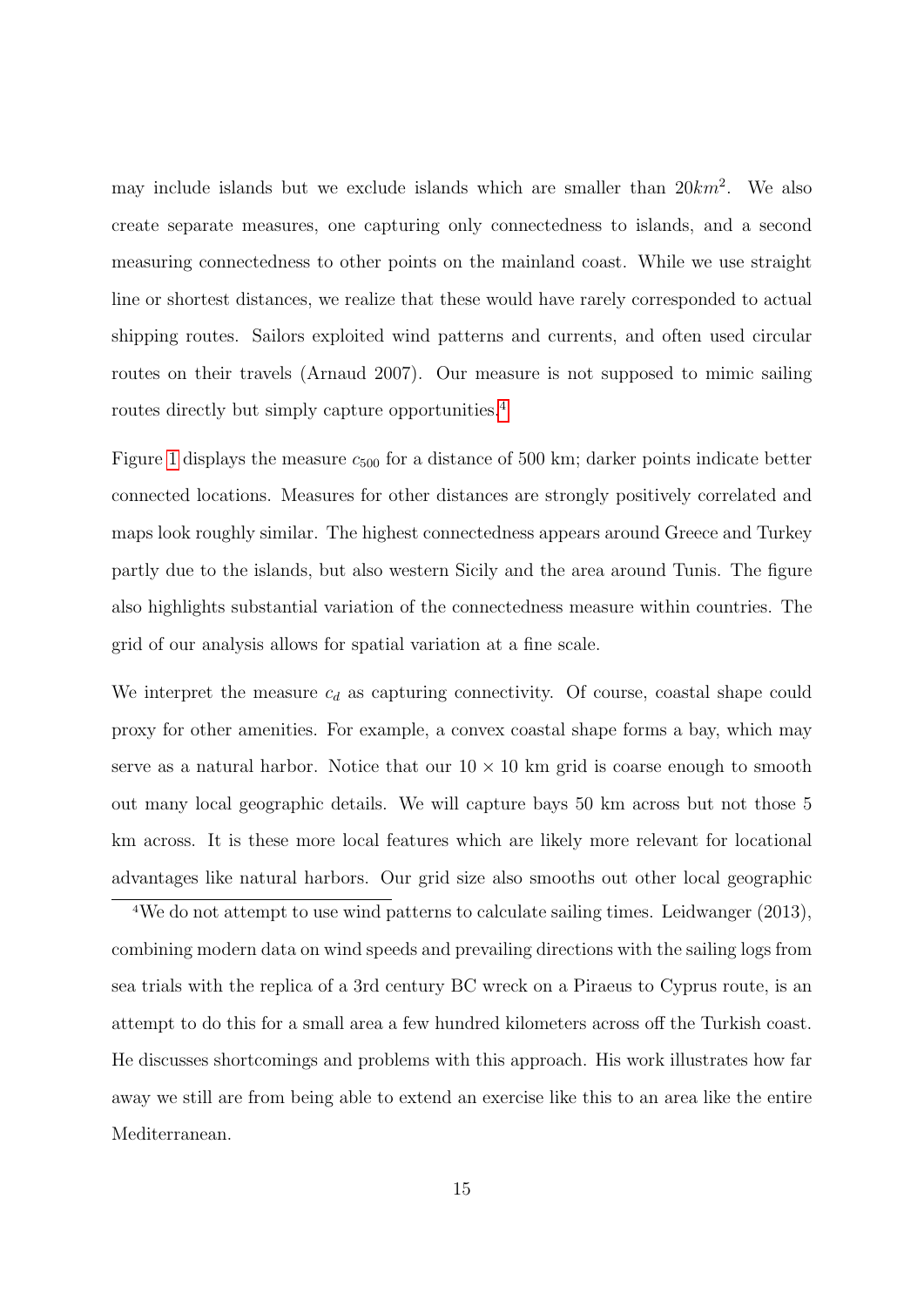features, like changes in the coastline which have taken place over the past millennia, due, for example, to sedimentation. The broader coastal shapes we capture have been roughly constant for the period since 3,000 BC, which we study (Agouridis 1997).

Another issue with our measure of connectivity is whether it only captures better potential for trade or also more exposure to external threats like military raids. Overall, it was probably easier to defend against coastal attacks than land-based ones (e.g. Cunliffe, 2008, p. 447) so this may not be a huge concern. But at some level it is obvious that openness involves opportunities as well as risks. In this respect we measure the net effect of better connectivity.

We also compute a global dataset based on a global grid, using a Cylindrical Equal Area projection. We increase the cell size to  $50 \times 50$  kilometers. This is for computational convenience, but also our outcome variable at the global level varies only at the country level and thus spatial precision is less relevant than in the Mediterranean dataset. While we define our global connectedness measure for the whole world, our analysis focuses on the part of the world between -60 degrees and 60 degrees latitude, as units outside that range are unlikely candidates for early urbanization for climatic reasons. In the Southern Hemisphere there is no landmass apart from the Antarctic below 60 degrees, while in the Northern Hemisphere 60 degrees is close to Helsinki, Aberdeen, and Anchorage, well north of climatic conditions particularly favorable to early settlement. We again compute the distance from each coastal grid point to each other coastal grid point by moving only over water. Figure [2](#page-37-0) shows the global connectedness measure  $c_{500}$ . The most connected coastal points are located again near Greece, but also in Southeast Asia, Chile, Britain, and Northern Canada, while Western Africa and Eastern South America have few well connected coastal points.

We measure economic development by counting archaeological sites of settlements. His-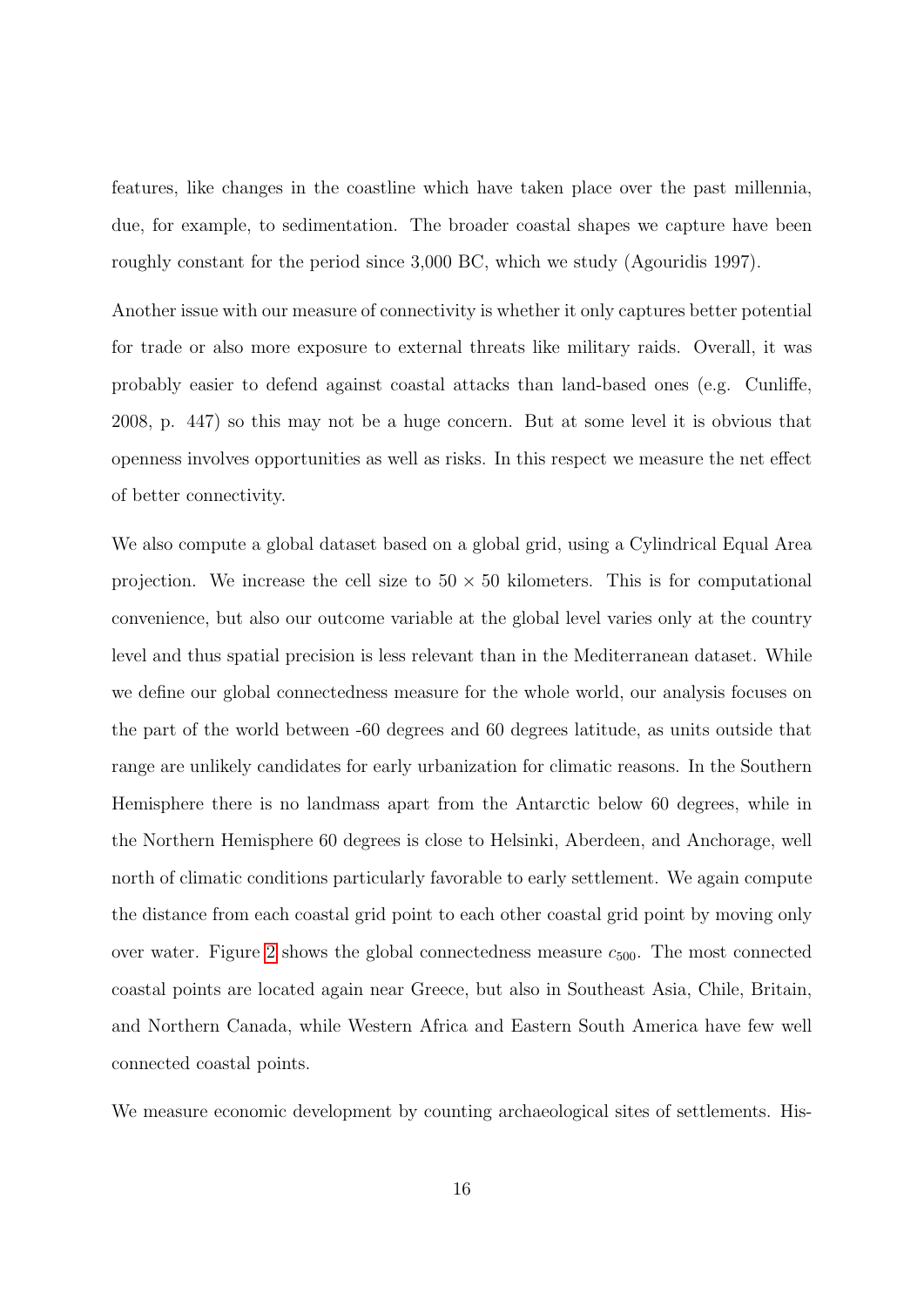torians and archaeologists have long debated to what extent the material evidence that has been discovered is representative of actual historical conditions. On one end of the spectrum are warnings like that of Manning (2018, p. 64) that "archaeological evidence, especially for settlement history, is extremely uneven for the first millennium BCE." The idea of a "positivist fallacy" of "making archaeological prominence and historical importance into almost interchangeable terms: in equating what is observable with what is significant" goes back to at least Snodgrass (1987, p. 38). At the other end are optimists such as Broodbank (2013), who concludes that "only a single imbalance is so devastating that it threatens to undermine the integrity of the overall study of the Mediterranean. This is the dearth of information on the early societies of the Mediterranean North Africa" (p. 37). We deal with the North African exceptionalism by showing results excluding the North African coast. But Broodbank concludes that "the low archaeological profile of much of Mediterranean North Africa may not entirely be due to a lack of prospection ... In the coming chapters we shall encounter several indications that this was indeed the case" (2013, p. 39).

Whether the archaeological record is representative of history is one issue, another is to obtain a quantitatively useful snapshot of the archaeological record. Our data on settlements for our period of investigation come from the Pleiades Project, an electronic database (Bagnall et al. 2014) at the University of North Carolina, the Stoa Consortium, and the Institute for the Study of the Ancient World at New York University maintained jointly by the *Ancient World Mapping Center*.<sup>[5](#page-16-0)</sup> The Pleiades dataset is a gazetteer for ancient history. It draws on multiple sources to provide a comprehensive summary of the current knowledge on geography in the ancient world. The starting point for the database is the Barrington Atlas of the Greek and Roman World (Talbert 2000); but it is an open

<span id="page-16-0"></span><sup>5</sup>Available at <pleiades.stoa.org>. We use a version of the dataset downloaded in September 2017.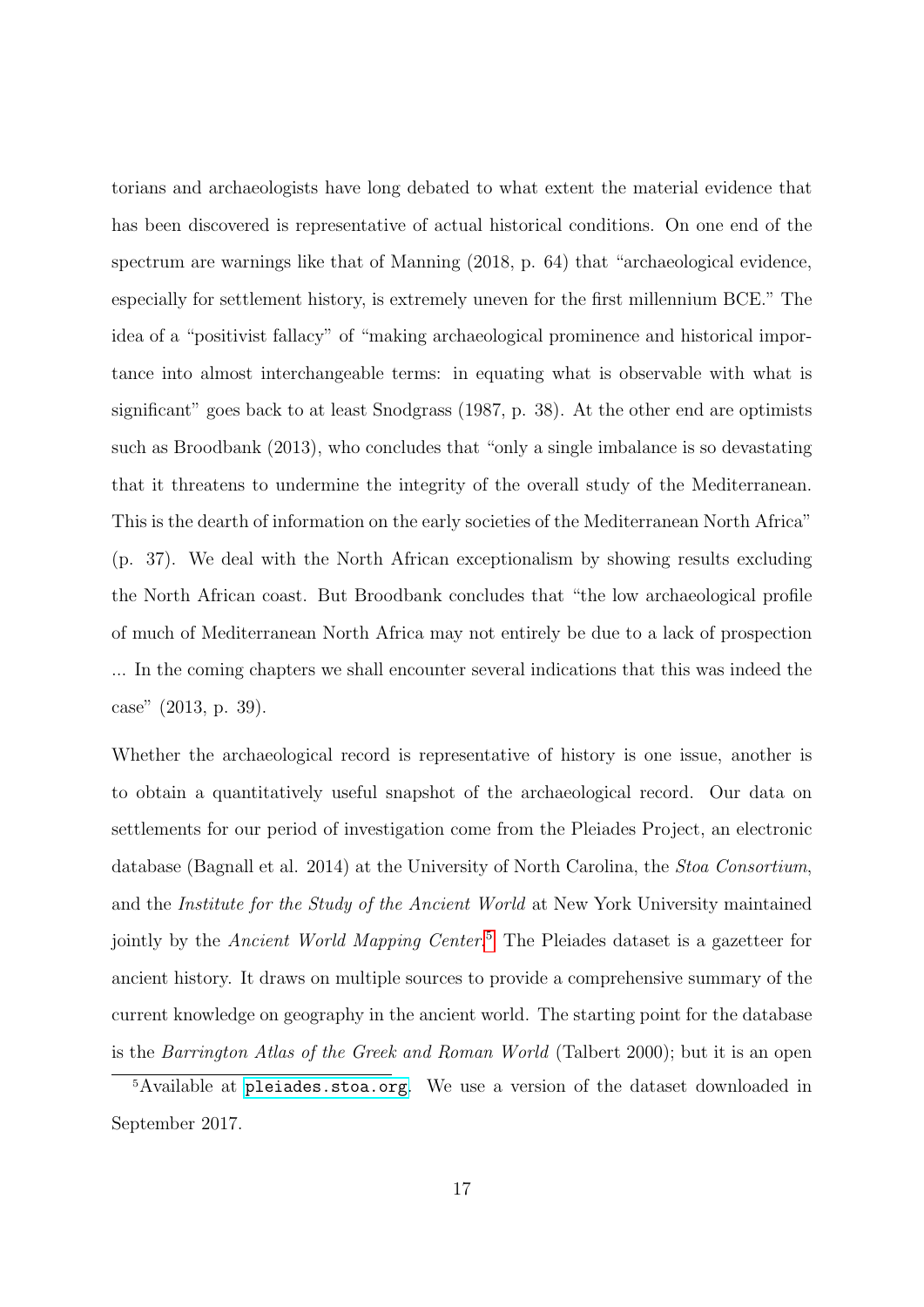source project and material from multiple other scholarly sources has been added. $6$ 

The Pleiades data consists of three different databases of which we use the "pleiadesplaces" dataset. It offers a categorization as well as an estimate of the start and end date for each place. We only keep units that have a defined start and end date, and limit the dataset to units that have a start date before 500 AD. We use two versions of these data, one more restricted (which we refer to as "narrow") and the other more inclusive ("wide"). In the narrow one we only keep units that contain the word "urban" or "settlement" in the categorization. These words can appear alongside other categorizations of minor constructions, such as bridge, cemetery, lighthouse, temple, villa, and many others. In the "wide" measure, we include any man-made structure, excluding only natural landmarks (e.g. rivers) and administrative units.<sup>[7](#page-17-1)</sup> Figure [1](#page-36-0) displays the sites that appear in the narrow dataset in 750 BC as circles. The figure gives a first glimpse as to the relationship between connectedness and the presence of sites.

Some of the entries in the Pleiades dataset are located more precisely than others. The dataset classifies the confidence into the location as precise, rough, and unlocated. We only keep units with a precisely measured location.[8](#page-17-2) For both datasets, as we merge the Pleiades data onto our grid we round locations to the nearest  $10 \times 10$  kilometers and are thus robust to some minor noise.

Since the Pleiades data is originally based on the *Barrington Atlas* it covers sites from the classical Greek and Roman period well and adequate coverage seems to extend back

<span id="page-17-0"></span><sup>6</sup>Various historians have assured us that the Barrington Atlas is probably the most representative source for the period we are studying.

<span id="page-17-1"></span><sup>7</sup>The raw Pleiades dataset contains some sites that are duplicates and/or have been moved to the errata section of Pleiades. We drop those sites from our analysis.

<span id="page-17-2"></span><sup>8</sup>An exception to this are roads and canals, which typically cannot be interpreted as a single point, and where we therefore also include rough locations.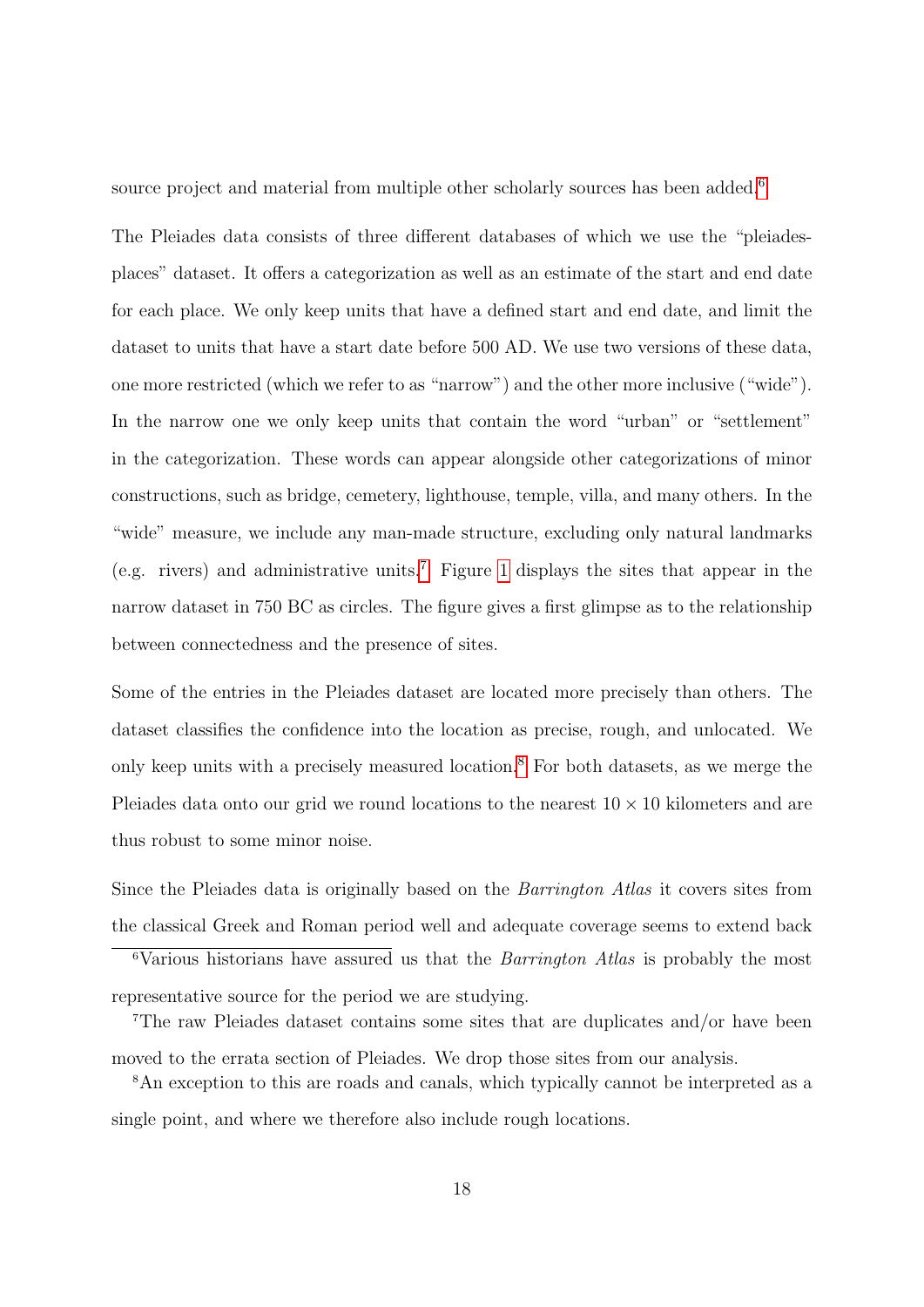to about 750 BC. Coverage of older sites seems much more limited as the number of sites with earlier start dates drops precipitously. For example, our wide dataset has 1,565 sites in 750 BC and 5,707 in 1 AD but only 142 in 1,500 BC. While economic activity and populations were surely lower in the Bronze Age, there are likely many earlier sites missing in the data. As a consequence, our estimation results with the Pleiades data for earlier periods may be less reliable.<sup>[9](#page-18-0)</sup>

Our measure of urbanization for a given cell is the number of sites that exist at time  $t$ and fall into that cell. We prefer a count of sites over an indicator given that it is scale invariant with respect to the grid size. The maximum number of sites in a cell for the narrow Pleiades measure is 5 but for 98.5% of the cells the value is either 0 or 1.

For our global results, we have only a single early outcome measure: population in 1 AD from McEvedy and Jones (1978). This is the same data as used by Ashraf and Galor (2011b) for a similar purpose. Population density is measured at the level of modern countries, and our sample includes 122 countries.

### 4 Specification and results

We run regressions of the following type:

<span id="page-18-1"></span>
$$
u_{it} = \beta_{dt} c_{di} + X_i \gamma_t + e_{it}, \qquad (1)
$$

where  $u_{it}$  is the urbanization measure for grid point i,  $c_{di}$  is the log of the connectivity measure for distance  $d$ , and  $X_i$  is a vector of grid point control variables. For coastal cells,

<span id="page-18-0"></span><sup>9</sup> In the online appendix we present some alternative estimates based on the much earlier Archaeological Atlas of the World (Whitehouse and Whitehouse 1975), which is more focused on the pre-classical era but has problems of its own.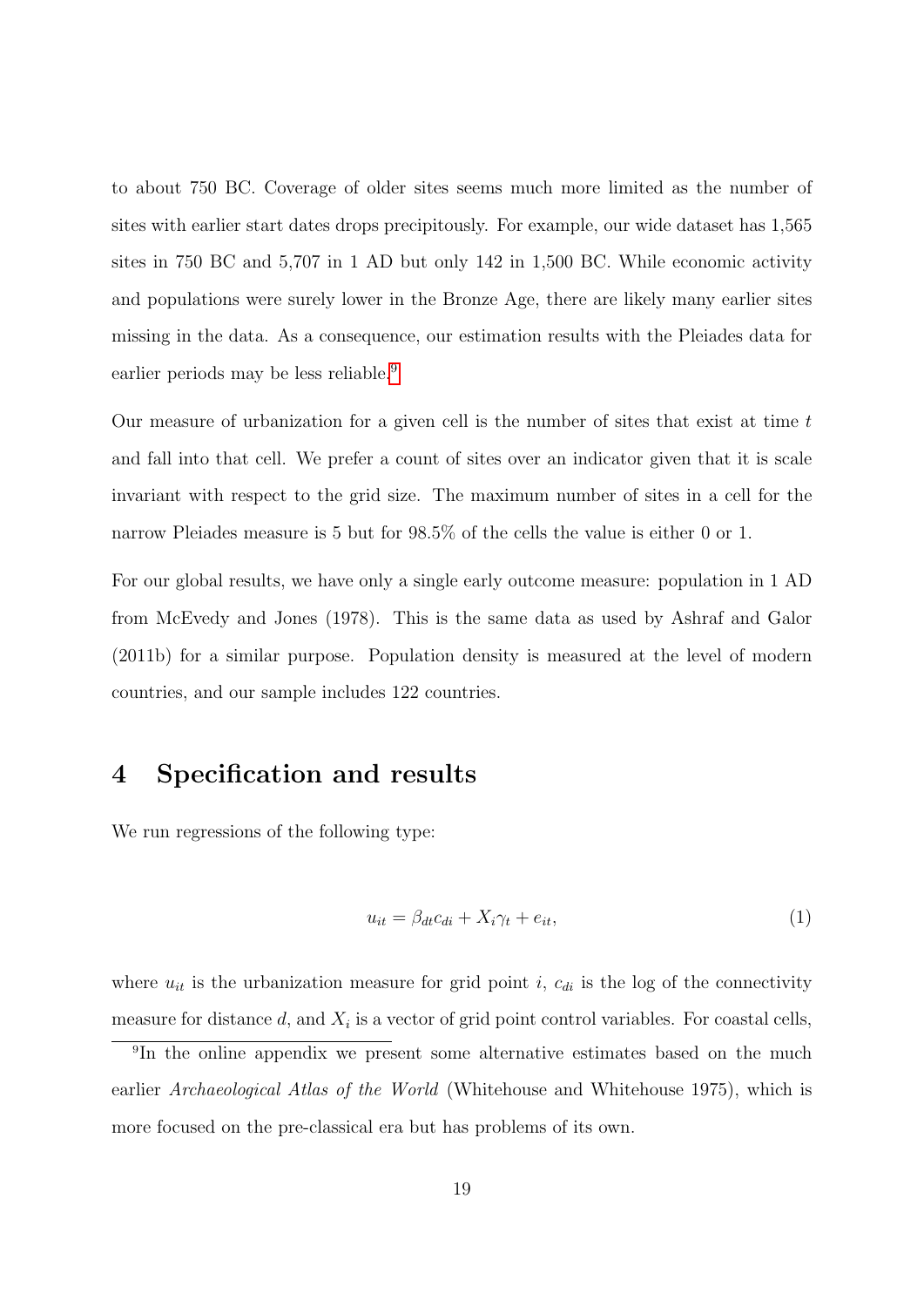connectivity is simply the connectivity of the respective coastal cells. For inland cells, we assign the connectivity level of the closest coastal cell. We only measure connectivity of a location, not actual trade. Hence, when we refer to trade this may refer to the exchange of goods but could also encompass migration and the spread of ideas.  $u_{it}$  measures the number of archaeological sites in each cell and year, which we view as proxy for the GDP of an area. Growth manifests itself both in terms of larger populations as well as richer elites in a Malthusian world. We would expect that the archaeological record captures exactly these two dimensions.

We start by using only linear variables for latitude and longitude as control variables. Latitude captures climatic variation due to the north-south gradient of the region. Climatic conditions also vary in the east-west orientation since proximity to the Atlantic moderates weather variability (Manning 2018, p. 85), and the longitude variable controls for this. Since some of our cells are up to 50 km inland, we also consider distance to the coast as an additional control variable, as well as distance to the Fertile Crescent. The latter may be important because agriculture spread from the Fertile Crescent throughout the Mediterranean Basin, and various authors have linked the timing of the Neolithic Revolution to later development (Diamond 1997; Hibbs and Olsson 2004; Comin, Easterly, and Gong 2010). We explore dropping the Aegean, to address concerns that our results may be driven exclusively by developments around the Greek islands, by far the best connected area in the Mediterranean. We also show results dropping North Africa to address concerns that there may be fewer archaeological sites in North Africa due to a relative lack of exploration. This may spuriously correlate with the fact that the coast is comparatively straight. We cluster standard errors at the level of a grid of  $200 \times 200$ km following Bester, Conley and Hansen (2011). Using a  $400\times400$  km grid as cluster variable results in very similar standard errors. Kelly (2019) warns against spurious inference resulting from spatially correlated but coincident variation on the left and right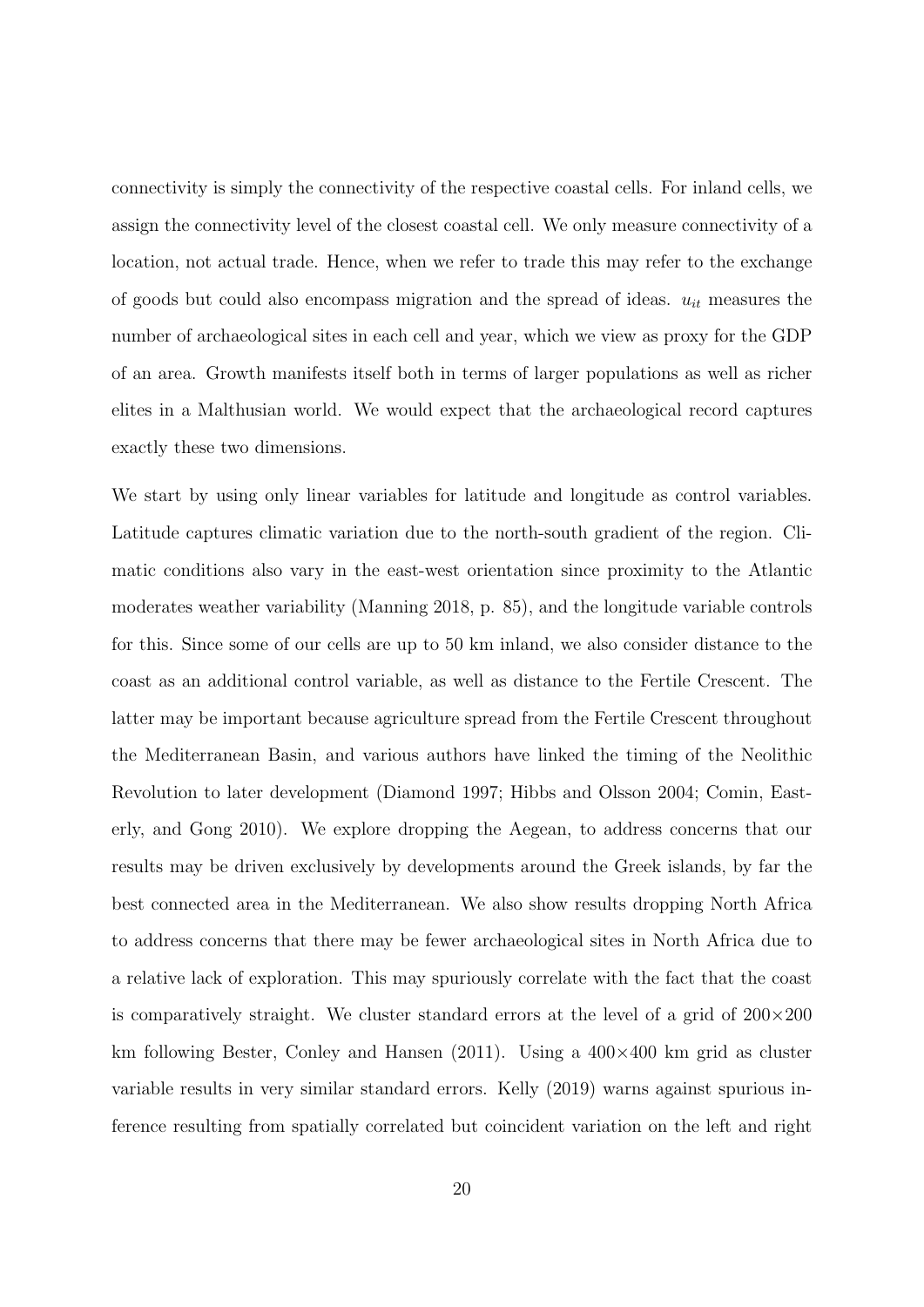of spatial regressions but clusters of that size should largely guard against this.

Our measure of connectedness depends only on coastal and maritime geography and therefore is plausibly exogenous. However, it might be correlated with other factors that affect early growth, such as agricultural productivity, topographic conditions, or rivers, which provide inland connections. Those factors are hard to measure precisely. Hence, instead of including them on the right-hand side of our regression equation as control variables, we follow the suggestion of Pei, Pischke and Schwandt (2019) and show that they are not systematically related to our measure of coastal connectivity.

The results of these balancing regressions are shown in table [1.](#page-41-0) In the first row, we relate connectedness to agricultural productivity, which we construct using data from the FAO-GAEZ database and following the methodology of Galor and Ozak  $(2016)$ : We convert agroclimatic yields of 48 crops in  $5' \times 5'$  cells under rain-fed irrigation and low levels of input into caloric yields and assign the maximal caloric yield of the closest  $5' \times 5'$  to our grid cells. In the second row, we use Nunn and Puga's (2012) measure of ruggedness, averaged over our  $10 \times 10$  km cells. Both ruggedness and agroclimatic conditions are standardized to have mean 0 and standard deviation 1. The third row looks at distance to the nearest river. For this, we used Wikipedia to create a list of all rivers longer than 200 km and geocoded their paths from FAO Aquamaps, dropping tributaries. We then calculate the distance from each cell to the nearest river, capping it at 50 km. To make the interpretation easier, we then take the negative of this measure, so that a positive coefficient on connectedness would mean that well-connected cells are closer to rivers. We use distance to the nearest mine, using data from the OXREP Mines Database (2017), coding distance in the same way as for rivers. For wind, we use the AMI Wind on ERS-1 Level 4 Monthly Gridded Mean Wind Fields provided by the Centre de Recherche et d'Exploitation Satellitaire (CERSAT), at IFREMER, Plouzan´e (France). This dataset contains monthly average wind speeds over oceans on a 1x1 degree grid. We average wind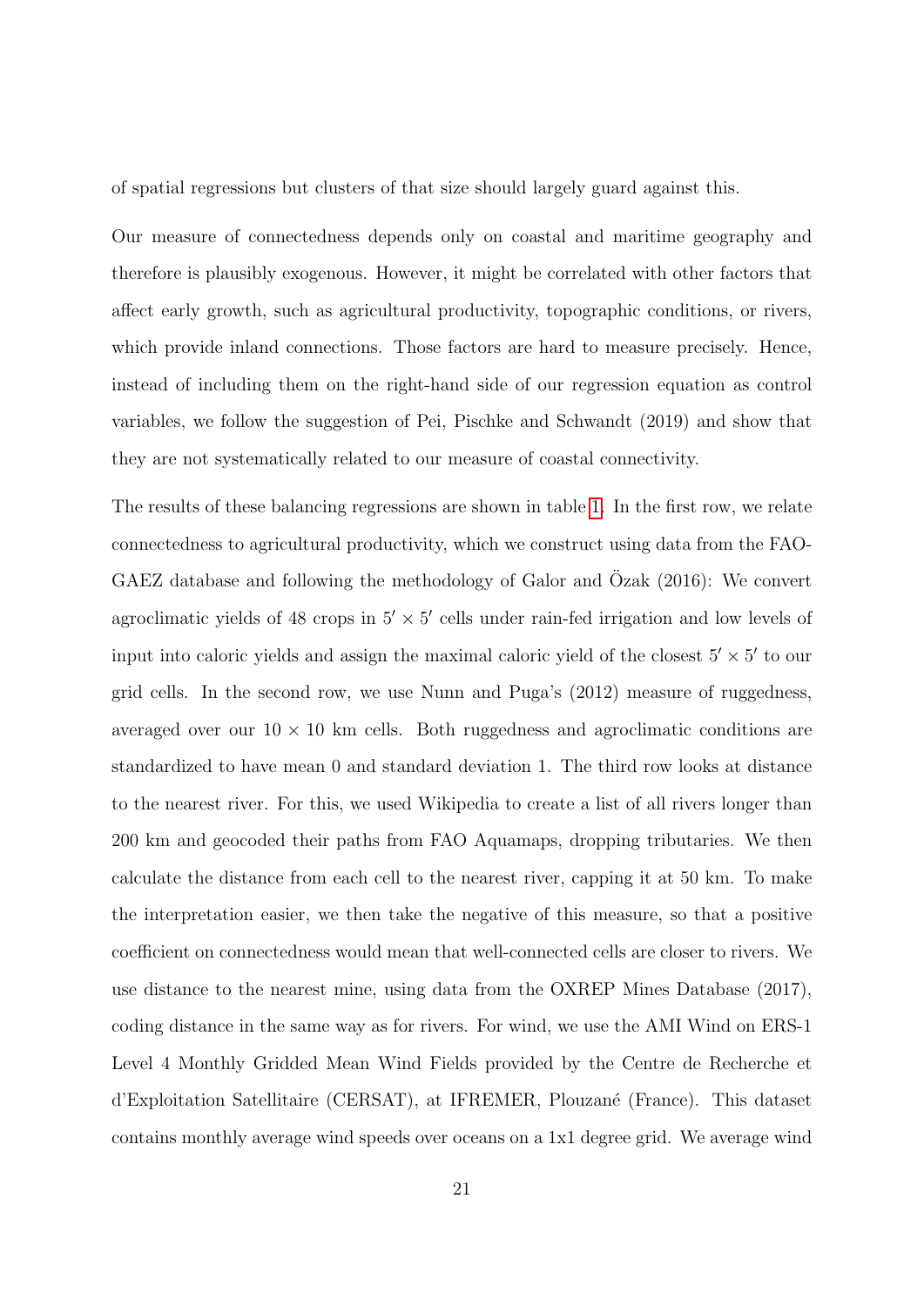speed over the sailing period from March to October, using data for 1993. Each coast cell is then assigned the value of the closest wind grid cell. For the sixth row, we constructed a measure of land connectedness that mimics our sea connectedness. Specifically, for all the cells in our sample, we calculated how many other cells in our dataset on the same landmass can be reached within 500km, going only over the land or coast cells in our sample.

Column (1) in table [1](#page-41-0) starts by showing the results of balancing regressions just controlling for latitude and longitude. Column (2) also adds controls for distance to the Fertile Crescent and distance to the coast. Neither agricultural productivity, ruggedness, nor distance to rivers or mines, nor land connectedness have a large association with our measure of connectedness once we control for the distance to the coast and the Fertile Crescent. The exception is wind speed, which correlates positively with connectedness.

Columns (3) and (4) show that dropping the Aegean from the sample sometimes leads to bigger associations but also impairs precision. When we control for distance to the coast and Fertile Crescent in the sample without the Aegean, associations between the balancing variables and connectedness tend to be small and insignificant, including for wind speed. The only exception is distance to rivers but this relationship is very imprecise. Outside of North Africa, a slight negative association between connectedness and agricultural productivity arises with controls. We are comforted by the fact that our measure of connectedness does not appear to be related to the six variables examined in the table in a systematic way across subsamples. This is especially true once we control for distance to the coast and the Fertile Crescent. As a result, we will use all of latitude, longitude, and distance to the coast and Fertile Crescent as controls in the analyses that follow.[10](#page-21-0)

<span id="page-21-0"></span><sup>&</sup>lt;sup>10</sup>In table [A.1](#page-0-0) in the online appendix we additionally add these variables as control variables to the main specification, and find that the coefficient does not change significantly with this inclusion.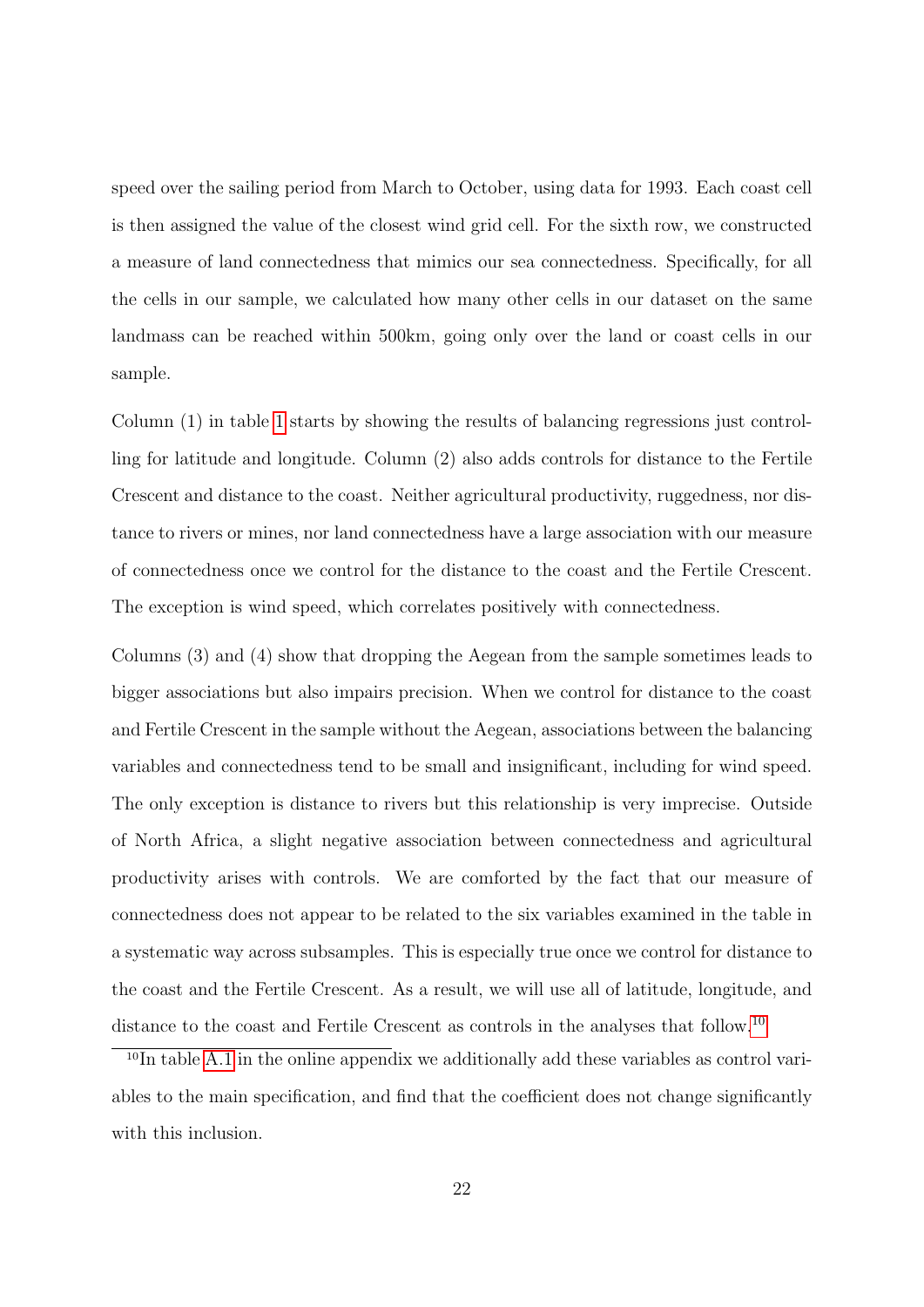#### 4.1 Basic results

In panel A of table [2,](#page-42-0) we start by showing results for connections within 500 km and the settlement counts in 750 BC. At this time, we expect sailors to make extensive use of direct sea connections, and hence the coefficients  $\beta_{dt}$  from equation [\(1\)](#page-18-1) should be positive. This is indeed the case for all specifications. We find stronger results in the wide Pleiades data, and the association is highly significant. The magnitude of these estimates is large. Increasing the connectedness of a cell by ten percent increases the number of archaeological sites by around 0.02. The coefficients are larger than the means of the dependent variables, also reported in the table, suggesting an elasticity above one. The coefficient is slightly lower for the narrow site definition but so is the mean of the site count. Coefficients decrease in magnitude when we drop the Aegean in column (2), but they remain positive and substantial, indicating that the Aegean alone was not driving the results in column (1). Dropping North Africa in column (3) makes little difference compared to the original results.<sup>[11](#page-22-0)</sup>

A potential concern with our results might be that we are not capturing growth and urbanization, but simply the location of harbors. To address this, panel B of table [2](#page-42-0) repeats the analysis of panel A, but drops coastal cells themselves from the sample. Here we are investigating whether a better connected coast gives rise to more settlements further inland. The results are similar to those from the previous panel, indicating that the effects we observe are not driven by coastal locations but also manifest themselves in the immediate hinterland of the coast. This bolsters the case that we are seeing real growth effects of better connections. The same is true when we exclude short connections within 100 km from the connectedness variable in panel C of table [2.](#page-42-0) This is important

<span id="page-22-0"></span><sup>11</sup>We find very similar results using a measure of eigenvector centrality instead of our connectedness variable, which adds weighting to connecting cells, but it is very highly correlated to the original connections measure.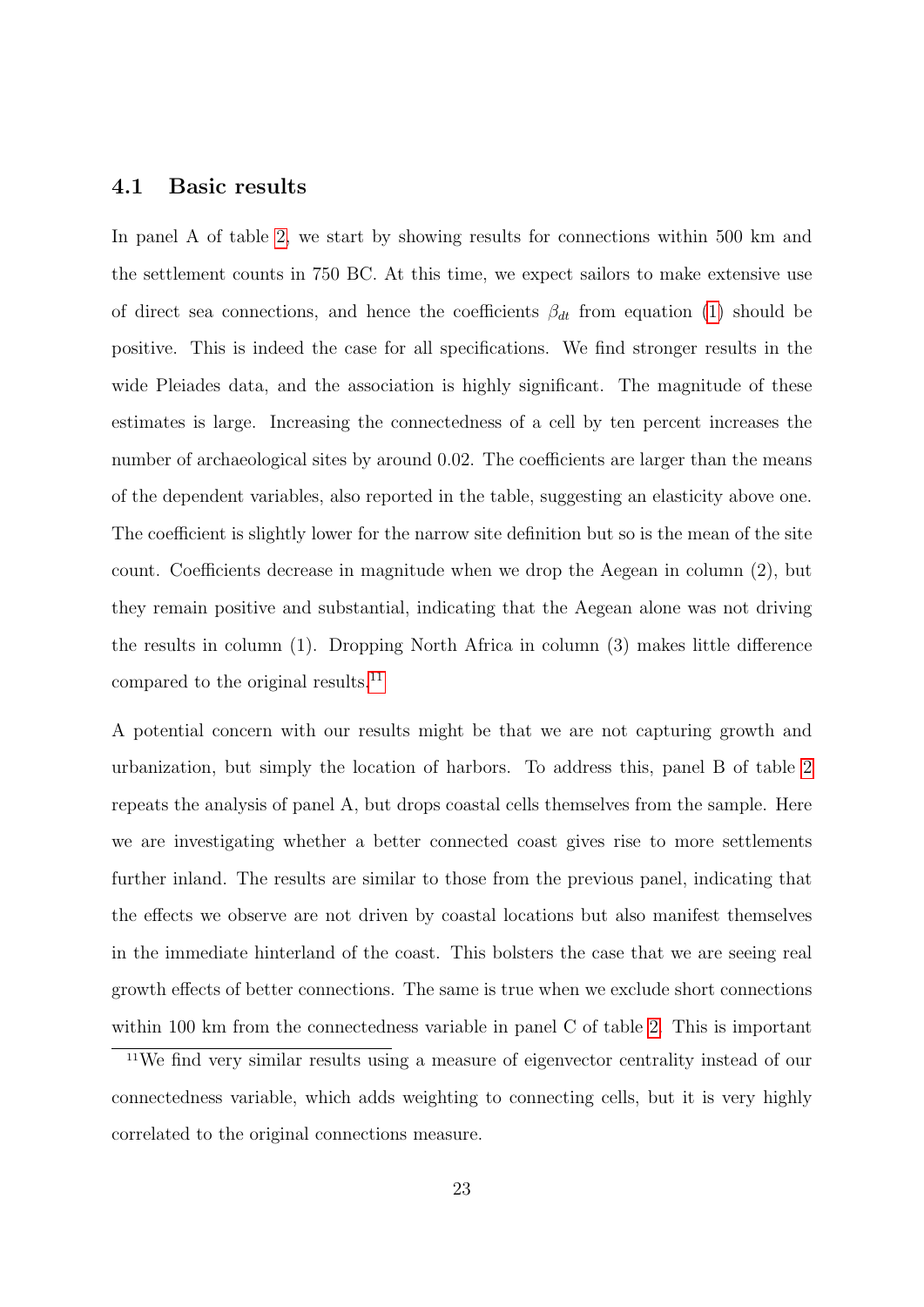as we are primarily interested in the longer range connections which opened up with open sea crossing.<sup>[12](#page-23-0)</sup>

Coastal points are only a proxy for market access. A more direct measure would be to measure how many settlements a ship can reach, rather than how many coastal points. In table [3](#page-43-0) we use such a more direct measure of market access by counting the number of sites within distance d. To account for the endogenous location of settlements we instrument this market access measure with the connectedness variable, both in logs. The first stage F-tests we report show that connectedness is strongly correlated with market access. The magnitude of the 2SLS effect is similar for all these specifications to the one seen in the connectedness estimation.[13](#page-23-1) This effect is large compared with existing estimates of the impact of market access. For example, it is about twice as large as the estimate for the land value elasticity in Donaldson and Hornbeck (2016). This may reflect the relatively long time scale over which these effects would have materialized. It may also reflect the greater importance of connections in the Iron Age Mediterranean, where there were few other pre-existing long range trading possibilities other than sea routes, compared to a USA without railroads. It may also show that in a less technologically advanced economy, market access mattered more relative to other fundamentals.[14](#page-23-2)

<span id="page-23-0"></span><sup>12</sup>The results in panel C of table [2](#page-42-0) are unchanged if we separately control for short connections up to 100 km, as we show in table [A.1](#page-0-0) in section [1.3](#page-0-0) of the online appendix. This further strengthens the case that we are not simply picking up some other effects of coastal shape.

<span id="page-23-1"></span><sup>13</sup>Table [A.3](#page-42-0) in the online appendix contrasts these estimates with an OLS estimator. Magnitudes are similar when we exclude the Aegean. Otherwise the 2SLS estimates are larger.

<span id="page-23-2"></span><sup>14</sup>Our results so far pertain to connections within a 500 km radius. In the online appendix we also show results for other distances, which tend to look fairly similar.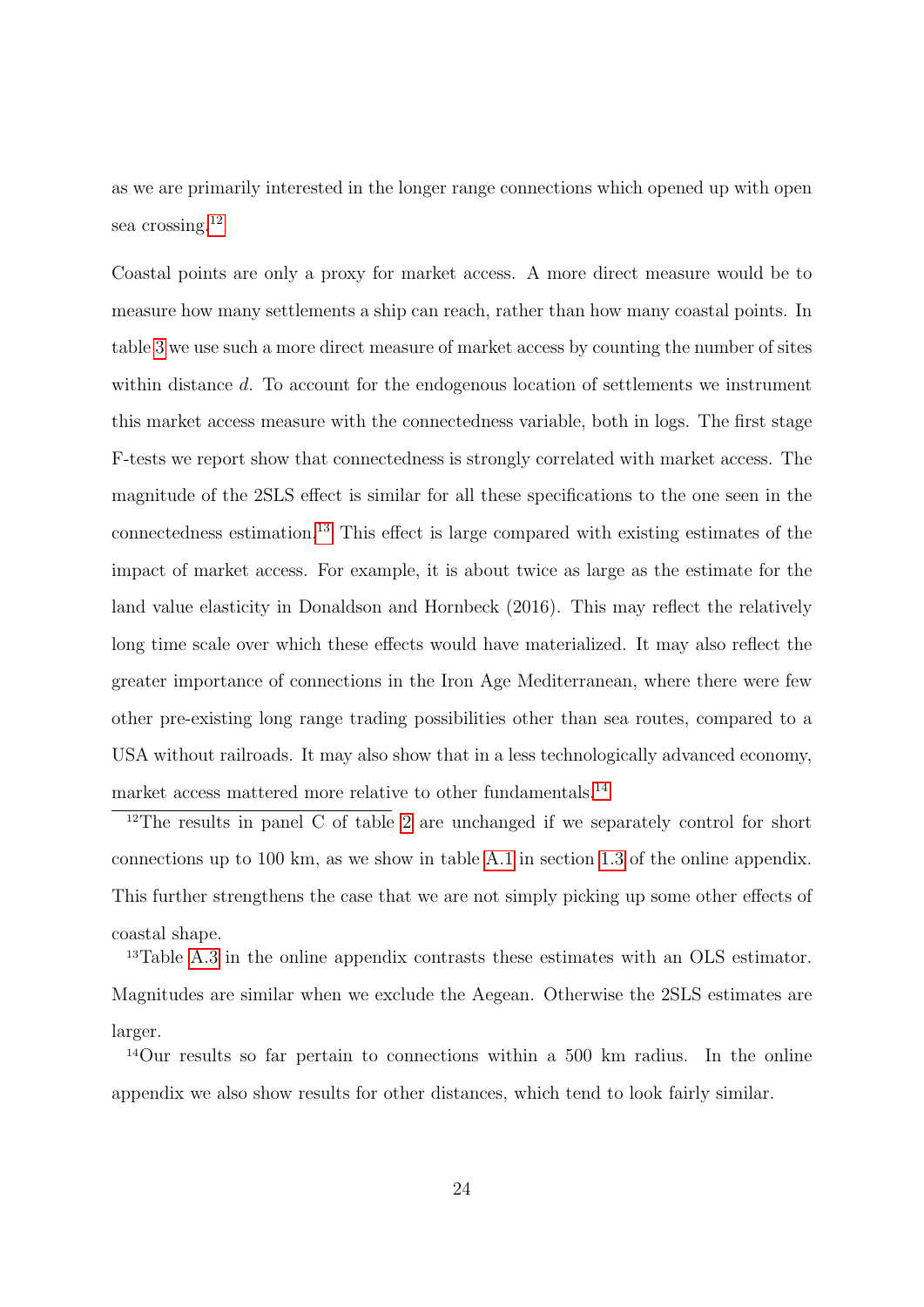Our regressions relate the location of sites to geographic connectedness or market access. We do not directly observe the channels through which connections might lead to growth, like trade, migration and the spread of ideas. Why should we be confident that urbanisation arose because of these channels rather than something else, or that the association is merely spurious? While connectedness is clearly related to other geographic features of an area, we find no systematic lack of balance with respect to other measurable factors. We find that it is longer range connections which seem to matter most, which is exactly the type of connections which became important for sea travel during the Iron Age. The historical literature on the period is adamant that longer range trade expanded massively during this period, as suggested by the analysis of the origins of particular archaeological artefacts (Abulafia, 2011, Braudel, 2001, Broodbank, 2013, Sherratt and Sherratt, 1993). In section [1.7](#page-0-0) in the online appendix, we also provide suggestive evidence that connectedness is related to a proxy for the interaction between locations. In particular, we show that better connections are associated with lower genetic distance around 1500 AD (as measured by Spolaore and Wacziarg, 2018) at the world level. This holds on the bilateral level, connected locations are less genetically distant, and on average, better connected locations have lower genetic distance to the rest of the world. While each of these pieces of evidence might be merely suggestive, they point in a consistent direction.

A somewhat different concern might be that connections are indeed associated with the presence of sites, maybe because of trade, but the locations of the sites come about because individuals settled at favored localities. In the absence of good connections, sites might have simply arisen in some other place. Our cross-sectional data cannot rule out this alternative explanation. However, this was a period of relatively rapid growth in population (Scheidel, 2007) and social development (Morris, 2010, figure 3.8). Maybe this too was just coincidental. But this seems like a convoluted story: people moved towards locations conducive to trade but not because trade was productive. At the same time,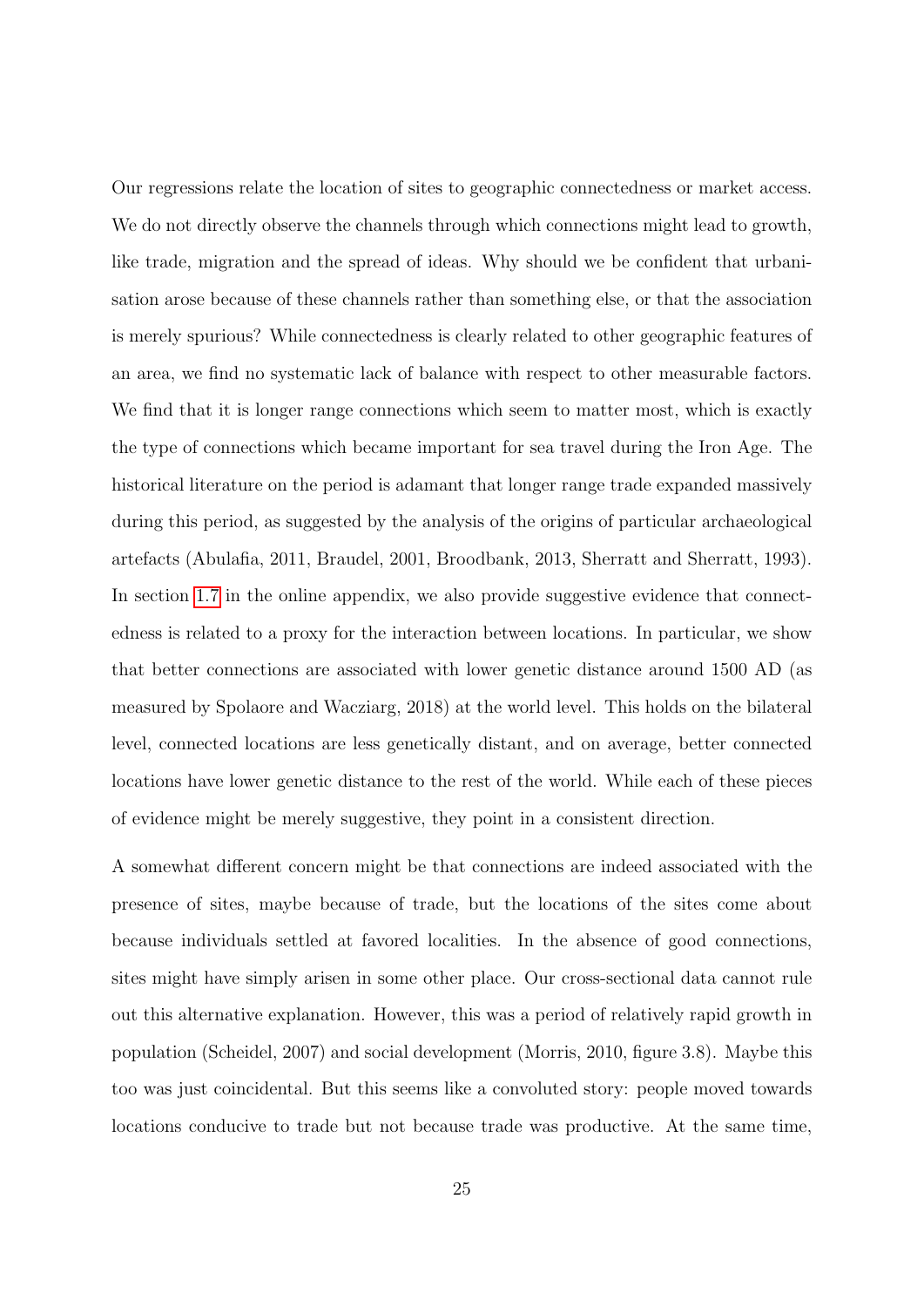some other factor did cause growth, which we observe manifesting itself in the trading locations. Occam's razor seems to favor an explanation where connections and trade are the driving force behind development and settlement patterns.

#### 4.2 Timing and persistence

So far we have shown that connectedness is related to the presence of archaeological sites in 750 BC. This relationship should have first emerged around this time but should be absent in 1000 BC or earlier. Furthermore, the period from the Iron Age until the decline of the Roman Empire was one of relative continuity; centres of gravity in the Mediterranean might have shifted but there were no further disruptions like the Bronze Age collapse. Trade and seafaring kept expanding during this period until the height of the Roman Empire. As a result, we expect that the relationship between connectivity and settlement density remained intact or grew even stronger. Settlements existing in 750 BC should have continued (and possibly grown) while more intense trade should have spurred the establishment of additional sites at similar locations in the coming centuries.

In order to investigate these ideas, Figure [3](#page-38-0) shows results from the narrow data set over time using the 500 km connectedness measure. The total number of sites differs by year. To enable comparison over time, we divide the left hand side by the average number of sites per cell in each year, turning the estimates effectively into elasticities. The figure has various features. Elasticities are positive and sizable but insignificant during the 2nd millenuim BC. They increase in 750 BC, consistent with the Iron Age expansion of open sea routes. From 500 BC, the effects of connectivity decline continually until no effect is left by the end of the Roman Empire. The results for the period before 750 BC are roughly in line with our expectation but the ones for the subsequent period are not.

In figure [3](#page-38-0) the relationship between settlements and connections first emerges during the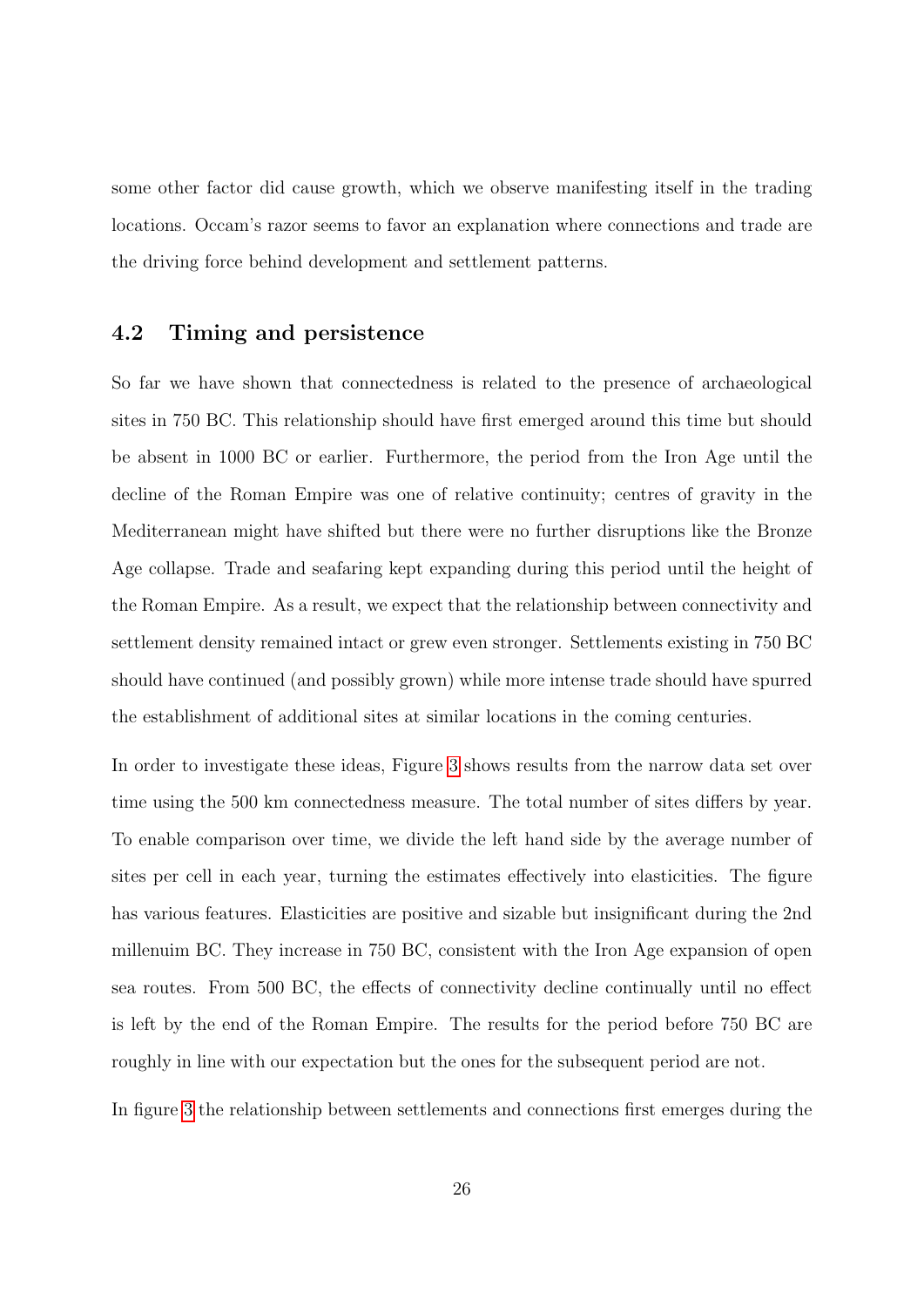middle Bronze Age around 2000 BC. This may reflect the earlier trade networks that existed during this period, particularly in the eastern Mediterranean. However, estimates are noisy for this period. This is a result of the fact that there are relatively few sites in the Pleiades dataset for the period before 750 BC. Moreover, given the way the database was constructed, coverage in the earlier periods is less complete, and the earlier sites are largely ones that happened to have persisted into the classical period. This selection could mean that the results for the earlier period are just an attenuated image of the later ones. Therefore, we don't want to over-interpret these findings.

The decline in the elasiticy between site density and connectivity after 500 BC is not consistent with our expectations. A large literature in urban economics and economic geography has studied the dynamics of city locations and largely found substantial persistence, sometimes across periods of major historical disruption (Davis and Weinstein 2002, Bleakley and Lin 2012, Bosker and Buringh 2017, among others). An exception is Britain after the fall of the Roman Empire, which saw a substantial reorientation of the location of its cities during the Middle Ages (Michaels and Rauch 2018). However, the latter case is characterised by both a major disruption of the entire urban network in Britain, as well as a change in transportation modes. Given the relative continuity in the Mediterranean after 500 BC and the further expansion of seafaring, we would not expect such a drastic change in our setting. Instead, we would expect the locations of new cities to be driven by the same forces as the previous ones.

One possible explanation for the observed pattern could be that the role of maritime connectivity declined – for example, if sailors and ships got better and distance played less of a role, or other modes of transport, such as on Roman roads, became cheaper. But these were marginal changes and the cost advantage of water transport remained intact for the following millenia.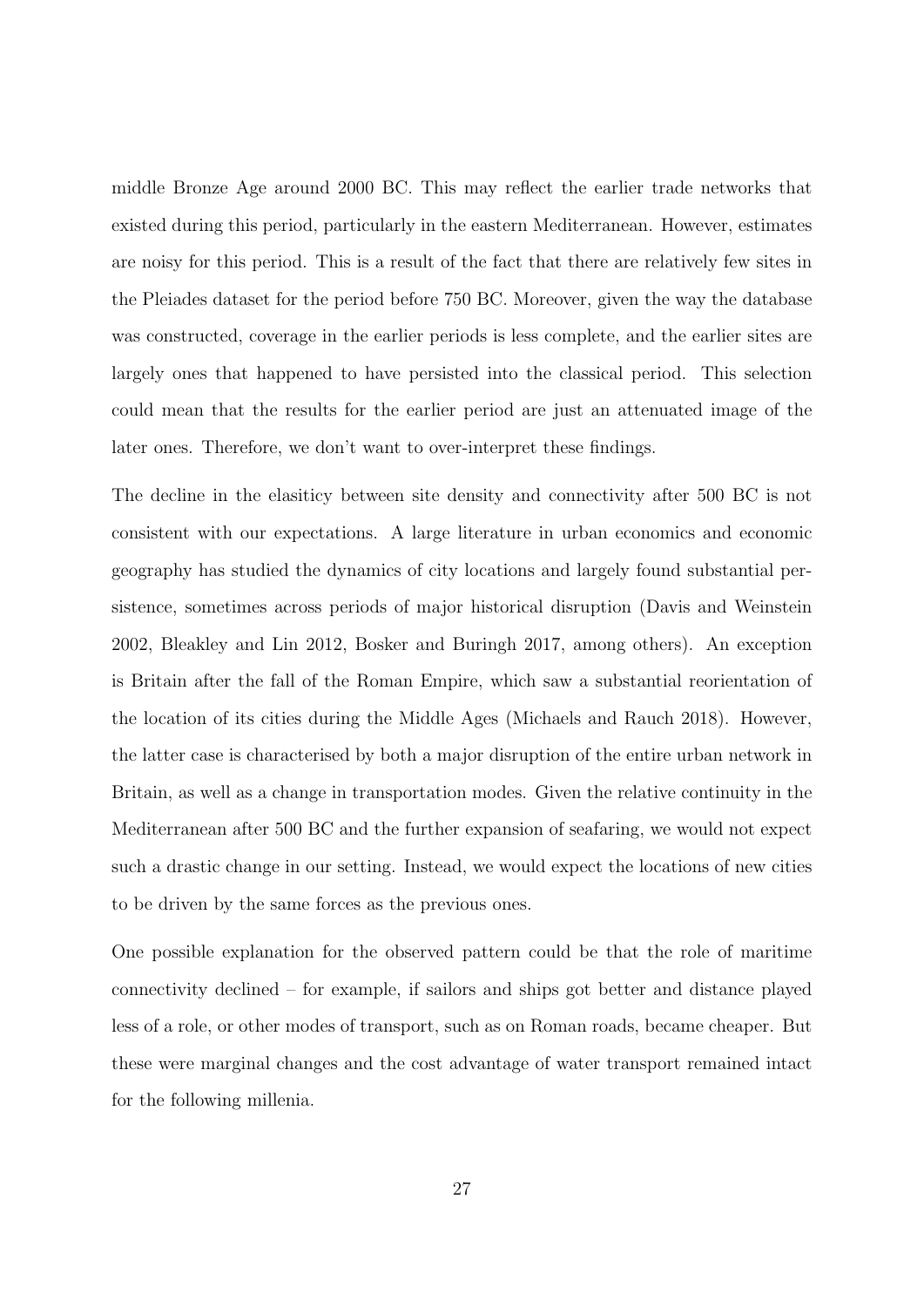We suspect that the real explanation is a different one, and has to do with site density in our data growing too much, so that our grid cells are becoming saturated with archaeological find spots. In 750 BC there are 1,565 sites in the wide dataset and this number increases to  $5,707$  in 1 AD at the height of the Roman Empire.<sup>[15](#page-27-0)</sup> There are only 12,013 cells in our dataset. As a result, our grid quickly fills up with sites after the start of the Iron Age. This eliminates a lot of useful variation given our lack of an intensive margin measure: By the height of the Roman Empire many grid points will be the location of archaeological sites.

A distinct and possibly complementary explanation is that the first sites may be concentrated in the best-connected locations. New settlements after 750 BC, on the other hand, might have arisen further away from existing cities in unoccupied locations, which are slightly less well connected. This is consistent with the results of Bosker and Buringh (2017) for a later period, who find that having a previously existing city close by decreases a location's chance of becoming a city seed itself. In order to investigate this, we split the sites in the Pleiades data into those which existed already in 750 BC but remained in the data in subsequent periods and those which first entered at some date after 750 BC. Figure [4](#page-39-0) shows results for the period 500 BC to 500 AD. As in figure [3,](#page-38-0) we show coefficients divided by the mean number of sites in the period. The solid line shows the original elasticities for all sites. The line with long dashes shows elasticities for sites present in 750 BC which remained in the data while the line with short dashes refers to sites that have newly entered since 750 BC. The elasticity for remaining sites is more stable (it only falls because site density rises), while the relationship between connectedness and the location of entering sites becomes weaker and even turns negative towards the end of the period. Because the new entrants make up an increasing share of

<span id="page-27-0"></span><sup>15</sup>See table [A.5](#page-0-0) in the online appendix for more details on the numbers of sites in each dataset and time period.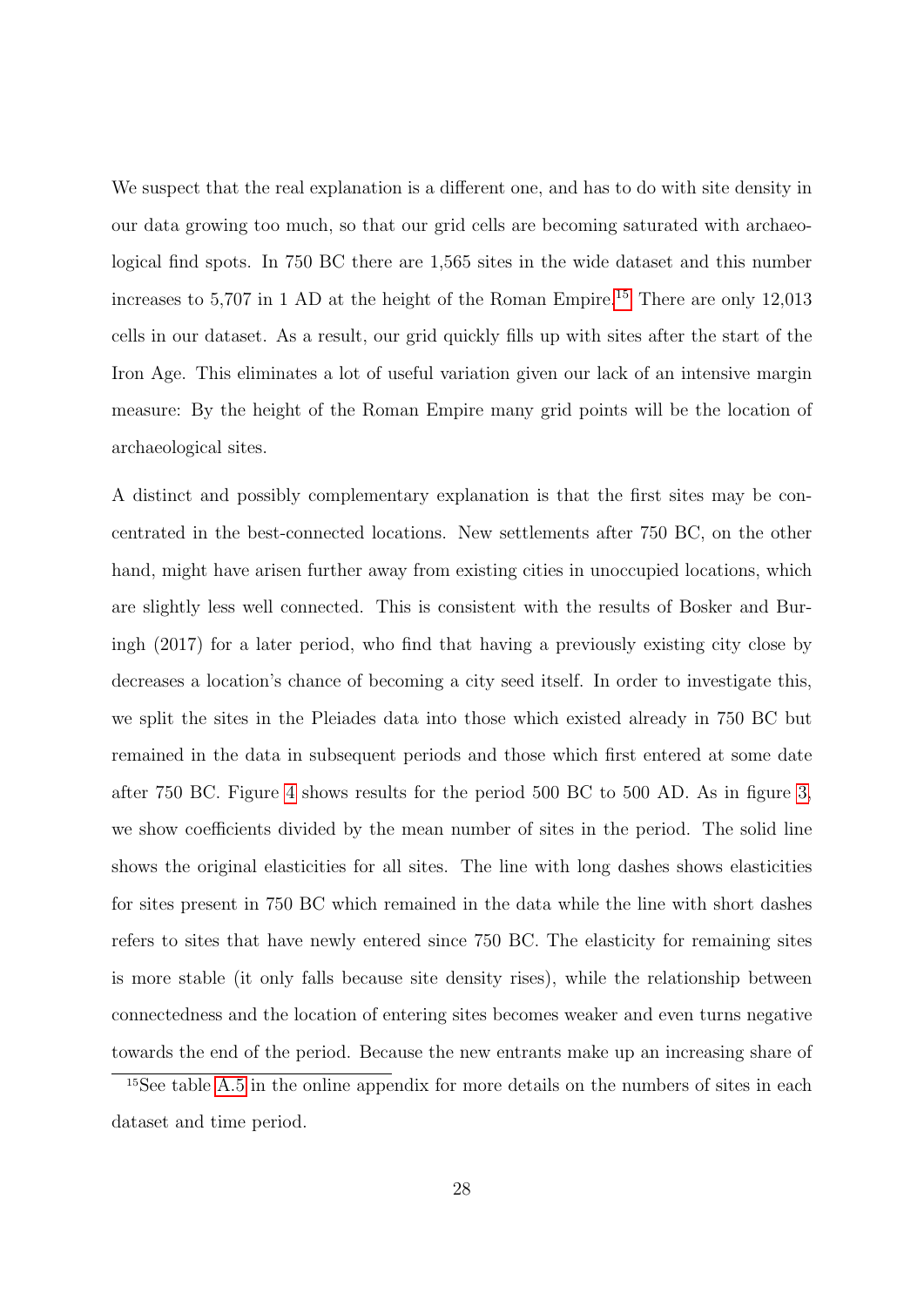the total over time, the total coefficients (solid line) are being dragged down by selective site entry towards the end of the Roman era.

#### 4.3 Results for a world scale

Finally, we corroborate our findings for the Mediterranean at a world scale. While Mediterranean trade is very well documented, there were several other prehistoric trade networks around the world. Paine (2013) describes substantial trade on the Arabian Sea, Persian Gulf, and the Red Sea and between the Mediterranean world, East Africa, and India. India also traded with Southeast Asia, and evidence suggests long-distance trade from Ecuador to Guatemala and Mexico, as well as trading relationships in the Caribbean and between South-eastern Alaska and the Strait of Juan de Fuca.

For our global analysis, we use population in 1 AD from McEvedy and Jones (1978) as outcome variable. Population density is measured at the level of modern countries, and the sample includes 122 countries. Recall that we compute connectivity for coastal cells based on a grid of 50 x 50 km cells for this exercise.

We aggregate coastal connectivity to the level of countries, which is the unit at which the dependent variable is measured anyway.<sup>[16](#page-28-0)</sup> Figure [5](#page-40-0) is a scatter plot of  $c_{500}$  against log population density at the country level. The weights in this figure correspond to the number of coastal grid points in each country. The line in the figure comes from a standard bivariate regression and has a slope of 1.30 (1.02). This estimate is very similar to the implied elasticity for the Mediterranean in table [2,](#page-42-0) although the nature of the dependent variable is different. Note that many Mediterranean countries can be found

<span id="page-28-0"></span><sup>16</sup>We drop Fiji from this analysis. Our projection does not allow travel across the 180th Meridian, and at a 500km radius, Fiji is the one country that is affected by this, as its coast cells are close to, but on both sides of this meridian.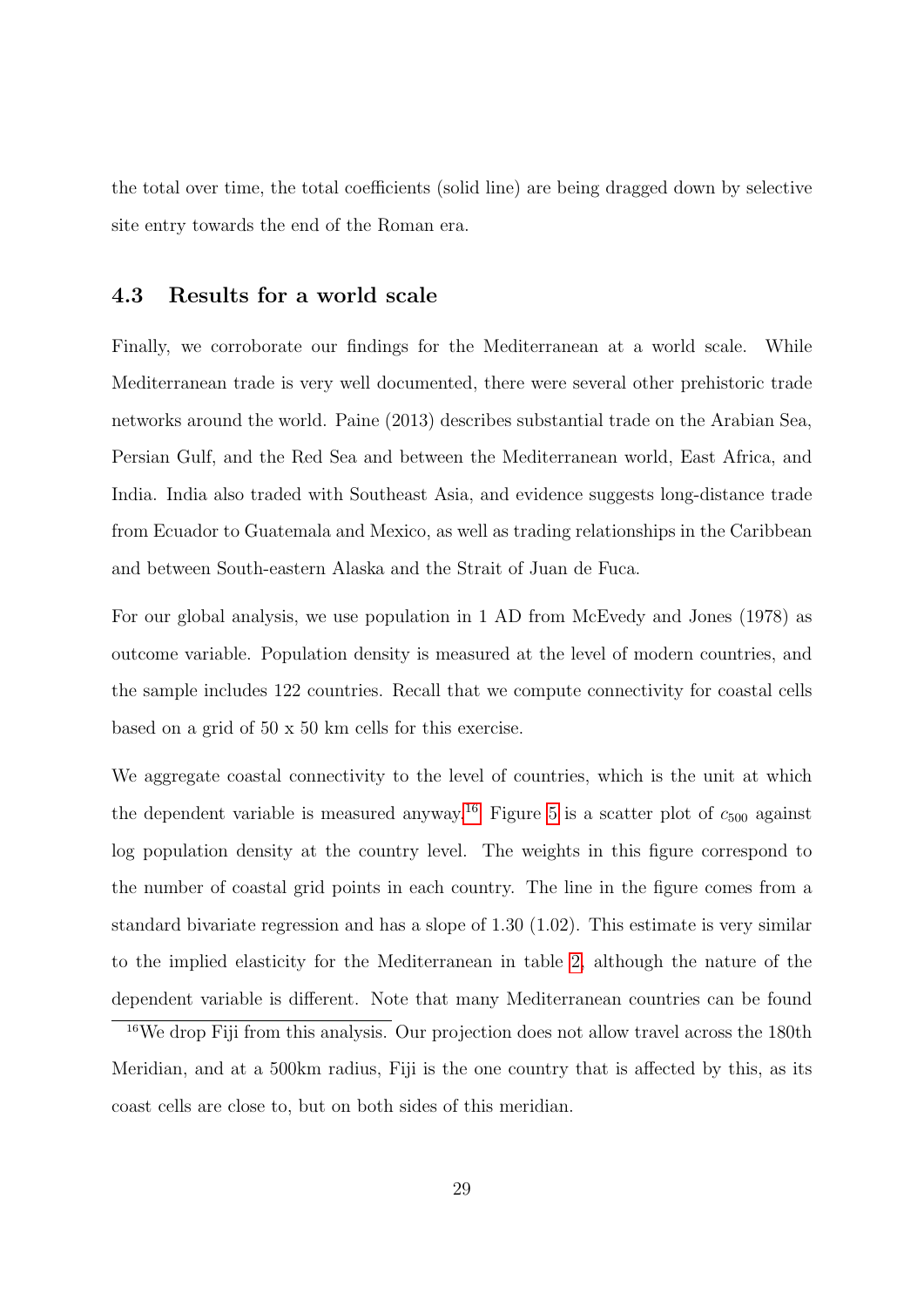in the upper right quadrant of this plot, highlighting how exceptional connectivity in the basin may have contributed to the early development of this region.

Additionally, we regress log population density in 1 AD on log 500km connectedness, controlling for absolute values of latitude and its square and again weighting by the number of coastal grid points in each country.<sup>[17](#page-29-0)</sup> This results in a point estimate for connectivity of 2.35 with a standard error of 0.72.

## 5 Conclusion

We argue that connectedness matters for human development. Some geographic locations are advantaged because it is easier to reach a larger number of neighbors. We exploit this idea to study the relationship between connectedness and early development around the Mediterranean. We argue that this association should emerge most potently when sailors first started crossing open seas systematically. This happened during the time when Phoenician, Greek, and Etruscan sailors and settlers expanded throughout the Mediterranean between 800 and 500 BC. Barry Cunliffe (2008) calls this period at the eve of classical antiquity "The Three Hundred Years That Changed the World" (p. 270).

This is not to say that sea trade and maritime networks were unimportant earlier. We find clear evidence of a significant association between connectedness and the presence of archaeological sites for 750 BC. Our results are more difficult to interpret as to whether this relationship began to emerge at that period because the data for earlier periods are more shaky. Once locational advantages emerged, the favored locations mostly retained

<span id="page-29-0"></span><sup>17</sup>East-west orientation and distance from the Fertile Crescent are not particularly meaningful covariates for the world scale. Unlike for the Mediterranean, there were various centers of early development around the world. The squared term is introduced to capture potential non-linearities of absolute latitude.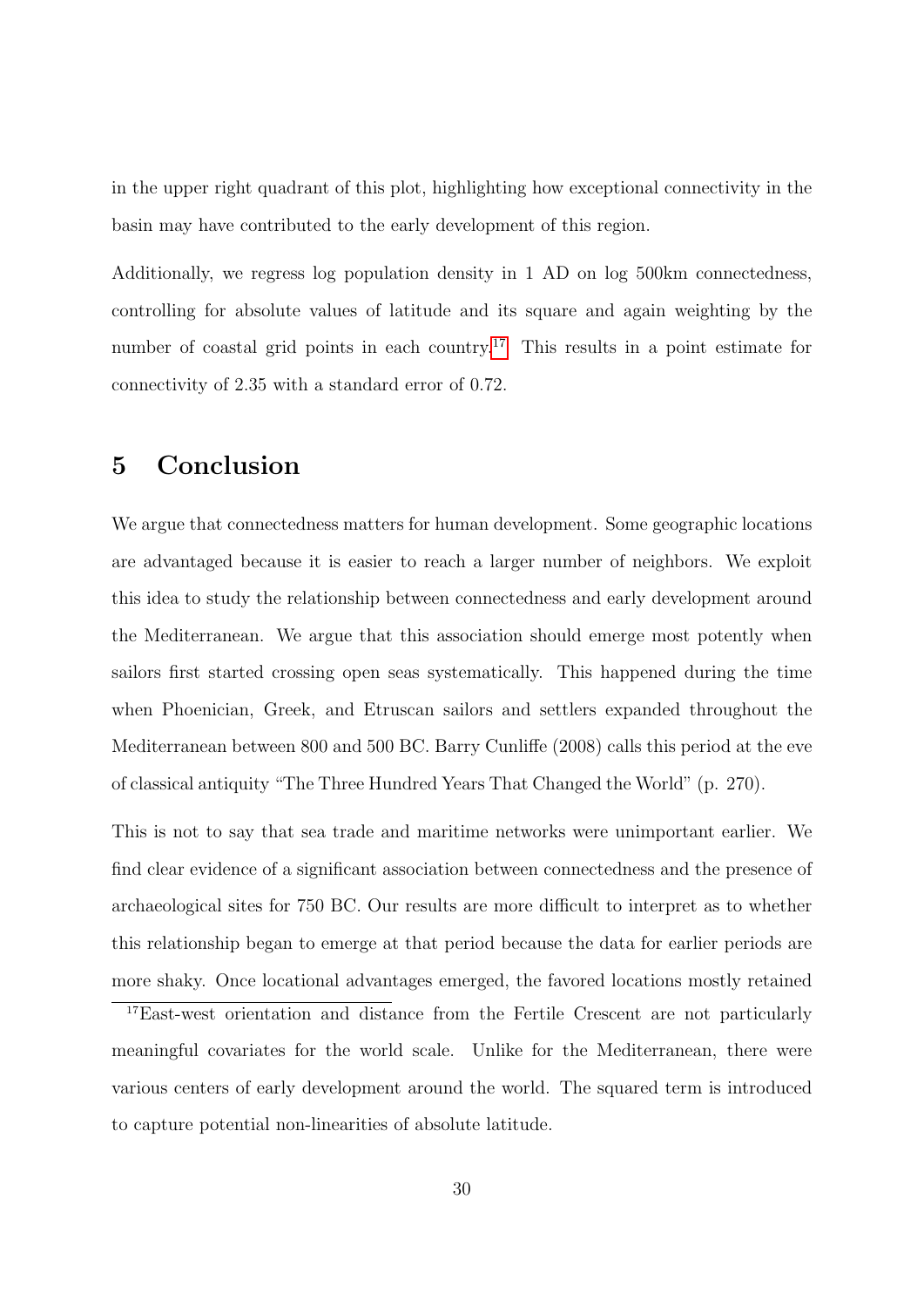their urban developments over the ensuing centuries, in line with a large literature on urban persistence.

## References

- [1] Abulafia, David, The Great Sea: A Human History of the Mediterranean, London: Penguin; New York: Oxford, University Press, 2011.
- [2] Acemoglu, Daron, Simon Johnson, and James Robinson, "The Rise of Europe: Atlantic Trade, Institutional Change, and Economic Growth", American Economic Review 95 (2005): 546-579.
- [3] Agouridis, Christos, "Sea Routes and Navigation in the Third Millennium Aegean", Oxford Journal of Archaeology 16 (1997): 1-24.
- [4] Algaze, Guillermo, Ancient Mesopotamia at the Dawn of Civilization. The Evolution of an Urban Landscape. Chicago: Chicago University Press, 2008.
- [5] Arnaud, Pascal, "Diocletian's Prices Edict: The Prices of Seaborne Transport and the Average Duration of Maritime Travel", Journal of Roman Archaeology 20 (2007): 321-336.
- [6] Ashraf, Quamrul, and Oded Galor, "Cultural Diversity, Geographical Isolation, and the Origin of the Wealth of Nations", NBER Working Paper 17640 (2011a).
- [7] Ashraf, Quamrul, and Oded Galor, "Dynamics and Stagnation in the Malthusian Epoch"American Economic Review 101 (2011b): 2003-2041.
- [8] Bagnall, Roger et al. (eds.), Pleiades: A Gazetteer of Past Places, [http://pleiades.](http://pleiades.stoa.org) [stoa.org](http://pleiades.stoa.org) (2014).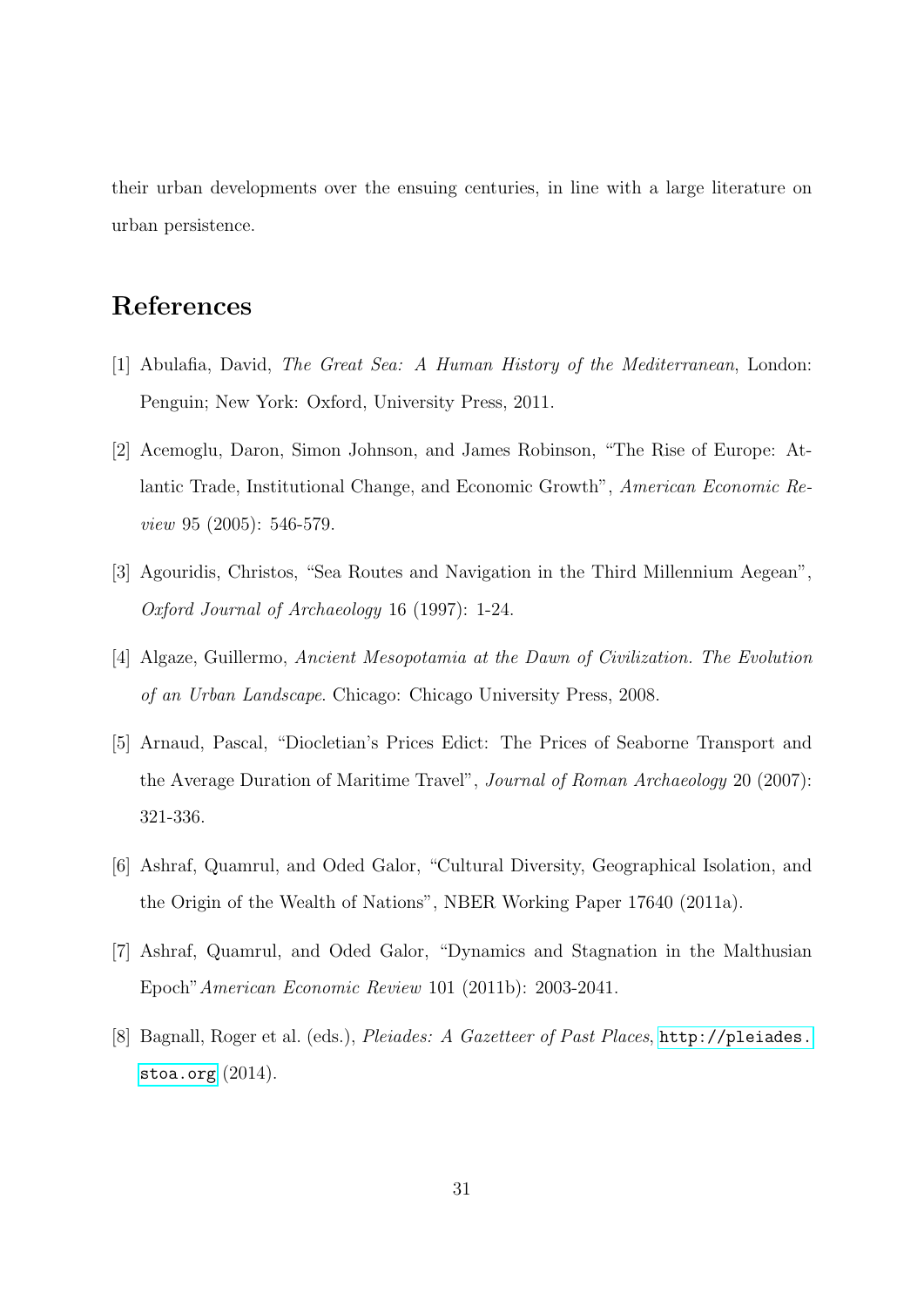- [9] Ballard, Robert D. Lawrence E. Stager, Daniel Master, Dana Yoerger, David Mindell, Louis L. Whitcomb, Hanumant Singh, and Dennis Piechota, "Iron Age Shipwrecks in Deep Water off Ashkelon, Israel", American Journal of Archaeology 106 (2002): 151-168.
- [10] Barjamovic, Gojko, Thomas Chaney, Kerem A. Coşar, and Ali Hortaçsu, "Trade, Mechants, and the Lost Cities of the Bronze Age", Quarterly Journal of Economics 134 (2019): 1455-1503.
- [11] Bester, C. Alan, Timothy G. Conley, and Christian B. Hansen, "Inference with Dependent Data Using Cluster Covariance Estimators", Journal of Econometrics 165 (2011): 137-151.
- [12] Bleakley, Hoyt, and Jeffrey Lin, "Portage and Path Dependence", The Quarterly Journal of Economics 127 (2012): 587-644.
- [13] Bosker, Maarten, and Eltjo Buringh, "City Seeds: Geography and the Origins of the European City System", Journal of Urban Economics 98 (2017):139-157.
- [14] Braudel, Fernand, The Mediterranean in the Ancient World. London: Penguin Books, 2001.
- [15] Broodbank, Cyprian, "The Origins and Early Development of Mediterranean Maritime Activity", Journal of Mediterranean Archaeology 19.2 (2006): 199-230.
- [16] Broodbank, Cyprian, Making of the Middle Sea, London: Thames and Hudson Limited, 2013.
- [17] Comin, Diego, William Easterly, and Erick Gong, "Was the Wealth of Nations Determined in 1000 BC?", American Economic Journal: Macroeconomics 2 (2010): 65-97.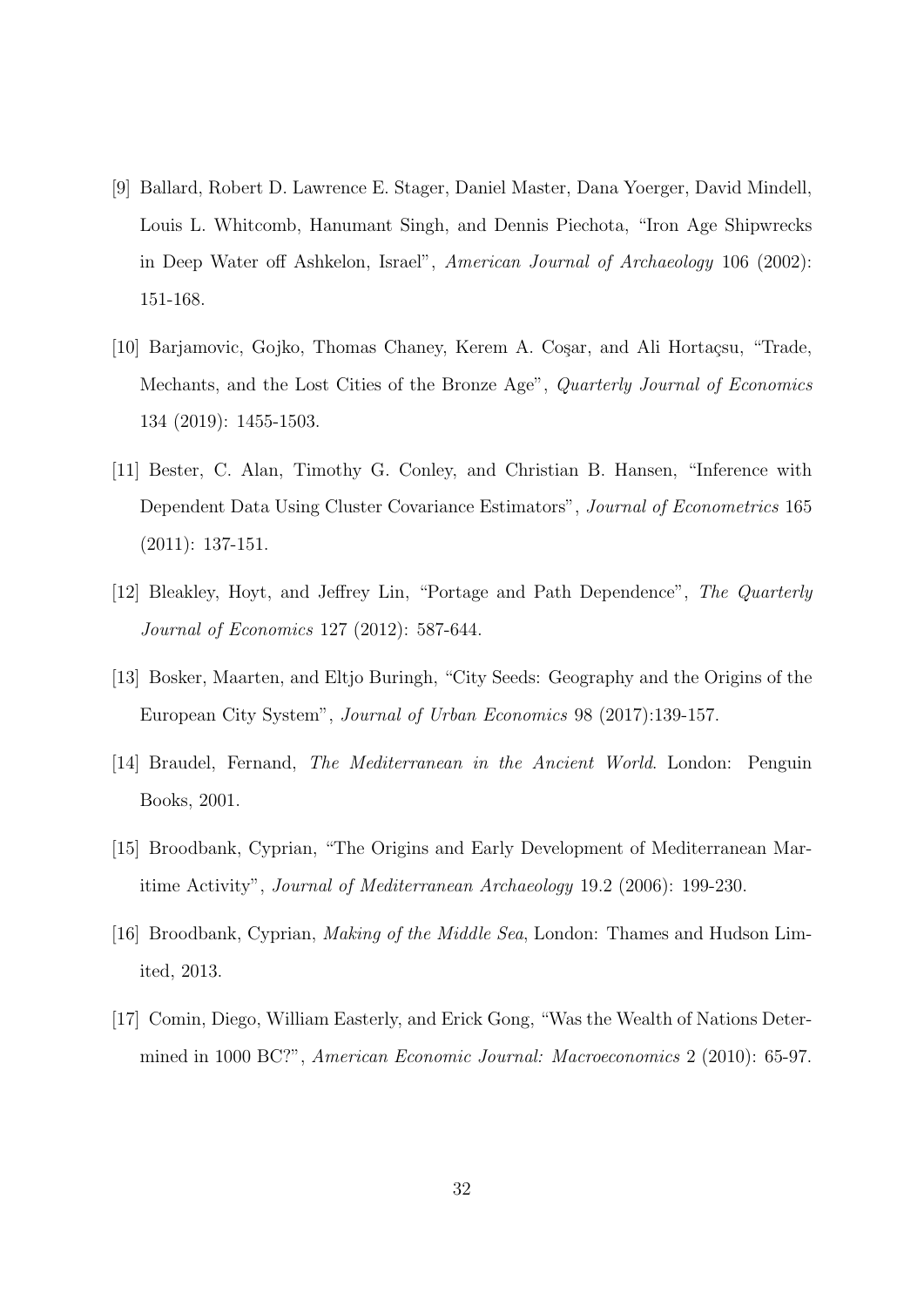- [18] Cucchi, Thomas, Jean Denis Vigne, and Jean Christophe Auffray, "First Occurrence of the House Mouse (Mus musculus domesticus Schwarz & Schwarz, 1943) in the Western Mediterranean: a Zooarchaeological Revision of Subfossil Occurrences", Biological Journal of the Linnean Society 84.3 (2005): 429-445.
- [19] Cunliffe, Barry, Europe Between the Oceans. 9000 BC AD 1000., New Haven: Yale University Press, 2008.
- [20] Davis, Donald, and David Weinstein, "Bones, Bombs, and Break Points: The Geography of Economic Activity", American Economic Review 92 (2002): 1269-1289.
- [21] Diamond, Jared M., Guns, Germs, and Steel: The Fates of Human Societies, New York: W. W. Norton, 1997.
- [22] Dixon, John, Johnston R. Cann, and Colin Renfrew, "Obsidian in the Aegean", The Annual of the British School at Athens 60 (1965): 225-247.
- [23] Dixon, J. E., J. R. Cann, and Colin Renfrew, "Obsidian and the Origins of Trade", Scientific American 218.3 (1968): 38-46.
- [24] Donaldson, Dave, "Railroads of the Raj: Estimating the Impact of Transportation Infrastructure", American Economic Review. 108 (2018): 899-934.
- [25] Donaldson, Dave, and Richard Hornbeck, "Railroads and American Economic Growth: a "Market Access" Approach", Quarterly Journal of Economics 131 (2016): 799-858.
- [26] FAO/IIASA, "Global Agro-ecological Zones (GAEZ v3.0)"FAO, Rome, Italy and IIASA, Laxenburg, Austria, 2010.
- [27] Feyrer, James, "Distance, Trade, and Income– The 1967 to 1975 Closing of the Suez Canal as a Natural Experiment", NBER Working Paper 15557 (2009).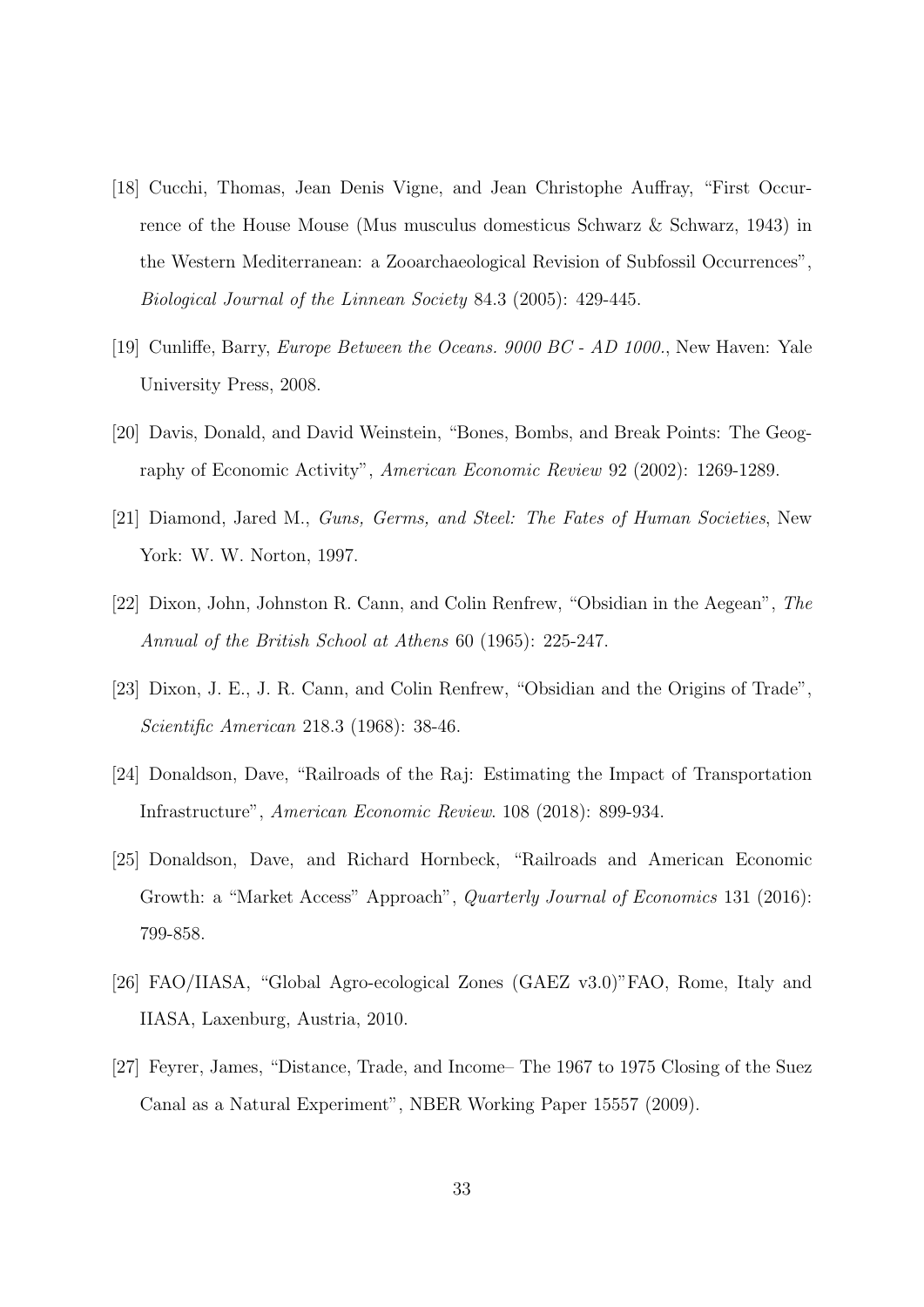- [28] Feyrer, James, "Trade and Income–Exploiting Time Series in Geography", American Economic Journal: Applied Economics, 11 (2019): 1-35.
- [29] Frankel, Jeffrey A., and David Romer, "Does Trade Cause Growth?", American Economic Review 89 (1999): 379-399.
- [30] Galor, Oded, and Omer Ozak, "The Agricultural Origins of Time Preference", American Economic Review 106 (2016): 3064-3103.
- [31] Hanlon, W. Walker, "Temporary Shocks and Persistent Effects in Urban Economies: Evidence from British Cities after the U.S. Civil War", Review of Economics and Statistics 99 (2017): 67-79.
- [32] Hibbs, Douglas A. and Ola Olsson, "Geography, Biogeography, and Why Some Countries Are Rich and Others Are Poor", Prodeedings of the National Academy of Sciences 101 (2004): 3715-3720.
- [33] Horden, Peregrine, and Nicholas Purcell, The Corrupting Sea: a Study of Mediterranean History. Oxford: Wiley-Blackwell, 2000.
- [34] Knappett, Carl, Tim Evans, and Ray Rivers, "Modelling Maritime Interaction in the Aegean Bronze Age'—rq, Antiquity 82 (2008): 1009-1024.
- [35] Kelly, Morgan, "The Standard Errors of Persistence", CEPR Discussion Paper 13783 (2019).
- [36] Leidwanger, Justin, "Modeling Distance with Time in Ancient Mediterranean Seafaring: a GIS Application for the Interpretation of Maritime Connectivity", Journal of Archaeological Science 40 (2013): 3302-3308.
- [37] Manning, J.G., The Open Sea. The Economic Life of the Mediterranean World from the Iron Age to the Rise of Rome, Princeton, Oxford: Princeton University Press,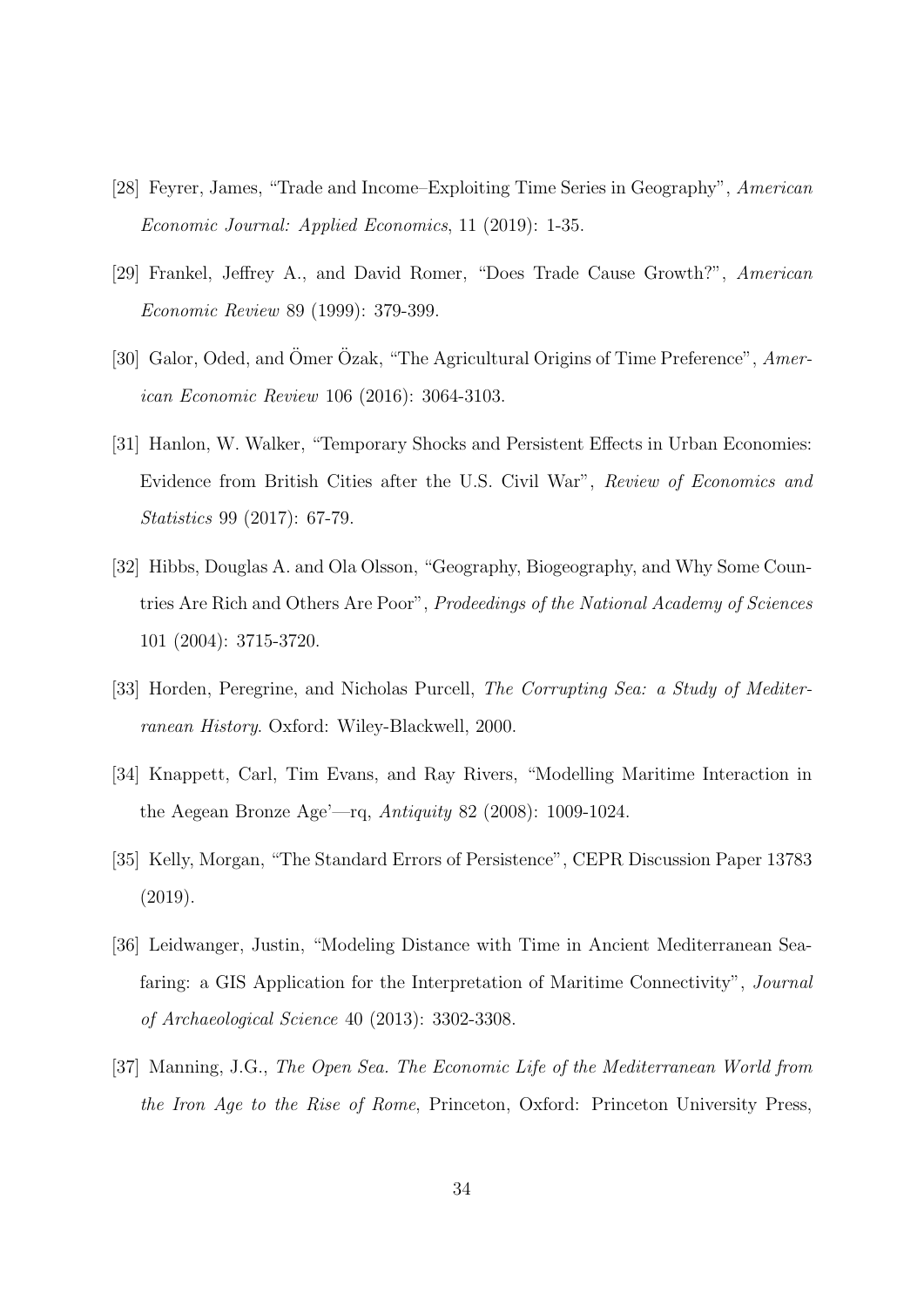2018.

- [38] McEvedy, Colin, The Penguin Atlas of Ancient History, Hamondsworth: Penguin Books Ltd, 1967.
- [39] McEvedy, Colin, and Richard Jones, Atlas of World Population History, Hamondsworth: Penguin Books Ltd, 1978.
- [40] Maurer, Stephan, and Ferdinand Rauch, "Economic Geography Aspects of the Panama Canal", CEPR Discussion Paper 13820 (2019).
- [41] Michaels, Guy, and Ferdinand Rauch, "Resetting the Urban Network: 117-2012", Economic Journal, 128 (2018): 378-412.
- [42] Morris, Ian, Why the West Rules–For Now: The Patterns of History and What They Reveal about the Future, Farrar Straus Giroux, 2010.
- [43] Nunn, Nathan, and Diego Puga, "Ruggedness: The Blessing of Bad Geography in Africa", Review of Economics and Statistics 94 (2012): 20-36.
- [44] OXREP Mines Database, "The Oxford Roman Economy Project", downloaded from http:oxrep.classics.ox.ac.ukdatabasesmines database in December 2017 (2017).
- [45] Paine, Lincoln, The Sea and Civilization: A Maritime History of the World, New York: Knopf, 2013.
- [46] Pascali, Luigi, "The Wind of Change: Maritime Technology, Trade and Economic Development", American Economic Review 107 (2017): 2821-2854.
- [47] Pei, Zhuan, Jörn-Steffen Pischke, and Hannes Schwandt, "Poorly Measured Confounders Are More Useful on the Left than the Right", Journal of Business and Economic Statistics 37 (2019), 205-216.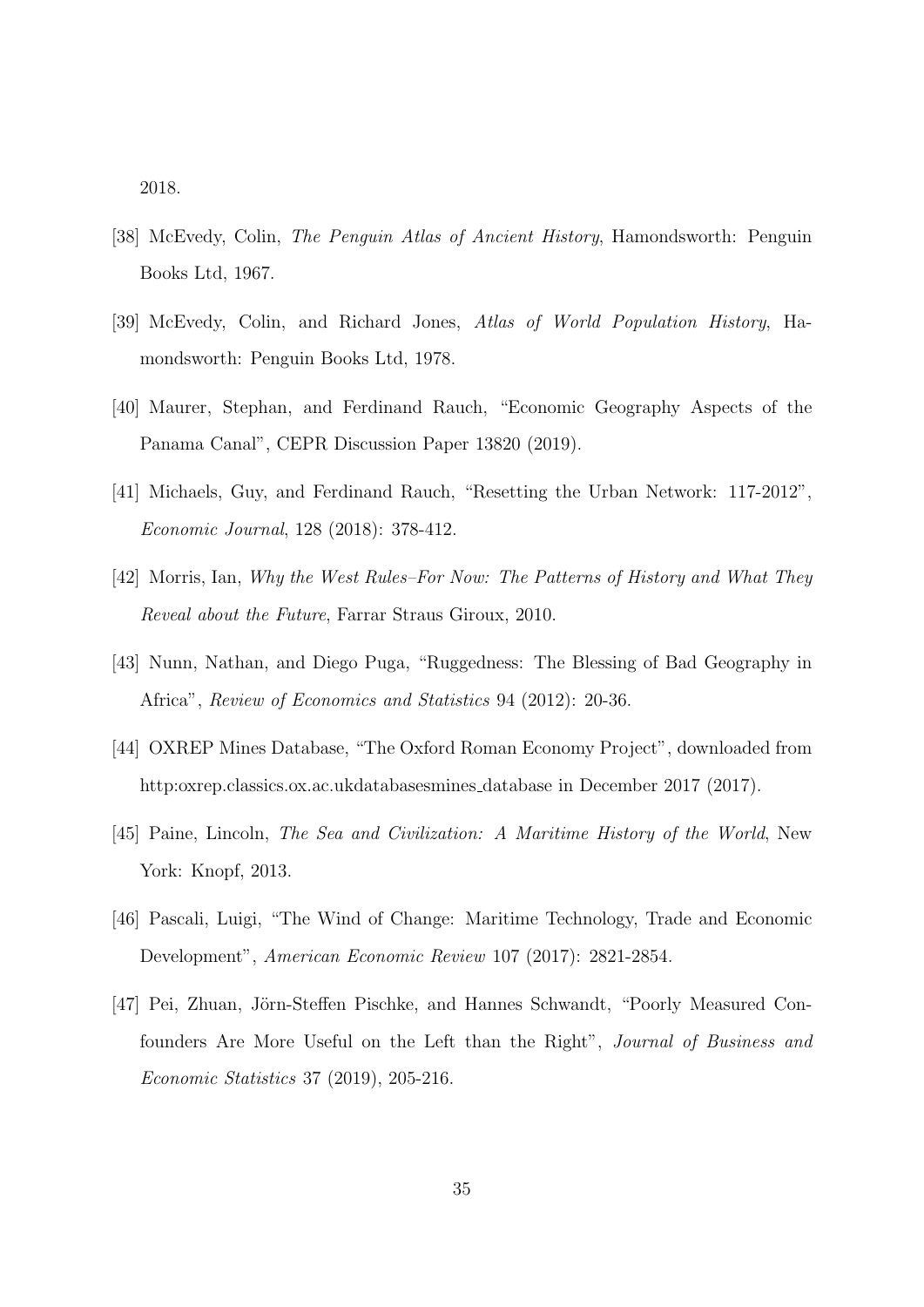- [48] Redding, Stephen J., and Daniel M. Sturm, "The Costs of Remoteness: Evidence from German Division and Reunification", American Economic Review 98 (2008): 1766-97.
- [49] Redding, Stephen, and Anthony J. Venables, "Economic Geography and International Inequality", Journal of International Economics 62 (2004): 53-82.
- [50] Scheidel, Walter, "Demography", in: The Cambridge Economic History of the Greco-Roman World, eds. Walter Scheidel, Ian Morris, and Richard Saller, Cambridge and New York: Cambridge University Press, 2007, 38-86.
- [51] Sherratt, Susan, and Andrew Sherratt, "The Growth of the Mediterranean Economy in the Early First Millennium BC", World Achaeology 24 (1993): 361-378.
- [52] Snodgrass, Anthony M., An Archaeology of Greece: The Present State and Future Scope of a Discipline. Berkeley: University of California Press, 1987.
- [53] Spolaore, Enrico, and Romain Wacziarg, "Ancestry and development: New evidence", Journal of Applied Econometrics. 33 (2018): 748-762.
- [54] Talbert, Richard JA, ed., Barrington Atlas of the Greek and Roman World: Mapby-map Directory. Princeton, Oxford: Princeton University Press, 2000.
- [55] Temin, Peter, "Mediterranean Trade in Biblical Times"in Ronald Findlay et al., eds. Eli Heckscher, International Trade, and Economic History. Cambridge: MIT Press, 2006, 141-156.
- [56] Temin, Peter, The Roman Market Economy. Princeton: Princeton University Press, 2013.
- [57] Whitehouse, David, and Ruth Whitehouse, Archaeological Atlas of the World. London: Thames and Hudson, 1975.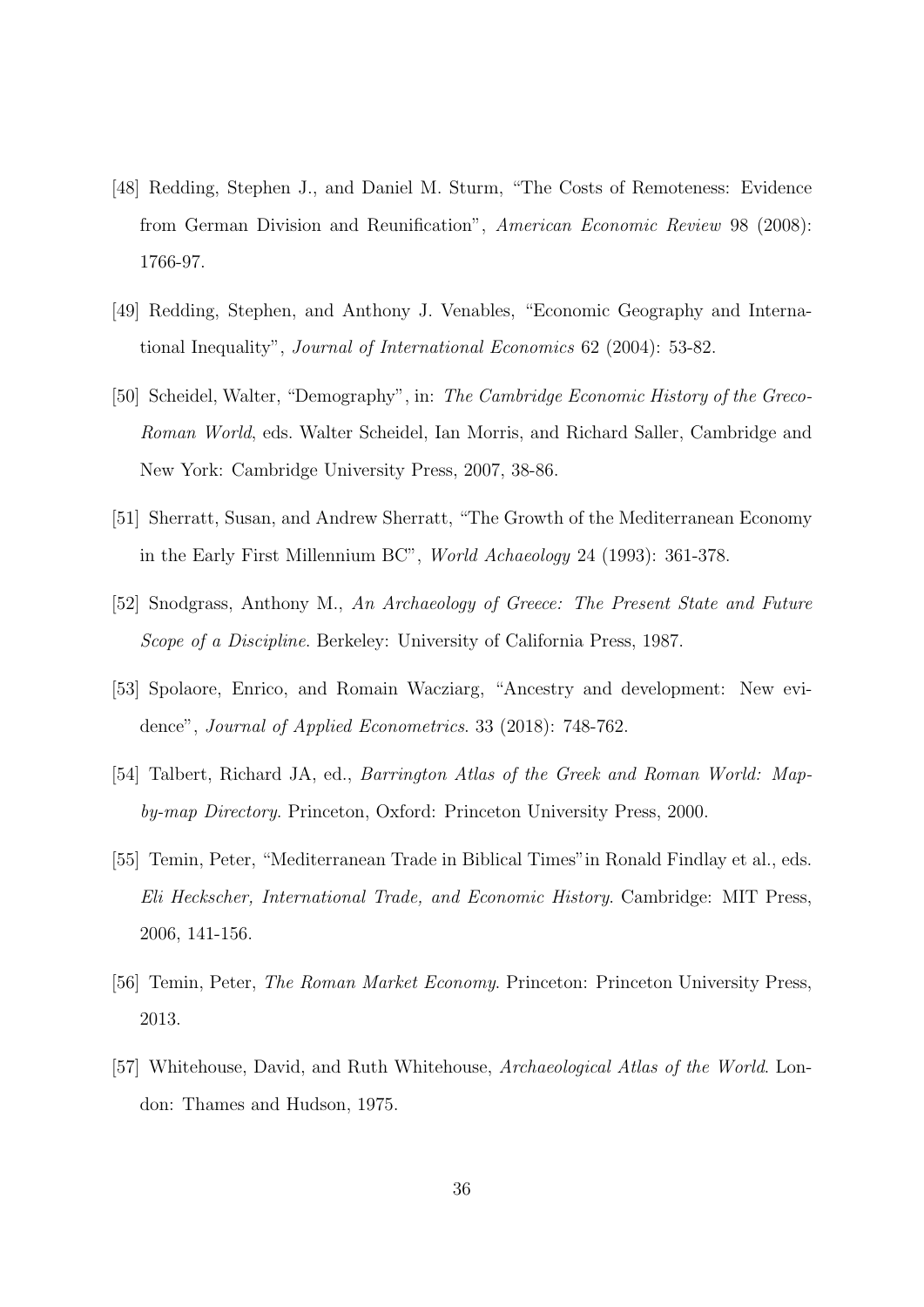

<span id="page-36-0"></span>Figure 1: Connectedness for 500 km distance and Pleiades narrow sites in 750 BC

The different shades of gray indicate deciles of the connectedness distribution. Darker points show better connected areas. The circles display archeological sites for 750 BC from the Pleiades narrow definition.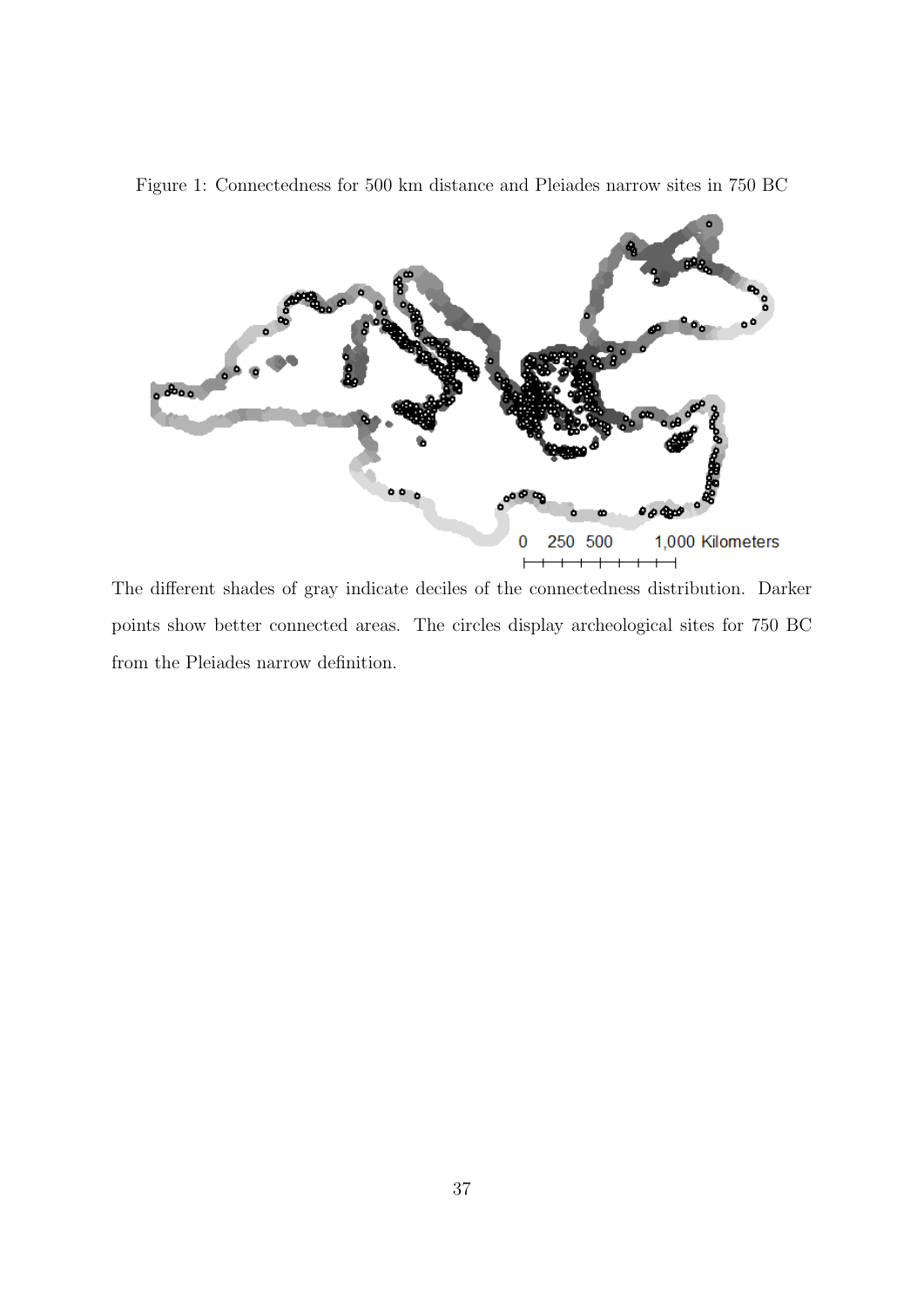<span id="page-37-0"></span>Figure 2: Connectedness in the world for a 500 km distance measure



The different shades of gray indicate deciles of the connectedness distribution. Darker points show better connected areas.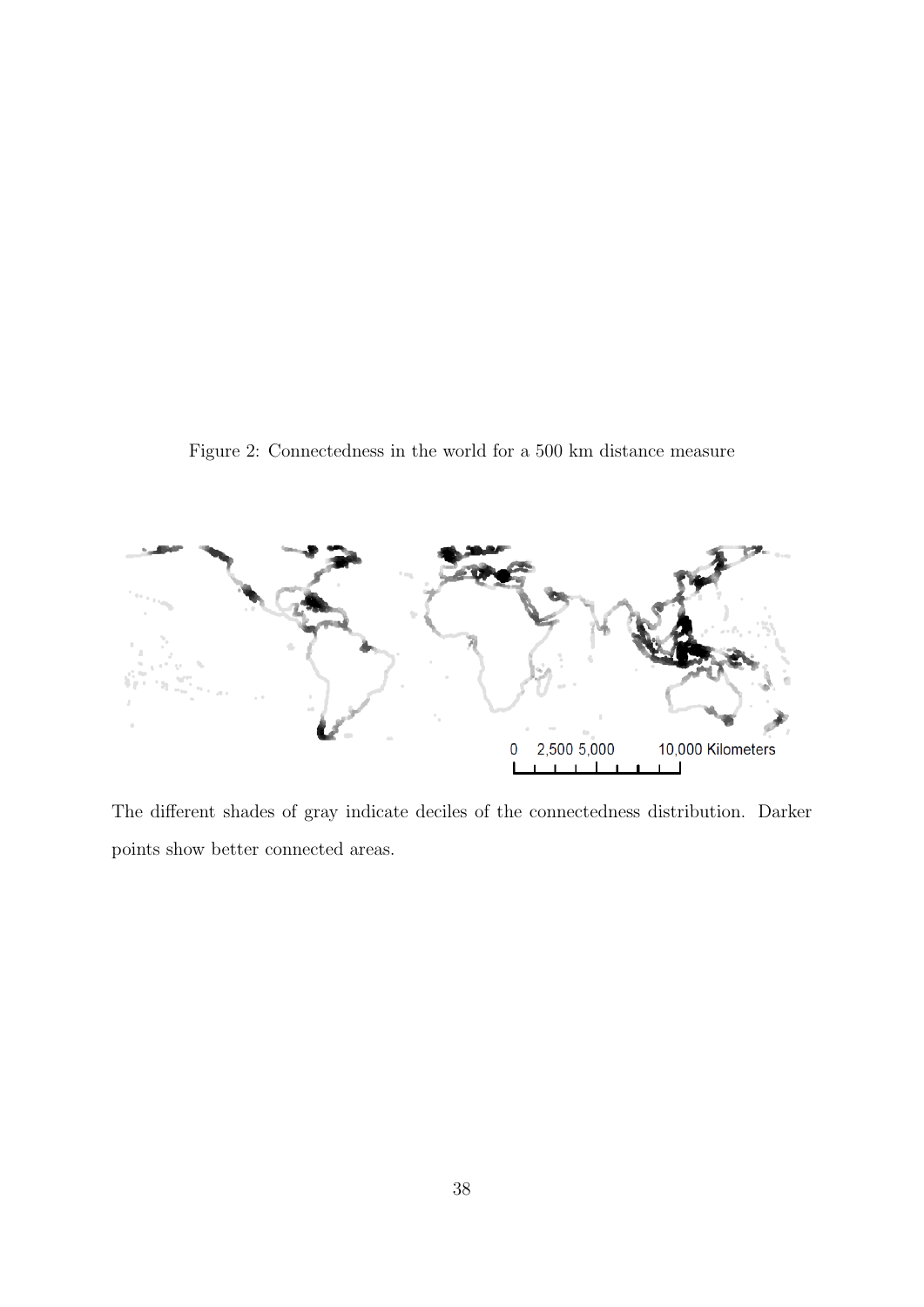<span id="page-38-0"></span>

Figure 3: Scaled coefficients for different years

This plot shows the main coefficient of our regression (equation [1\)](#page-18-1) for narrow Pleiades sites and 95 percent confidence intervals for different years. In these regressions, the left hand side variable is the number of sites in each cell divided by the average number of sites in each period to allow for a comparison over time. The right hand side variable is log connectedness computed for a distance of 500 km. The regressions include controls for latitude, longitude, distance to the coast, and distance to the Fertile Crescent. Standard errors are clustered at the level of 200×200 km cells.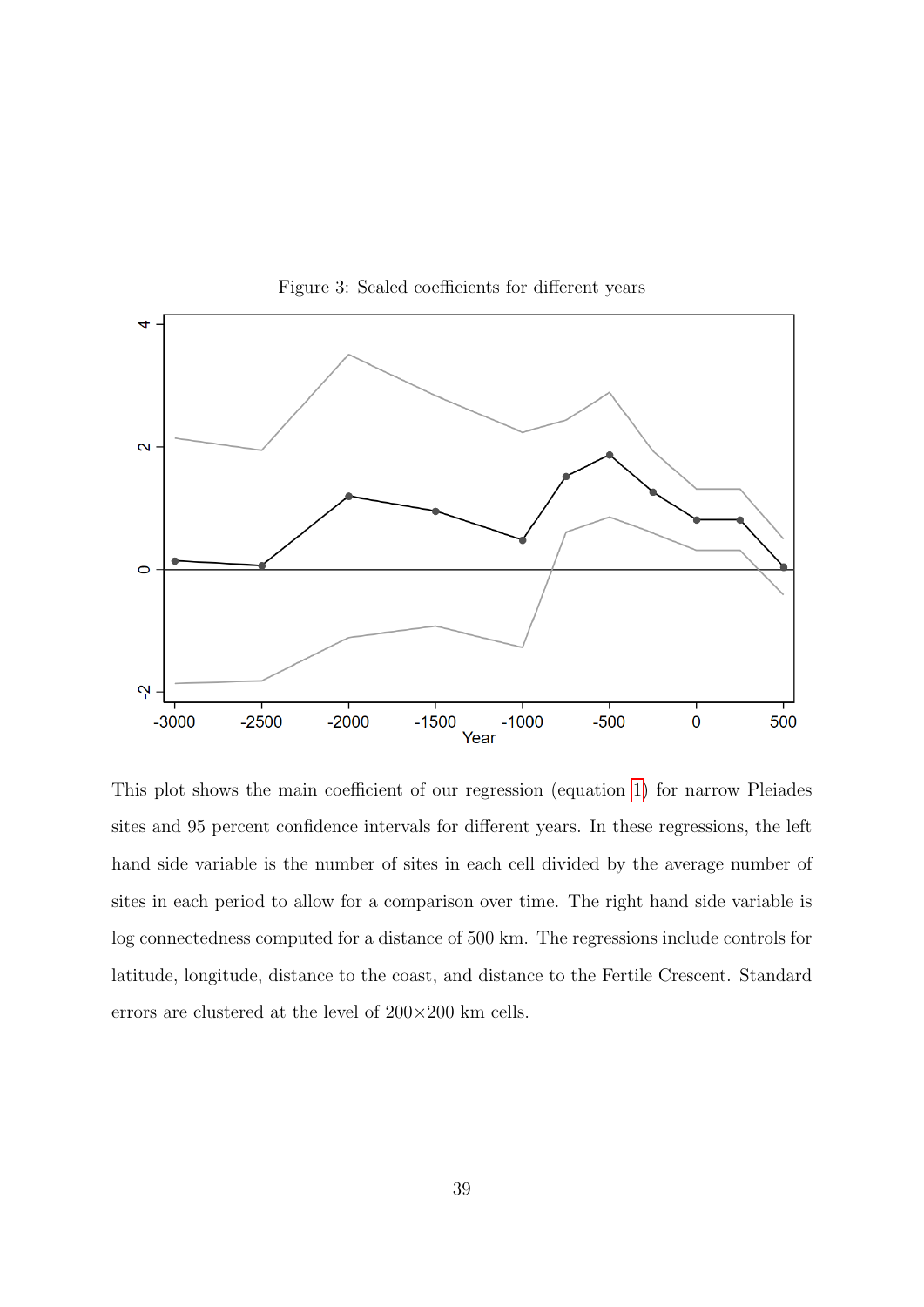

<span id="page-39-0"></span>Figure 4: Scaled coefficients for narrow Pleiades sites: Total, existing, and new entry

This plot shows the main coefficient of our regression (equation [1\)](#page-18-1) for narrow Pleiades sites divided by the average number of sites in a cell and 95 percent confidence intervals for different years. Entry refers to sites which are present in a year but weren't present in 750 BC. Remain refers to sites which were also present in 750 BC. Total refers to all sites. The regressions include controls for latitude, longitude, distance to the coast, and distance to the Fertile Crescent.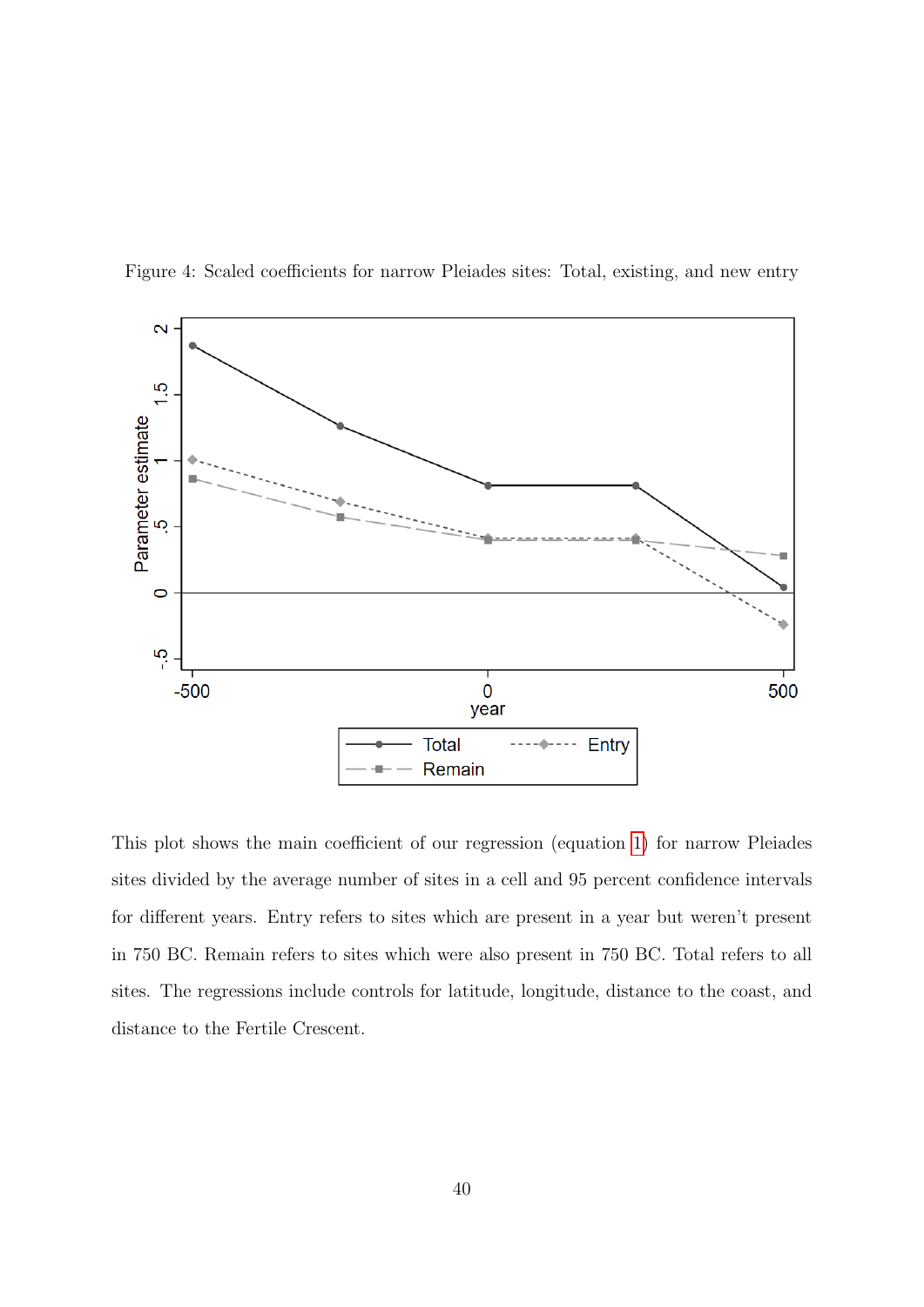

<span id="page-40-0"></span>Figure 5: Connectedness and population density around 1AD at the world scale

The graph shows a scatter of log population density in 1 AD against log connectedness at 500 km. The weights reflect the length of the coast of countries. The slope coefficient is estimated to be 1.30, with a standard error of 1.02. The figure omits Bermuda, which is an outlier in terms of connectedness. The weighted slope (robust standard error) with Bermuda is 1.28 (1.00). When we include a control variable for the absolute latitude and its square the slope becomes 2.35 (0.72) with Bermuda and 2.40 (0.73) without it.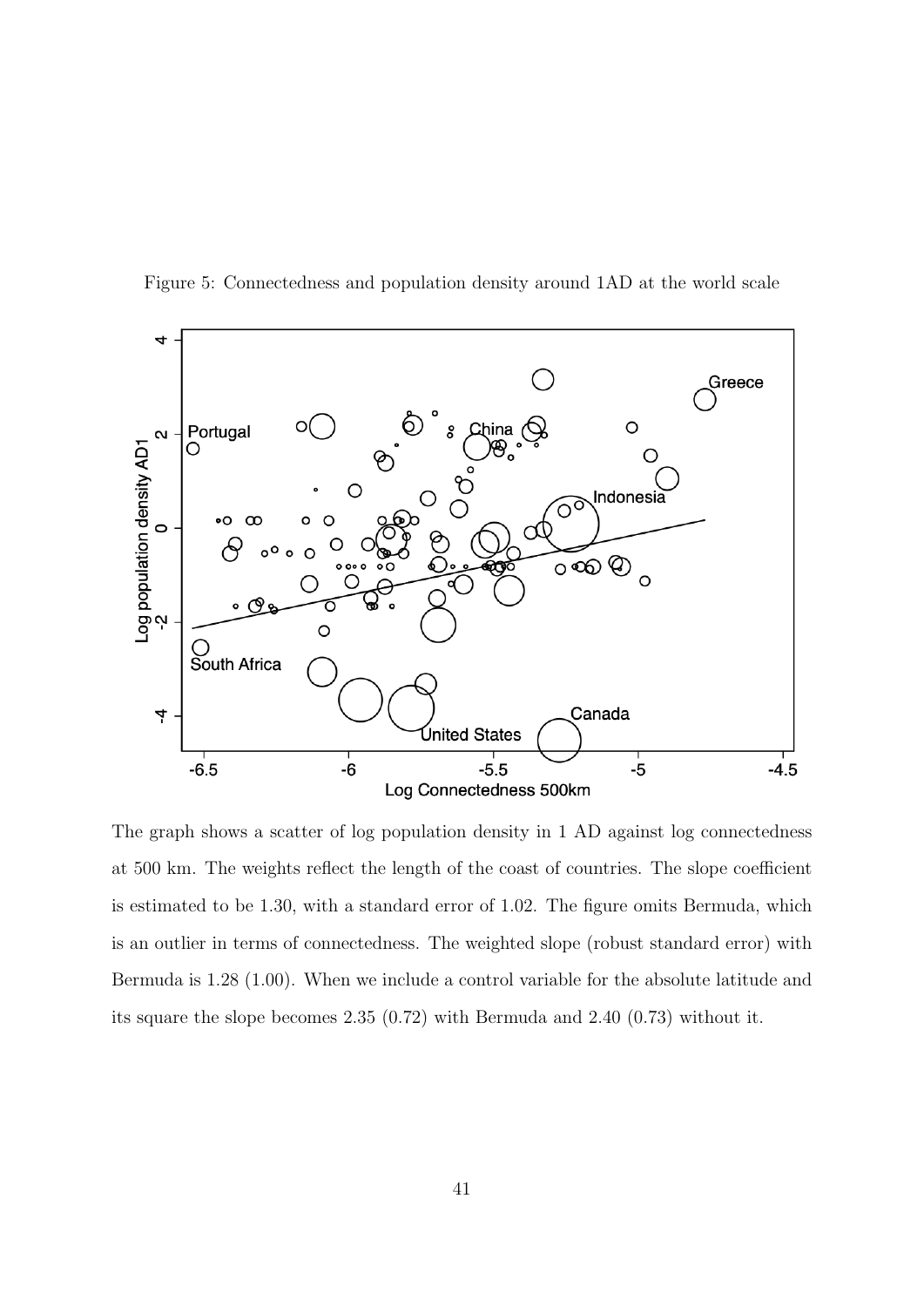| Table 1: Balancing checks |  |
|---------------------------|--|
|---------------------------|--|

<span id="page-41-0"></span>

| Dependent variable                              | (1)     | (2)      | (3)      | (4)      | (5)     | (6)     |
|-------------------------------------------------|---------|----------|----------|----------|---------|---------|
| Agricultural productivity                       | 0.46    | 0.00     | 0.54     | 0.07     | 0.16    | $-0.17$ |
| (following Galor and $\tilde{O}$ zak $(2016)$ ) | (0.08)  | (0.10)   | (0.14)   | (0.16)   | (0.11)  | (0.09)  |
| Ruggedness                                      | 0.19    | 0.14     | $0.06\,$ | $-0.05$  | $-0.29$ | $-0.13$ |
| (following Nunn and Puga (2012))                | (0.14)  | (0.19)   | (0.29)   | (0.28)   | (0.16)  | (0.16)  |
| River proximity                                 | $-3.00$ | $-2.90$  | $-4.32$  | $-3.82$  | $-2.45$ | $-2.99$ |
|                                                 | (1.72)  | (2.14)   | (2.96)   | (3.33)   | (2.09)  | (2.19)  |
| Mines proximity                                 | $-0.37$ | 0.10     | $-0.14$  | 0.40     | $-1.96$ | $-0.04$ |
|                                                 | (0.37)  | (0.74)   | (1.22)   | (1.48)   | (0.74)  | (0.67)  |
| Wind                                            | 0.31    | $1.05\,$ | $-0.53$  | $0.24\,$ | 0.67    | 1.20    |
|                                                 | (0.16)  | (0.23)   | (0.30)   | (0.34)   | (0.17)  | (0.22)  |
| Land connectedness                              | $-0.43$ | $-0.30$  | $-0.30$  | $-0.04$  | $-0.24$ | $-0.24$ |
|                                                 | (0.22)  | (0.24)   | (0.15)   | (0.16)   | (0.24)  | (0.24)  |
| Observations                                    | 12013   | 12013    | 10064    | 10064    | 9464    | 9464    |
| Controls:                                       |         |          |          |          |         |         |
| Longitude and latitude                          | X       | X        | X        | X        | X       | X       |
| Distance to coast and Fertile Crescent          |         | X        |          | X        |         | X       |
| Dropping Aegean                                 |         |          | X        | X        |         |         |
| Dropping North Africa                           |         |          |          |          | X       | X       |

Each coefficient in this table is from a different regression. For each row a different dependent variable is regressed on the log connectedness measure for 500km, with controls as indicated at the bottom of each column. Standard errors are clustered at the level of  $200\times200$  km cells, in parentheses.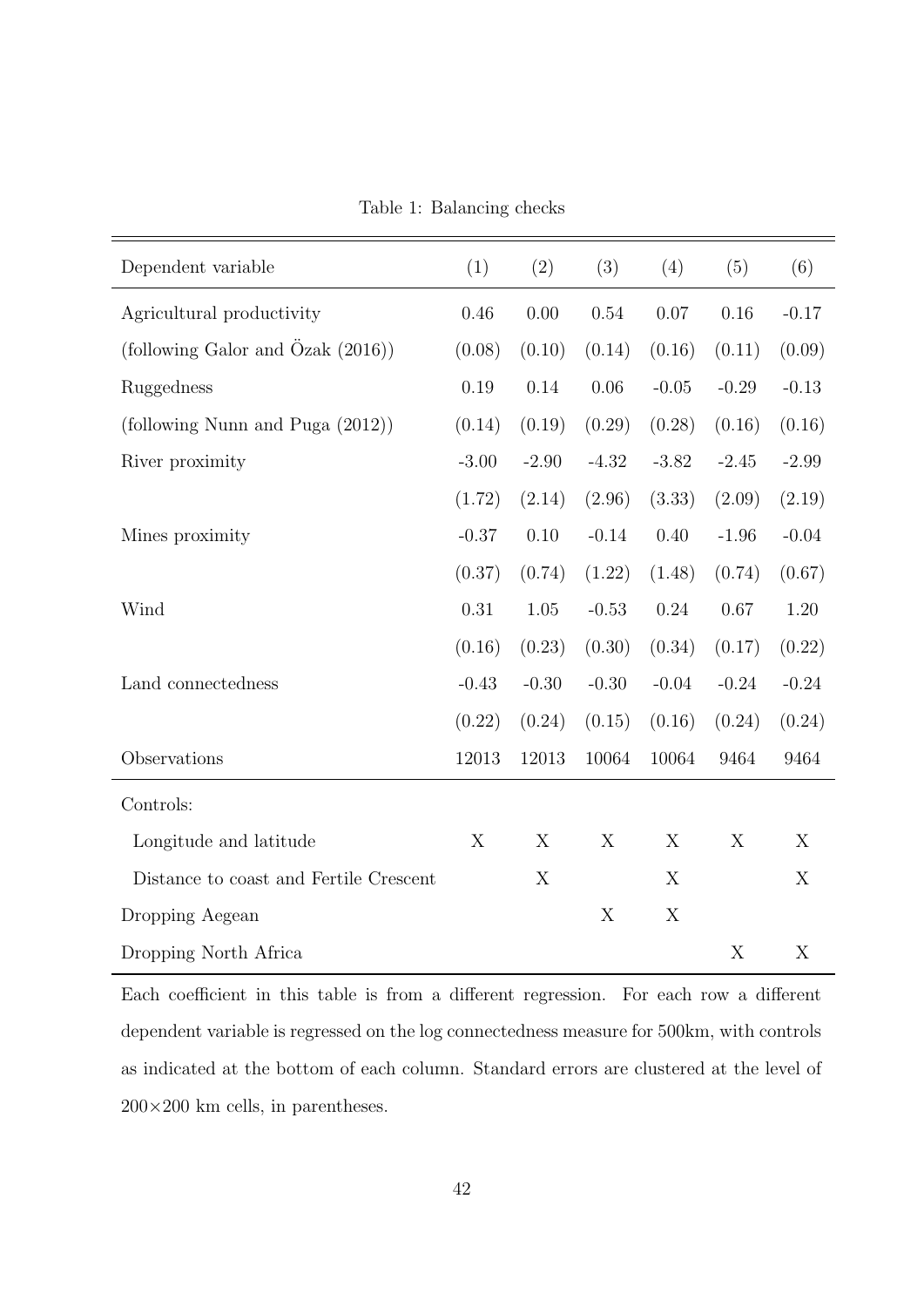Table 2: Main results

<span id="page-42-0"></span>

| Dependent variable                                               | Dep. var. mean | (1)     | (2)     | (3)     |  |
|------------------------------------------------------------------|----------------|---------|---------|---------|--|
| Panel A: Basic results                                           |                |         |         |         |  |
| Pleiades wide 750BC                                              | 0.130          | 0.208   | 0.103   | 0.204   |  |
|                                                                  |                | (0.056) | (0.044) | (0.056) |  |
| Pleiades narrow 750BC                                            | 0.103          | 0.156   | 0.075   | 0.156   |  |
|                                                                  |                | (0.048) | (0.035) | (0.048) |  |
| Observations                                                     | 12013          | 12013   | 10064   | 9464    |  |
| Panel B: Results excluding coastal cells from outcome definition |                |         |         |         |  |
| Pleiades wide 750BC                                              | 0.100          | 0.176   | 0.095   | 0.184   |  |
|                                                                  |                | (0.063) | (0.048) | (0.062) |  |
| Pleiades narrow 750BC                                            | 0.081          | 0.131   | 0.073   | 0.140   |  |
|                                                                  |                | (0.053) | (0.041) | (0.053) |  |
| Observations                                                     |                | 8661    | 7567    | 6647    |  |
| Panel C: Results excluding short connections                     |                |         |         |         |  |
| Pleiades wide 750BC                                              | 0.130          | 0.201   | 0.103   | 0.197   |  |
|                                                                  |                | (0.052) | (0.042) | (0.053) |  |
| Pleiades narrow 750BC                                            | 0.103          | 0.152   | 0.076   | 0.152   |  |
|                                                                  |                | (0.045) | (0.034) | (0.045) |  |
| Observations                                                     |                | 12013   | 10064   | 9464    |  |
| Controls                                                         |                | X       | X       | X       |  |
| Dropping Aegean                                                  |                |         | X       |         |  |
| Dropping North Africa                                            |                |         |         | X       |  |

Coefficients from regressions of the number of sites on 500 km log connectedness and controls. Controls include longitude, latitude, distance to the coast, and distance to the Fertile Crescent. The dependent variable counts the number of sites in a cell based on either the wide or the narrow Pleiades measure. Panel B excludes coastal cells from the sample, and panel C uses log connectedness from 100 to 500 km as main regressor. 43